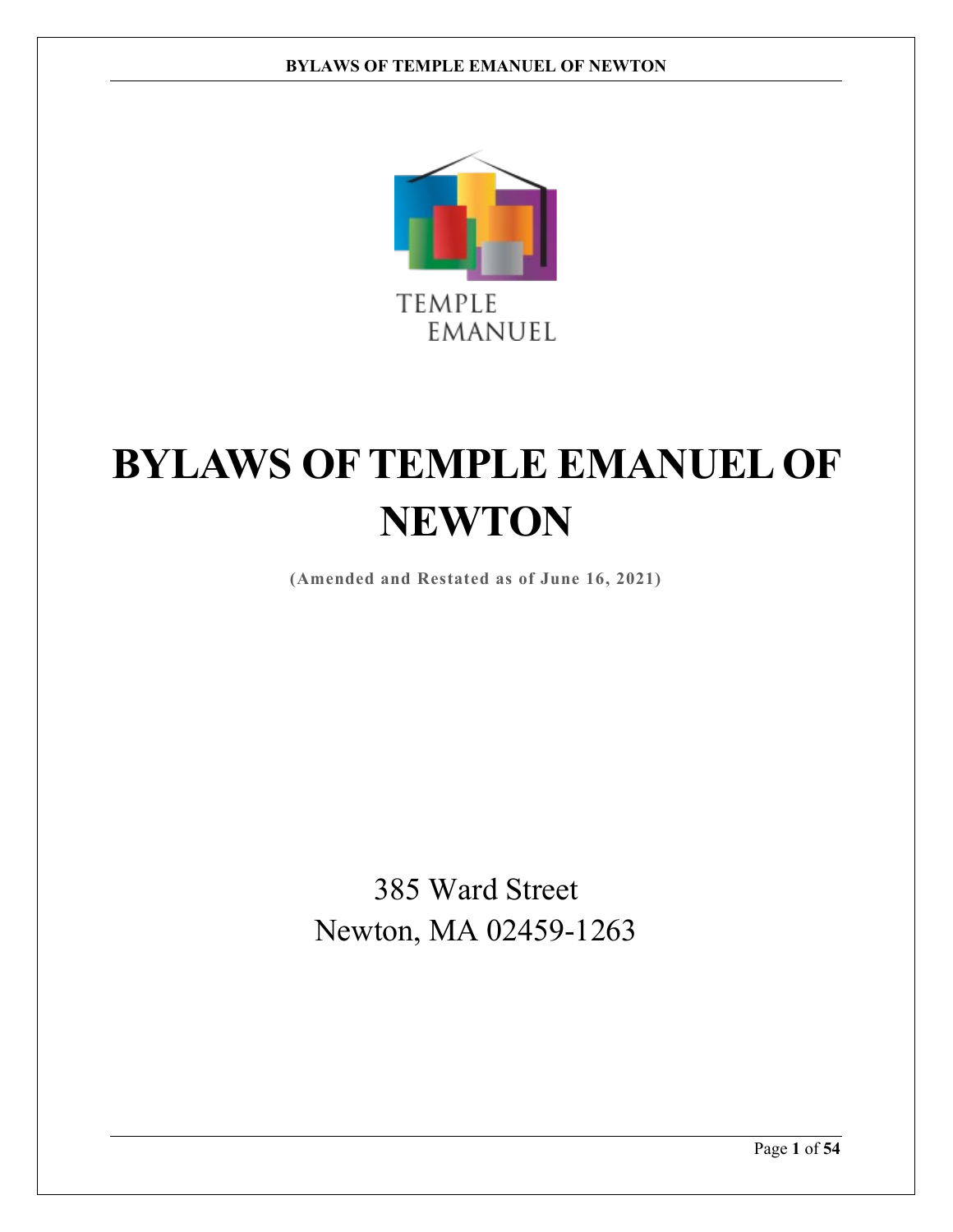# **ARTICLES**

| <b>ARTICLE 1. NAME AND ARTICLES OF ORGANIZATION</b>    | 7         |
|--------------------------------------------------------|-----------|
| <b>ARTICLE 2. MEMBERS</b>                              | 9         |
| <b>ARTICLE 3. OFFICERS</b>                             | 12        |
| <b>ARTICLE 4. BOARD OF DIRECTORS</b>                   | 18        |
| <b>ARTICLE 5. COMMITTEES OF THE BOARD OF DIRECTORS</b> | 25        |
| <b>ARTICLE 6. BOARD OF TRUSTEES</b>                    | 37        |
| <b>ARTICLE 7. PRESIDENTS ASSEMBLY</b>                  | 43        |
| <b>ARTICLE 8. CLERGY</b>                               | 44        |
| <b>ARTICLE 9. DUES AND OTHER ASSESSMENTS</b>           | 46        |
| <b>ARTICLE 10. AFFILIATED ORGANIZATIONS</b>            | 48        |
| <b>ARTICLE 11. INDEMNIFICATION AND LIABILITY</b>       | 49        |
| <b>ARTICLE 12. GENERAL AND MISCELLANEOUS</b>           | <u>52</u> |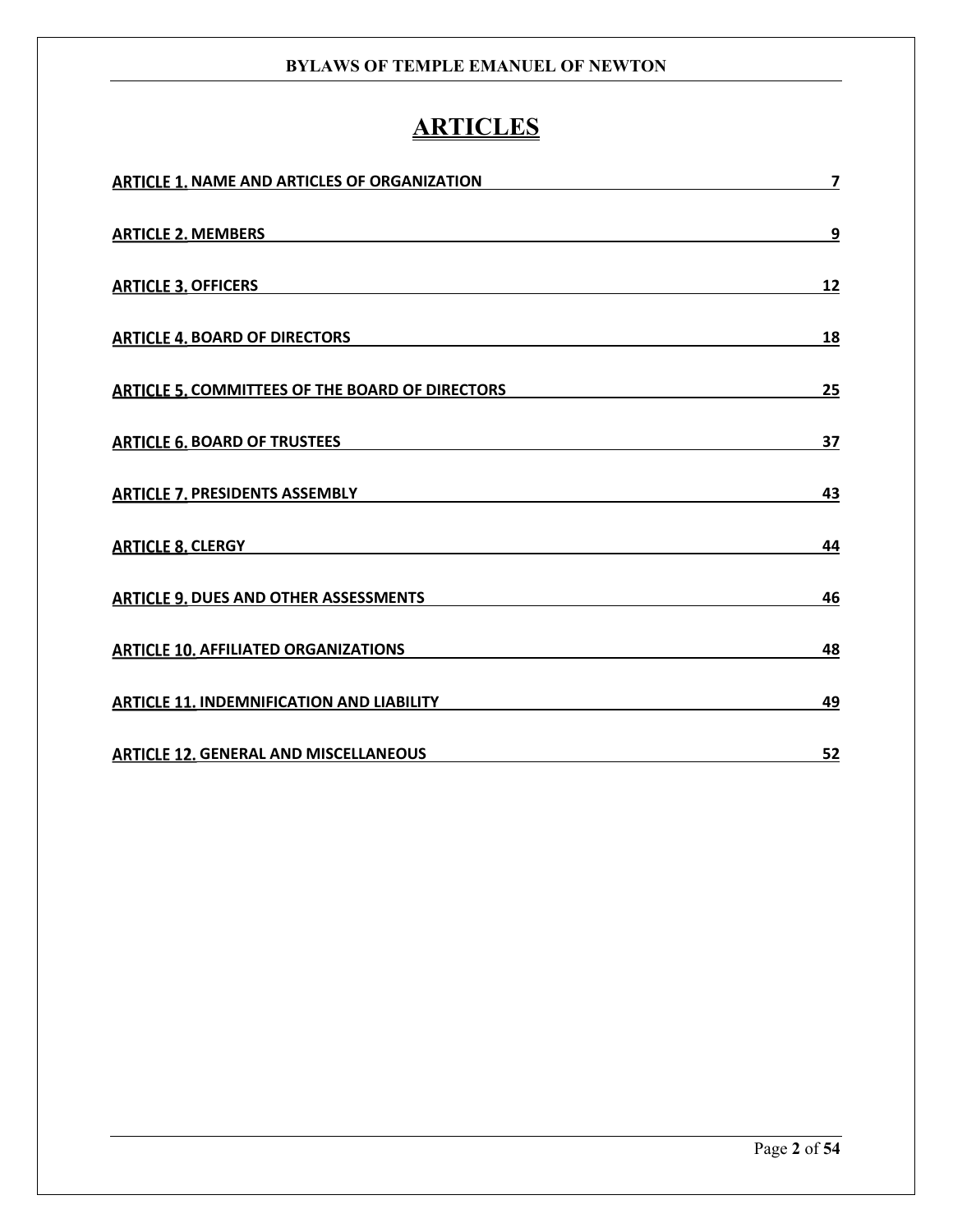# **TABLE OF CONTENTS**

| ARTICLE 1. NAME AND ARTICLES OF ORGANIZATION <b>ARTICLE 1. NAME AND ARTICLE 1.</b>                                    |    |
|-----------------------------------------------------------------------------------------------------------------------|----|
|                                                                                                                       |    |
|                                                                                                                       |    |
|                                                                                                                       |    |
|                                                                                                                       |    |
|                                                                                                                       |    |
| <b>ARTICLE 2. MEMBERS</b><br><u>9</u>                                                                                 |    |
|                                                                                                                       |    |
|                                                                                                                       |    |
|                                                                                                                       |    |
|                                                                                                                       |    |
|                                                                                                                       |    |
|                                                                                                                       |    |
|                                                                                                                       |    |
|                                                                                                                       |    |
|                                                                                                                       |    |
|                                                                                                                       |    |
|                                                                                                                       |    |
|                                                                                                                       |    |
|                                                                                                                       |    |
|                                                                                                                       |    |
| <b>ARTICLE 3. OFFICERS</b>                                                                                            |    |
|                                                                                                                       |    |
|                                                                                                                       |    |
|                                                                                                                       |    |
|                                                                                                                       |    |
|                                                                                                                       |    |
|                                                                                                                       |    |
|                                                                                                                       |    |
|                                                                                                                       |    |
| <b>ARTICLE 4. BOARD OF DIRECTORS</b>                                                                                  | 18 |
| <u> 1989 - Johann Stein, marwolaethau a bhann an t-Amhain Aonaichte ann an t-Amhain Aonaichte ann an t-Amhain Aon</u> |    |
|                                                                                                                       |    |
|                                                                                                                       |    |
|                                                                                                                       |    |
|                                                                                                                       |    |
|                                                                                                                       |    |
|                                                                                                                       |    |
|                                                                                                                       |    |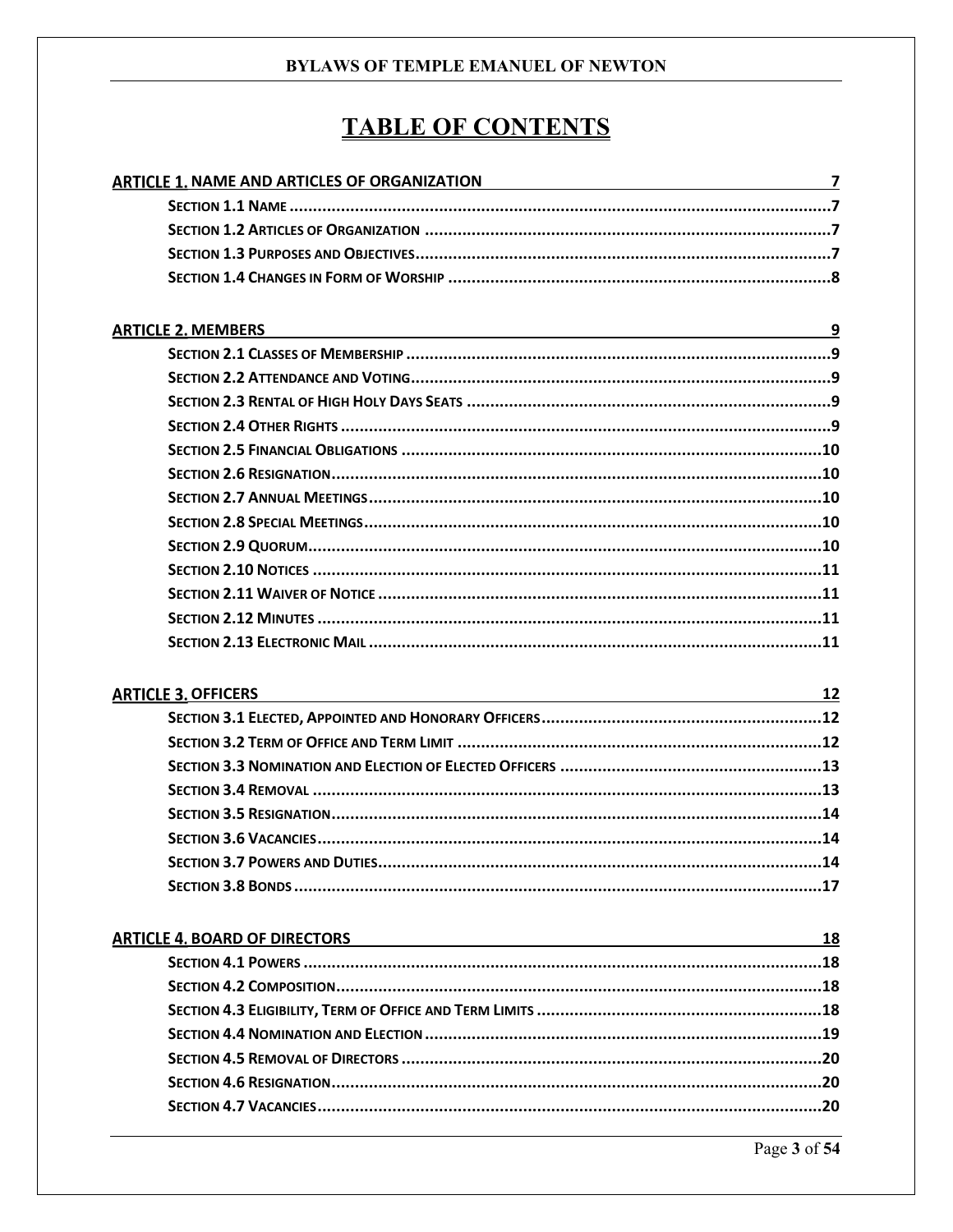| ARTICLE 5. COMMITTEES OF THE BOARD OF DIRECTORS | 25 |
|-------------------------------------------------|----|
|                                                 |    |
|                                                 |    |
|                                                 |    |
|                                                 |    |
|                                                 |    |
|                                                 |    |
|                                                 |    |
|                                                 |    |
|                                                 |    |
|                                                 |    |
|                                                 |    |
|                                                 |    |
|                                                 |    |
|                                                 |    |
|                                                 |    |
|                                                 |    |
|                                                 |    |
|                                                 |    |
|                                                 |    |
|                                                 |    |
|                                                 |    |
|                                                 |    |
|                                                 |    |
|                                                 |    |
|                                                 |    |
|                                                 |    |
|                                                 |    |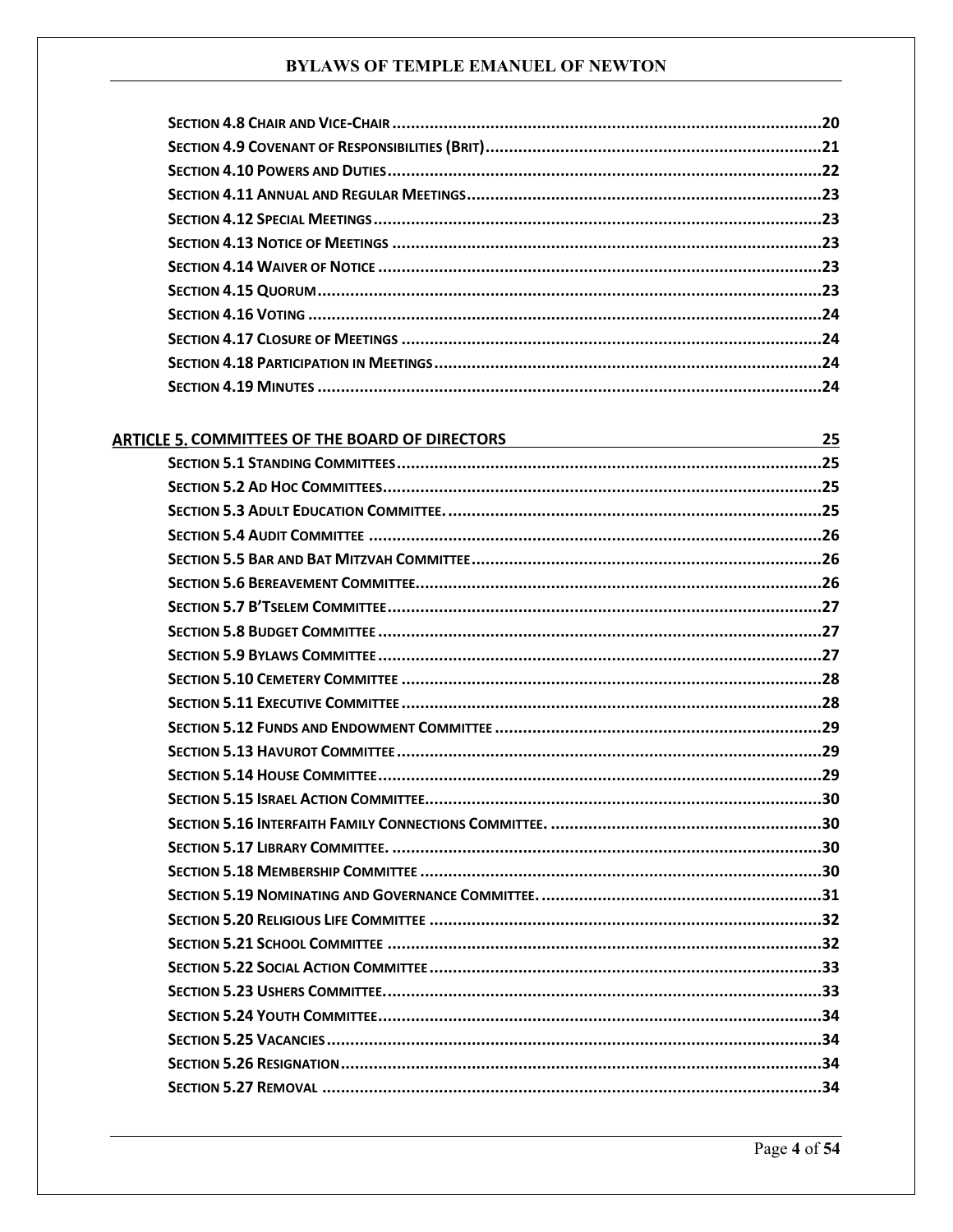| <b>ARTICLE 6. BOARD OF TRUSTEES</b>   | 37  |
|---------------------------------------|-----|
|                                       |     |
|                                       |     |
|                                       |     |
|                                       | .38 |
|                                       |     |
|                                       |     |
|                                       |     |
|                                       |     |
|                                       |     |
|                                       |     |
|                                       |     |
|                                       |     |
|                                       |     |
|                                       |     |
|                                       |     |
|                                       |     |
|                                       |     |
|                                       |     |
| <b>ARTICLE 7. PRESIDENTS ASSEMBLY</b> | 43  |

| TICLL 7. TINLSIDLIVIS ASSEIVIDET | ╍ |
|----------------------------------|---|
|                                  |   |
|                                  |   |
|                                  |   |

# **ARTICLE 8. CLERGY** 44

| <b>ARTICLE 9. DUES AND OTHER ASSESSMENTS</b> |  |
|----------------------------------------------|--|
|                                              |  |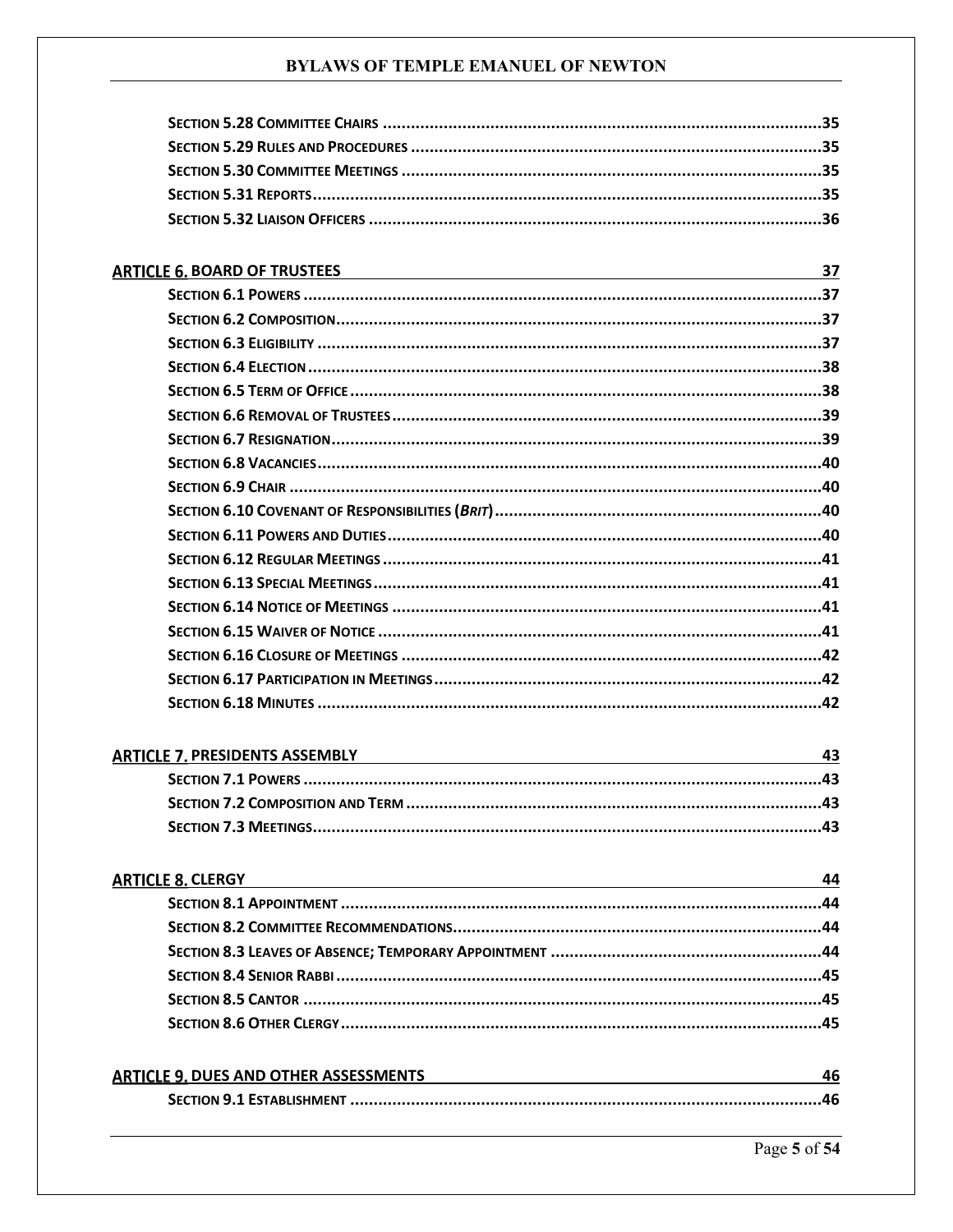| <b>ARTICLE 10. AFFILIATED ORGANIZATIONS</b> |  |
|---------------------------------------------|--|
|                                             |  |
|                                             |  |
|                                             |  |
|                                             |  |

| <b>ARTICLE 11. INDEMNIFICATION AND LIABILITY</b> | 49 |
|--------------------------------------------------|----|
|                                                  |    |
|                                                  |    |
|                                                  |    |
|                                                  |    |
|                                                  |    |
|                                                  |    |
|                                                  |    |

| <b>ARTICLE 12. GENERAL AND MISCELLANEOUS</b>                                |  |
|-----------------------------------------------------------------------------|--|
|                                                                             |  |
|                                                                             |  |
|                                                                             |  |
| SECTION 12.4 EXECUTION OF INSTRUMENTS; RECEIPT AND DISBURSEMENT OF FUNDS 52 |  |
|                                                                             |  |
|                                                                             |  |
|                                                                             |  |
|                                                                             |  |
|                                                                             |  |
|                                                                             |  |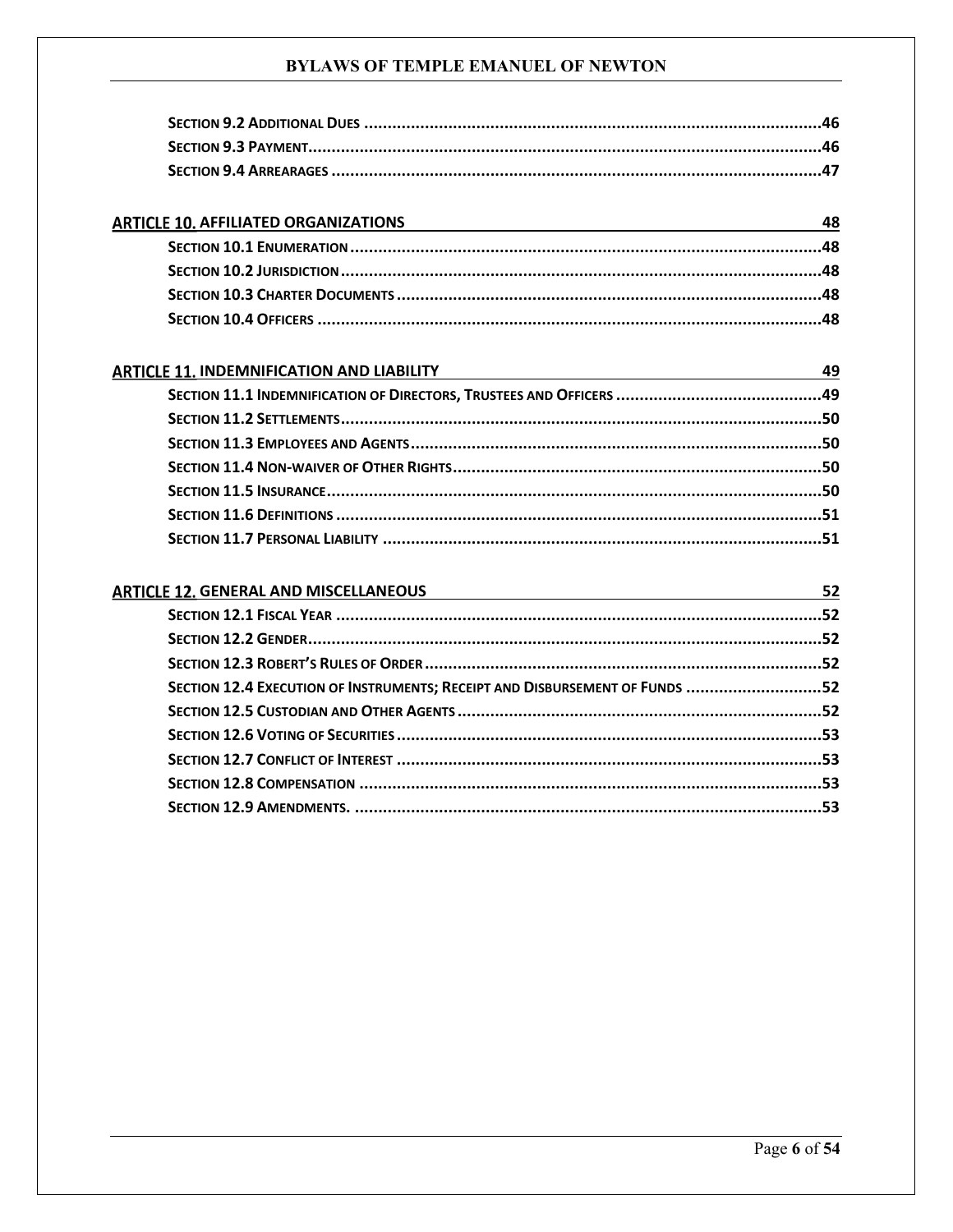# Article 1. **NAME AND ARTICLES OF ORGANIZATION**

# <span id="page-6-1"></span><span id="page-6-0"></span>**Section 1.1 Name**

The name of this organization (the "Congregation") shall be Temple Emanuel of Newton.

# <span id="page-6-2"></span>**Section 1.2 Articles of Organization**

These Bylaws, the powers of the Congregation and of its members, Trustees and Directors, and regulation of the affairs of the Congregation, shall be subject to the Congregation's Articles of Organization, as in effect from time to time. Purposes and Form of Worship

# <span id="page-6-3"></span>**Section 1.3 Purposes and Objectives**

The purposes and objectives of the Congregation shall be as follows:

- (a) To maintain in the City of Newton, Massachusetts a place of worship conforming generally to the tenets of Conservative Judaism and affiliated with the United Synagogue of Conservative Judaism (as named from time to time);
- (b) To provide educational and religious instruction in all aspects of Conservative Judaism, including the maintenance of Jewish educational and religious instruction for children and adults;
- (c) To engage in Jewish social action activities (*Tikkun Olam*);
- (d) To form and nurture a community of Jews fostering the ideals of Conservative Judaism and offering support, assistance and guidance to its members;
- (e) To provide education about and support for the State of Israel;
- (f) To engage in such other charitable, civic, cultural and social activities as the Board of Directors may from time to time determine; and,
- (g) To do everything necessary or appropriate to accomplish any of the foregoing purposes to the extent permissible under Chapter 180 of the General Laws of the Commonwealth of Massachusetts and other applicable laws of the Commonwealth of Massachusetts, as in effect from time to time, and to the extent consistent with (i) the requirements of Section  $501(c)(3)$  of the U.S. Internal Revenue Code of 1986, as amended from time to time; and, (ii) the provisions of the Congregation's Articles of Organization and other provisions of these Bylaws.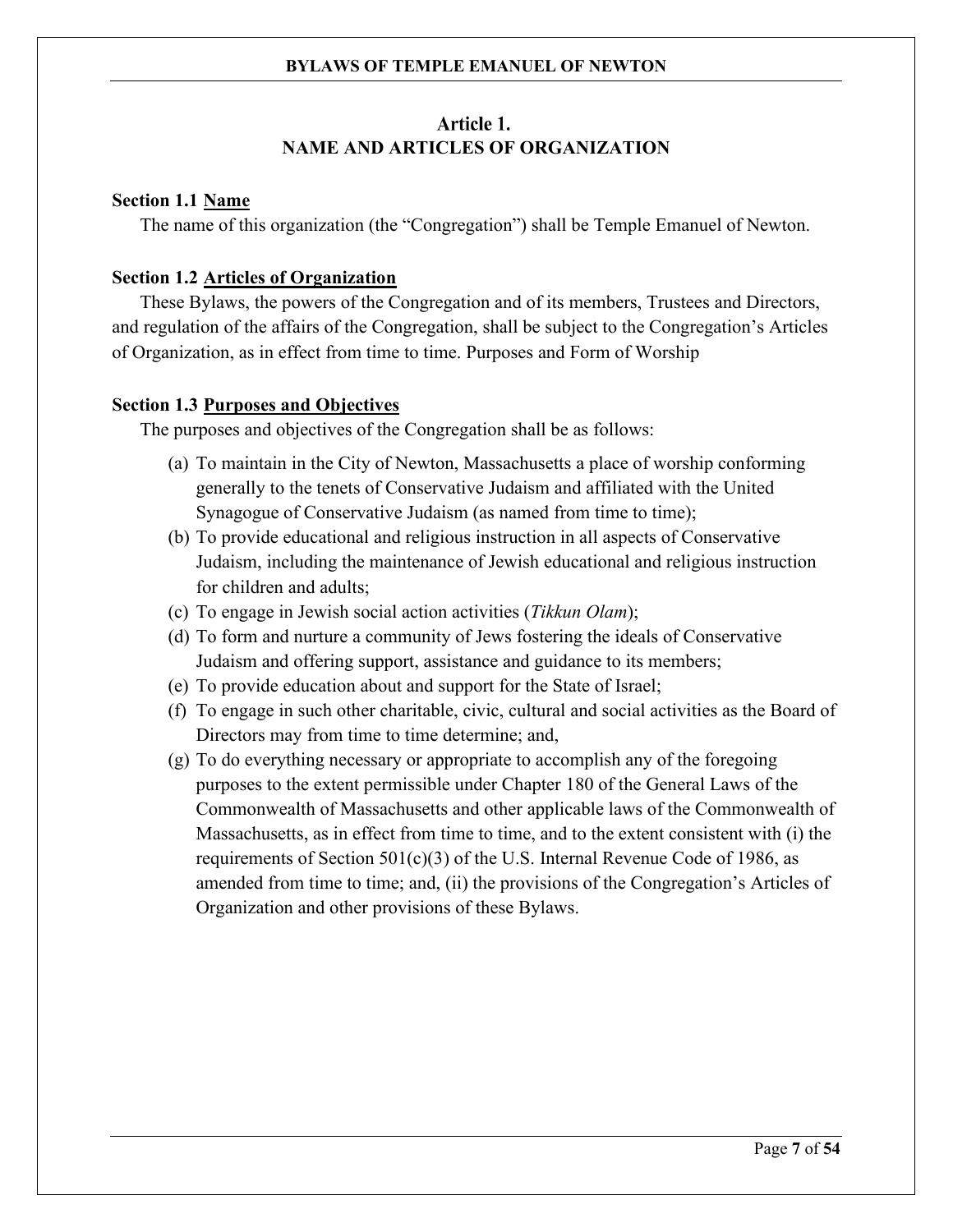# <span id="page-7-0"></span>**Section 1.4 Changes in Form of Worship**

No substantial change shall be made in the form of worship from time to time established and utilized by the Congregation unless such change shall have (i) first been approved at a duly held meeting of the Board of Directors, notice of which meeting shall include notice of the proposed change and, (ii) thereafter been approved at a regular or special meeting of the members of the Congregation ("Members"), notice of which meeting shall include notice of the proposed change, by affirmative vote of two-thirds (2/3) of the Members present and entitled to vote at such meeting of the Members. The Board of Directors shall have exclusive authority to determine whether a proposed change in the form of worship is "substantial" for purposes of this Section 2.2. If more than twelve (12) members of the Board of Directors shall affirmatively determine (by either vote or petition) that any such proposed change is "substantial," such change shall not be made except in accordance with the procedures required in this Section 2.2.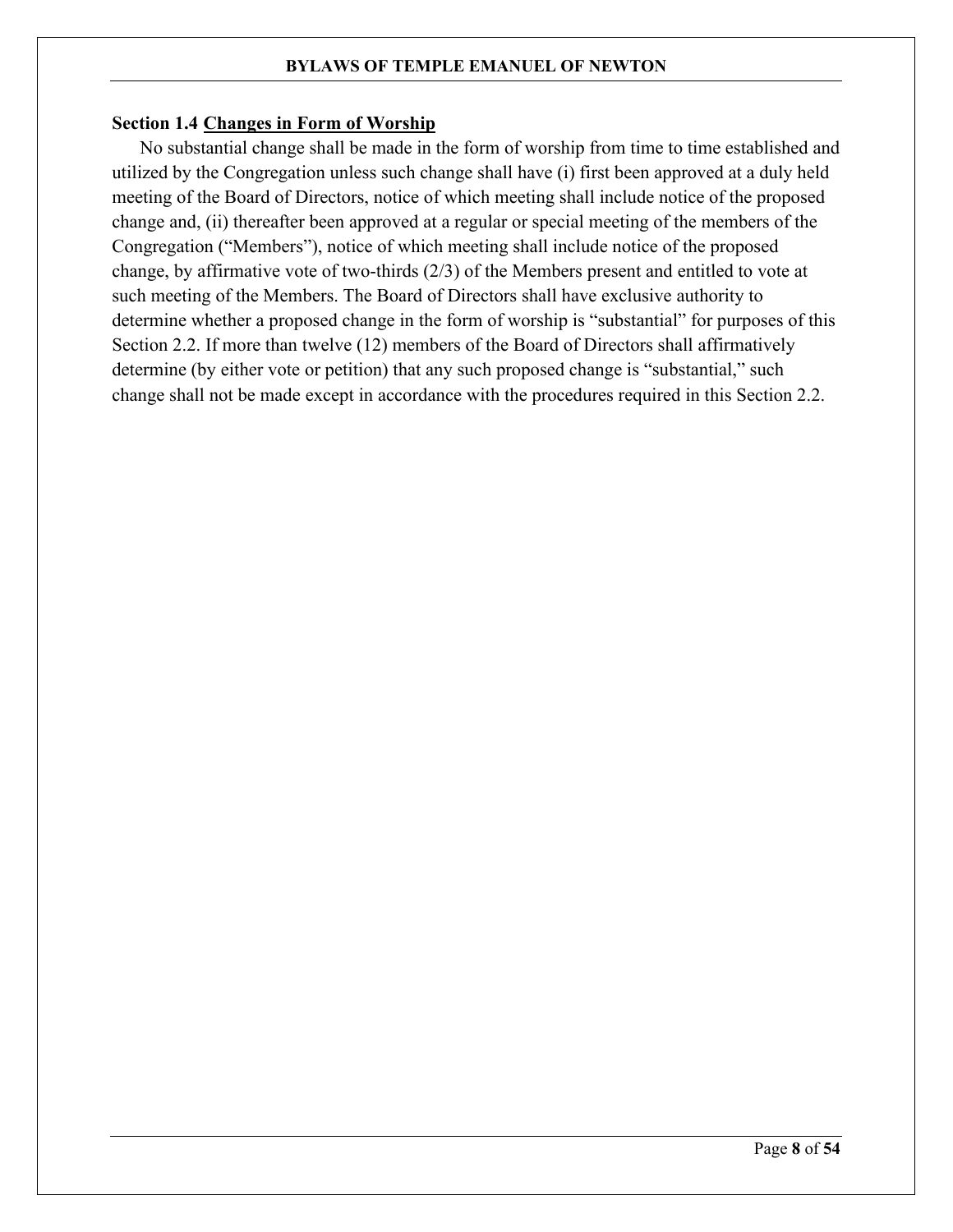# **Article 2. MEMBERS**

#### <span id="page-8-1"></span><span id="page-8-0"></span>**Section 2.1 Classes of Membership**

The Board of Directors may establish classes of membership in the Congregation for Jewish people, as it deems appropriate, including but not limited to family and associate memberships, and shall establish dues for each such class in accordance with Article 10 of these Bylaws. The rights (including voting rights), privileges, and duties of each class of membership shall be as the Board of Directors shall from time to time determine, provided that the Board of Directors may not deprive any class of membership of its right to vote unless said action is ratified by affirmative vote of at least two-thirds (2/3) of the Members present and entitled to vote at a duly held meeting of the Members. Each Jewish spouse included in a family membership shall be a Member of the Congregation.

#### <span id="page-8-2"></span>**Section 2.2 Attendance and Voting**

Each Member shall be entitled to attend all meetings of Members of the Congregation, and shall have one vote upon all matters lawfully before such meeting. No other individuals shall be entitled to vote at meetings of Members of the Congregation. At all meetings of Members of the Congregation, Members shall vote in person and not by proxy.

#### <span id="page-8-3"></span>**Section 2.3 Rental of High Holy Days Seats**

Each Member shall be entitled to rent a seat or seats for the Congregation's *Rosh Hashanah* and *Yom Kippur* services in accordance with such rules as the Board of Directors shall from time to time adopt.

# <span id="page-8-4"></span>**Section 2.4 Other Rights**

In addition to other rights, privileges and duties of a Member provided by law or set forth in the Congregation's Articles of Organization or these Bylaws, each Member shall be entitled:

- (a) To worship with the Congregation;
- (b) To become an Officer, Director, Trustee or Chair or member of a committee of the Congregation (a "Committee") in accordance with the provisions of these Bylaws;
- (c) To have their children attend the Rabbi Albert I. Gordon Religious School and to celebrate, and to have their children celebrate, Bar or Bat Mitzvah, be confirmed or graduate from a Congregation school, in a manner consistent with usual and customary Conservative Jewish practice and in accordance with such rules as the Board of Directors shall from time to time adopt; and,
- (d) To have a member of the Congregation's clergy (as determined by the Senior Rabbi) officiate in a manner consistent with usual and customary Conservative Jewish practice at a marriage or funeral for the Member, or their children or parents.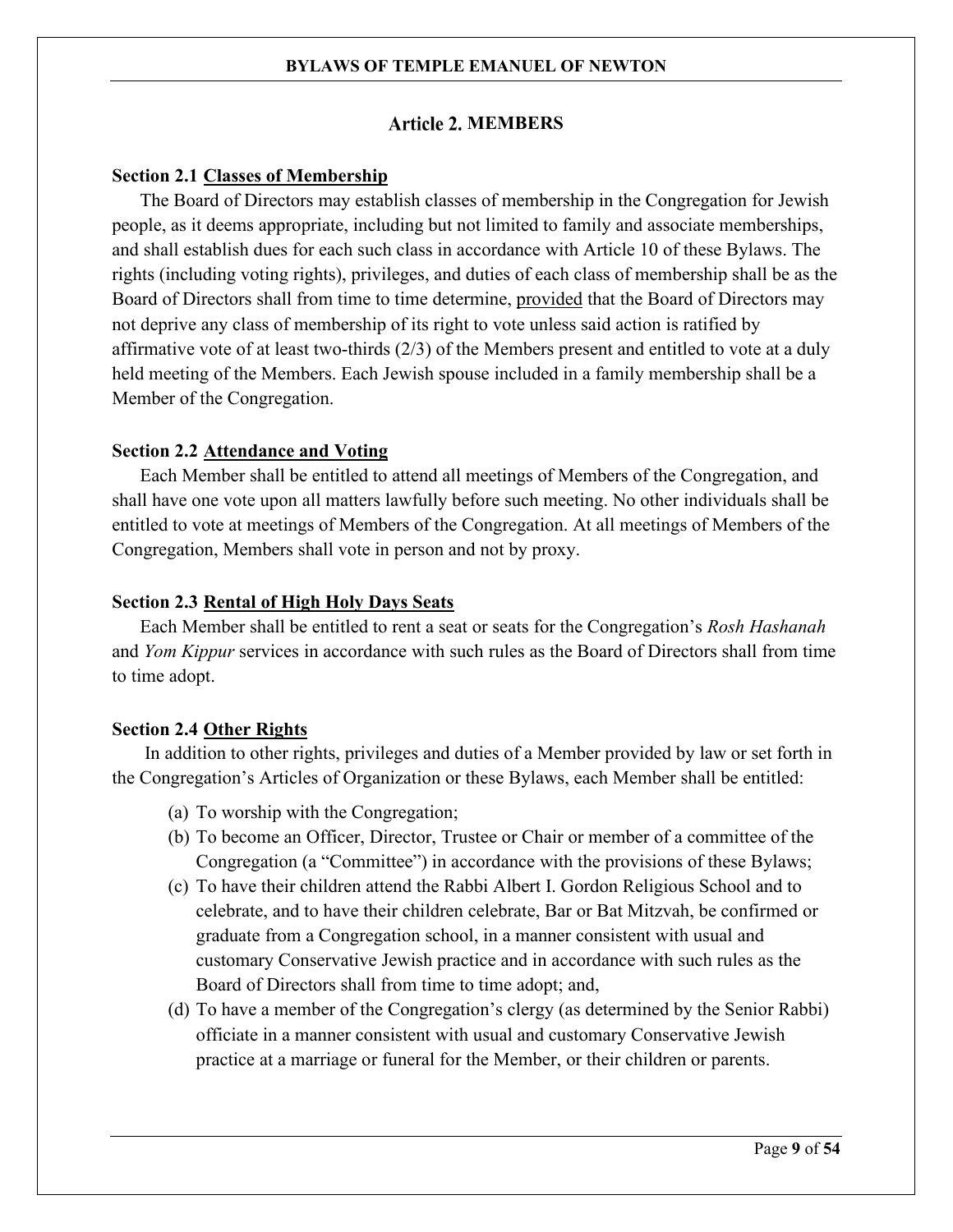#### <span id="page-9-0"></span>**Section 2.5 Financial Obligations**

Each Member shall be required to meet their financial obligations to the Congregation as described in Article 10 of these Bylaws. In the event of any failure to meet such obligations, the rights and privileges of the Member in question may be suspended or terminated in accordance with Article 10 of these Bylaws and such policies and procedures as may be adopted by the Board of Directors from time to time

# <span id="page-9-1"></span>**Section 2.6 Resignation**

A Member may resign from the Congregation by giving written notice of such resignation to the President of the Congregation. Such resignation shall be effective upon receipt of such notice by the President but shall not affect the resigning Member's liability for the all amounts payable by such Member with respect to the then-current and any prior fiscal years pursuant to Article 8 of these Bylaws

#### <span id="page-9-2"></span>**Section 2.7 Annual Meetings**

An annual meeting of Members shall be held in the month of May in each year at 385 Ward Street, Newton, Massachusetts, or such other location as may be designated by the Board of Directors, on a date and at a time designated by the Board of Directors

#### <span id="page-9-3"></span>**Section 2.8 Special Meetings**

Special meetings of Members may be called by the President or the Board of Directors as deemed appropriate. A special meeting of Members shall be called by the Secretary, or in the case of the absence or refusal of such person, by an Elected Officer (as defined in [Paragraph](#page-11-3)  [3.1.1\)](#page-11-3) upon written application of at least fifty (50) Members specifying the purpose of the applied for meeting.

#### <span id="page-9-4"></span>**Section 2.9 Quorum**

Except as otherwise required by law, by the Congregation's Articles of Organization, or by these Bylaws, a quorum for the transaction of business at any meeting of Members shall consist of not less than fifty (50) Members, and except as so otherwise required, the act of a majority of the Members present and entitled to vote at a meeting at which a quorum shall be present shall be the act of the Congregation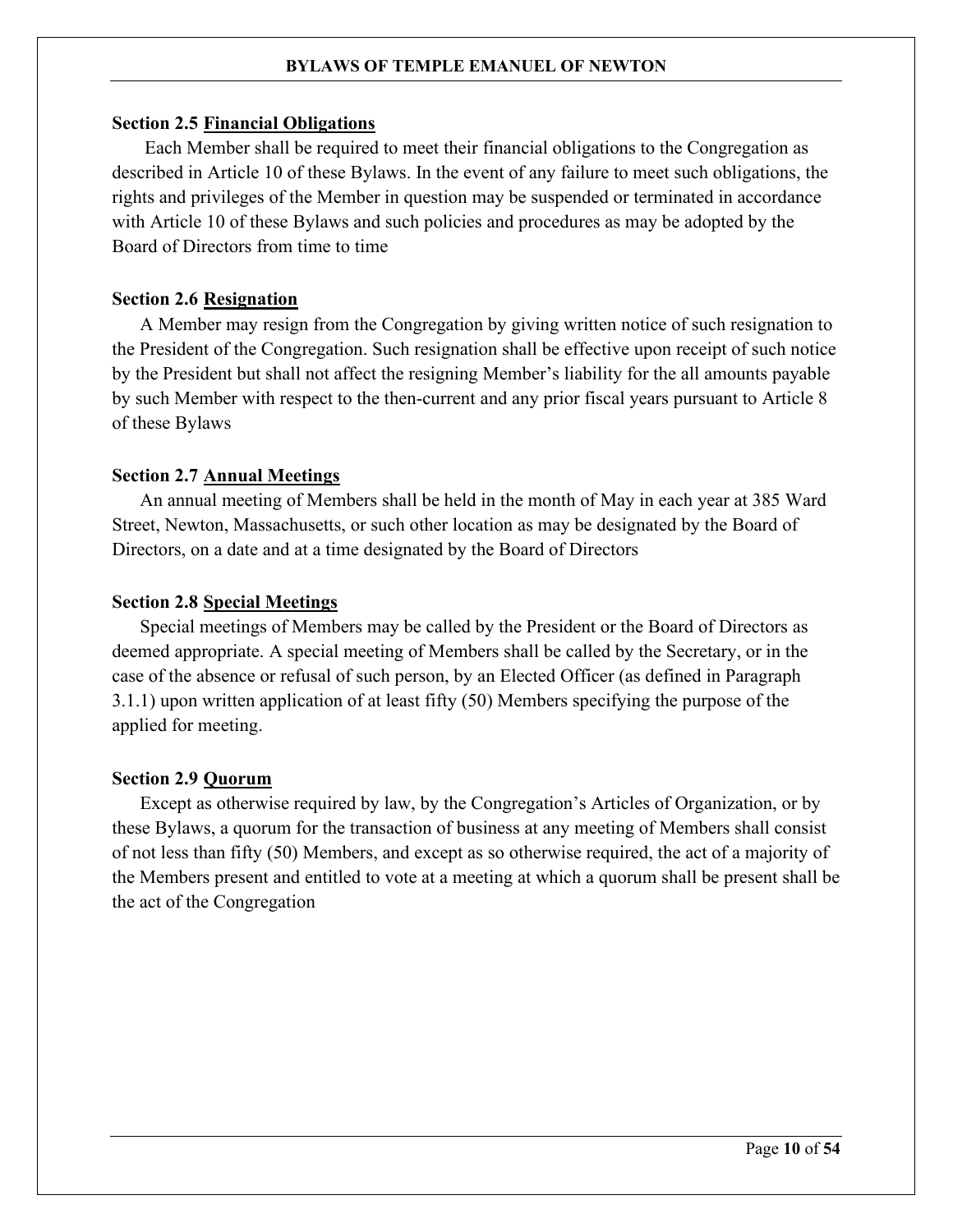#### <span id="page-10-0"></span>**Section 2.10 Notices**

Notice of all meetings of Members shall be given in writing by the Secretary, or in the absence or refusal of such person, by any Elected Officer (as defined in [Paragraph 3.1.1\)](#page-11-3), to each Member entitled to vote, at the Member's last address as shown on the records of the Congregation. In the case of a family membership, such notice shall be sent to the email address and/or street address of such family as shown on the records of the Congregation and the notice so given shall be deemed to have been properly given to each Member included within such family membership. Each notice of a meeting of Members shall state the time, place and purpose of the meeting and shall be given by U.S. Mail or written electronic communication at least fifteen (15) days prior to each annual meeting of Members and at least three (3) days prior to each special meeting of Members. No business may be voted at a special meeting of Members other than that which is stated in the notice thereof

# <span id="page-10-1"></span>**Section 2.11 Waiver of Notice**

Any failure to provide proper notice of a meeting of Members shall be deem waived by any Member who (i) attends such meeting without protesting the notice failure at commencement of the meeting; or, (ii) signs a written waiver of notice before or after the meeting

# <span id="page-10-2"></span>**Section 2.12 Minutes**

The Secretary or their designee shall keep contemporaneous minutes of each meeting of the Members. Such minutes shall be made available for inspection by any Member upon request in accordance with such procedures as may be established by the Board of Directors from time to time

# <span id="page-10-3"></span>**Section 2.13 Electronic Mail**

Any written notice required pursuant to these bylaws may be made by hand delivery, United States Mail, electronic mail, overnight delivery, or such other reliable mode of delivery. References in these Bylaws to "mail" include United States Mail and electronic mail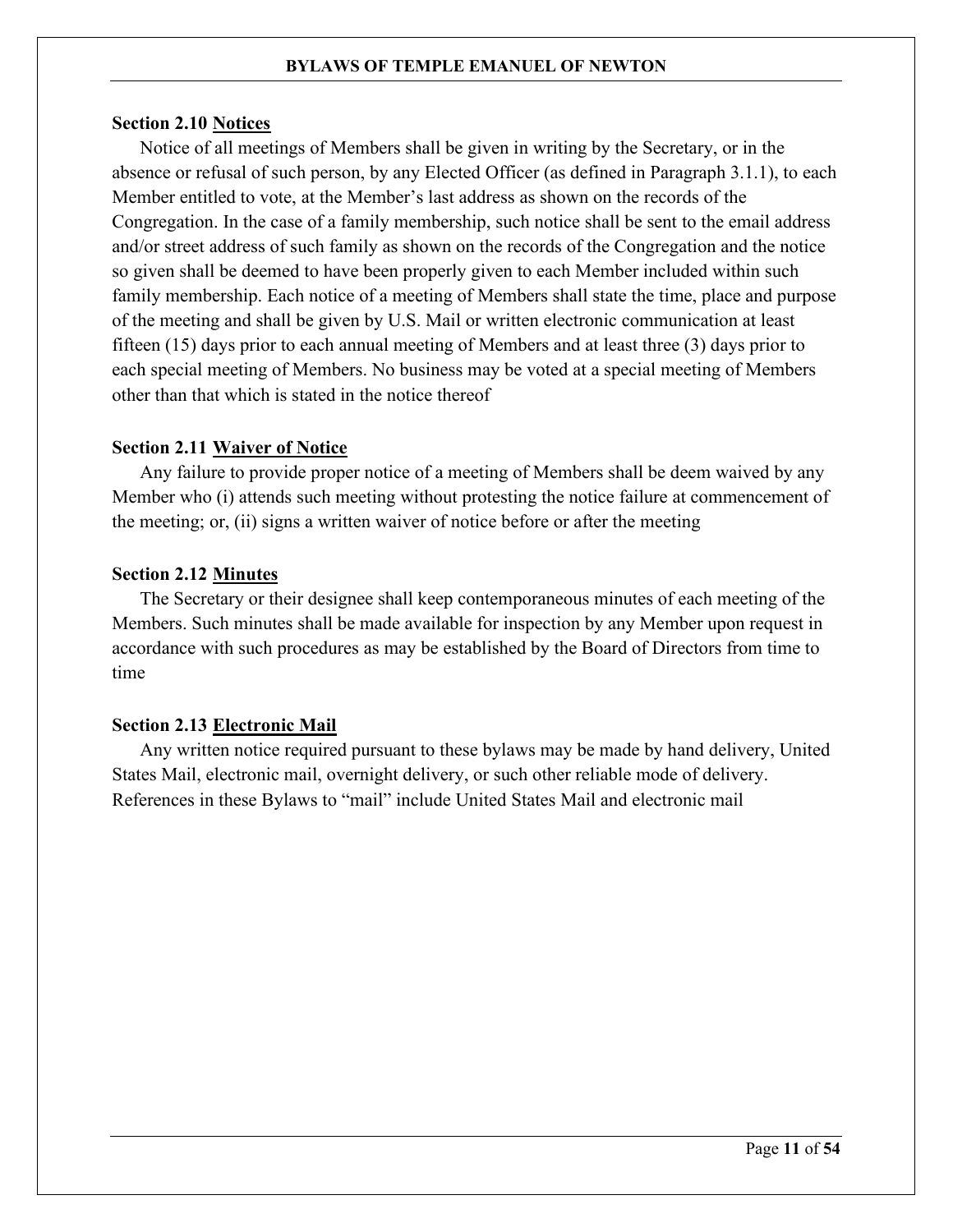# **Article 3. OFFICERS**

# <span id="page-11-3"></span><span id="page-11-1"></span><span id="page-11-0"></span>**Section 3.1 Elected, Appointed and Honorary Officers**

# Paragraph 3.1.1 Elected Officers

The officers of the Congregation shall be a President, an Executive Vice President, a Treasurer, and a Secretary (collectively, the "Elected Officers).

# Paragraph 3.1.2 **Appointed Officers**

The President shall appoint up to six additional officers who shall serve as Vice Presidents (one of whom shall be a Vice President for Legal Affairs), subject to the approval of two-thirds of the Board of Directors (the "Appointed Officers").

# Paragraph 3.1.3 Honorary Officers

The Members may, upon recommendation of the Board of Directors, also create such honorary offices as deemed appropriate from time to time ("Honorary Officers")

# <span id="page-11-2"></span>**Section 3.2 Term of Office and Term Limit**

# Paragraph 3.2.1 The President

The President shall hold office for one three-year term. Following the President's term of office, the President shall take a hiatus of at least one year before serving in any other elected or appointed office. Further, at the end of the President's term, he or she may serve for one year as Immediate Past President (IPP) in an advisory role to the new President. Such service shall be at the request of the incoming President and may include the IPP's participation on the Executive Committee and/or the Board of Directors as a non-voting member.

# **Elected, Appointed and Honorary Officers**

- (a) Elected, Appointed and Honorary Officers other than the President shall hold office for a term of one year, commencing on July 1 or on another date specifically designated for the Officer's election or appointment.
- (b) Elected, Appointed and Honorary Officers other than the President may serve up to six consecutive one-year terms after which the individual shall take a hiatus of at least one year before the individual is eligible to serve as an Elected or Appointed Officer.
- (c) Officers shall serve until the election of their successor or, if earlier, until such Officer's death, resignation, removal or disqualification.
- (d) Any Elected or Appointed Officer who serves in any position or a combination of positions, for nine consecutive years shall take a one year hiatus before they are eligible to serve in any elected or appointed office or position other than President.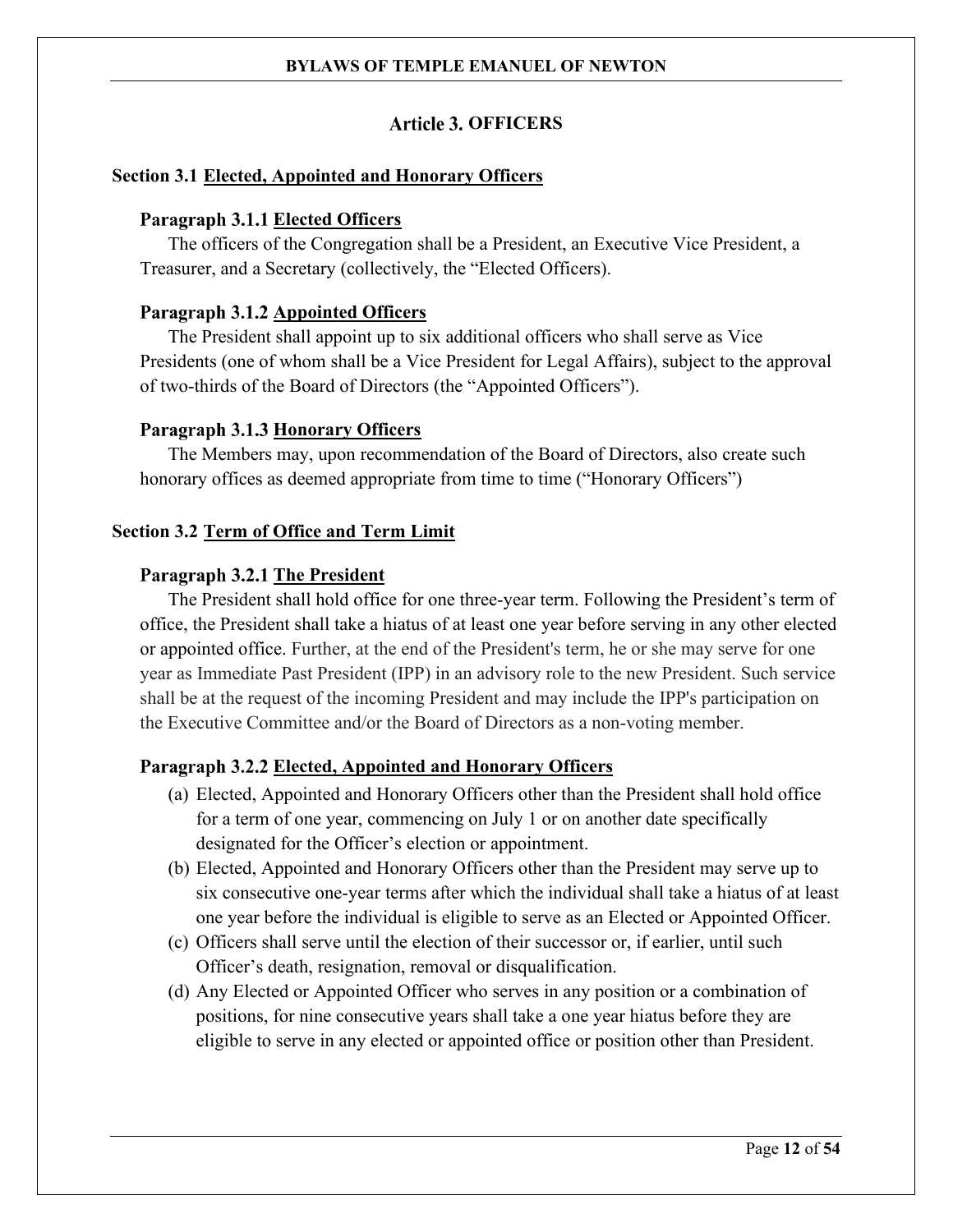(e) If, at the end of the final term of the Vice President of Legal Affairs, the President determines that it would be in Temple Emanuel's best interests for that person to remain in the position while completing ongoing legal work, the President may appoint such person to serve, as one of up to ten officers, for one additional term (or part thereof), with Board approval.

# <span id="page-12-0"></span>**Section 3.3 Nomination and Election of Elected Officers**

# **Paragraph 3.3.1 Nomination**

Nominations for Elected Officers shall be made by the Nominating and Governance Committee. Such nominations shall not include any person ineligible to serve as an Elected Officer.

# **Paragraph 3.3.2 Nomination by Petition**

Nominations for Elected Officers also may be made by written petition signed by at least fifty (50) Members submitted to the Secretary on or before the April 15 immediately preceding the election in question. Each such nominating petition shall be accompanied by the nominee's written confirmation of willingness to serve and comply with the Directors *Brit* if elected.

# Paragraph 3.3.3 Election of Elected Officers

Elected Officers shall be elected by the Members at their Annual Meeting each May. Balloting for Elected Officers shall be by secret ballot for any office for which there is more than one nominee, such balloting to be conducted in accordance with such rules as the President may establish for such purpose.

# **Paragraph 3.3.4 Election of Honorary Officers**

Honorary Officers shall be elected at any duly held annual or special meeting of Members, notice of which meeting shall include notice of the proposed election and related recommendation of the Board of Directors.

# <span id="page-12-1"></span>**Section 3.4 Removal**

# Paragraph 3.4.1 General

(a) The Board of Directors may remove any Appointed Officer with or without cause by the affirmative vote of at least two-thirds (2/3) of the Directors present and voting at a duly held meeting of the Board of Directors, notice of which meeting shall include notice of the proposed removal.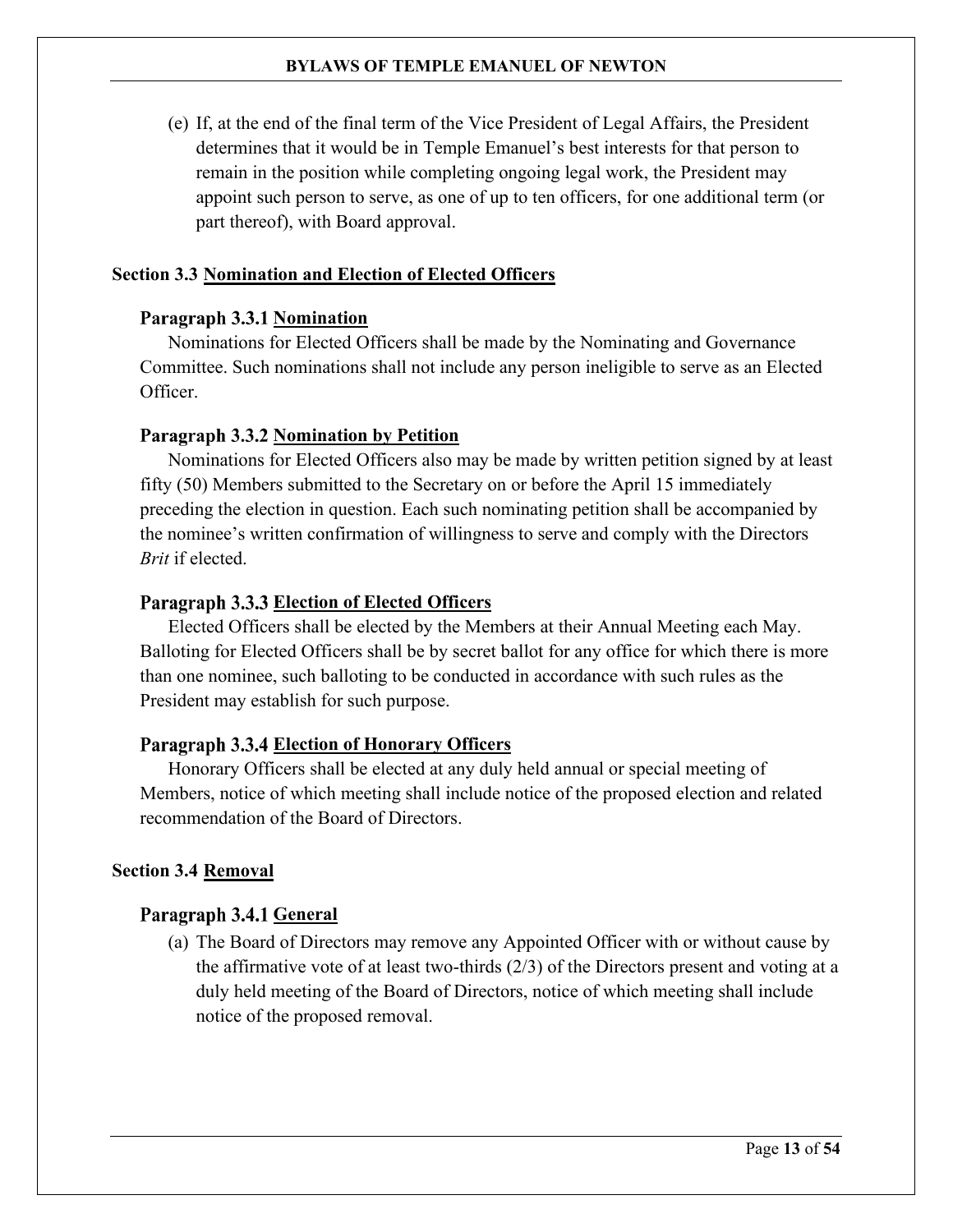(b) The Members may remove any Elected Officer with or without cause by the affirmative vote of at least two-thirds  $(2/3)$  of the Members present and voting at a duly held meeting of the Members, notice of which meeting shall include notice of the proposed removal. Any such removal shall be made only after giving the Officer in question reasonable prior written notice of the proposed removal and an opportunity to be heard before the entity proposing to act on such removal.

# **Financial Arrearage**

Any Officer who is suspended from membership in the Congregation pursuant [Section](#page-46-0)  [9.4,](#page-46-0) or who is in arrears in the payment of any pledge to the Congregation more than one (1) year from the date of the pledge without the approval of the President or Board of Directors, shall cease to serve as an Officer on the fifteenth (15th) day after (i) notice of such suspension is provided to him or her as provided in [Section 9.4\(](#page-46-0)unless the Officer's membership is reinstated within such fifteen (15) day period); or, (ii) the expiration of the one (1) year of pledge arrearage (unless within said fifteen (15) day period the pledge is paid or such payment is excused by the President or Board of Directors). In the event of any such cessation, the Treasurer and the Secretary (or in the event the Treasurer or Secretary is the subject of the cessation, another appropriate Officer) shall promptly furnish an appropriate certification of same to the Board of Directors and at its first meeting after receipt of such certificate, the Board of Directors shall declare a vacancy created by such cessation.

#### <span id="page-13-0"></span>**Section 3.5 Resignation**

Any Officer may resign at any time by giving written notice of such resignation to the Congregation's President. Such resignation shall effective upon receipt of such notice by the President or, if later, such effective data as may be specified in the notice of resignation.

# <span id="page-13-1"></span>**Section 3.6 Vacancies**

Any vacancy created by the removal, resignation, death or disqualification of an Appointed Officer may be filled by the President. Any vacancy created by the removal, resignation, death or disqualification of an Elected Officer (including, but not limited to, a vacancy declared by the Board of Directors pursuant to [Section 3.4](#page-12-1) or [Section 3.5\)](#page-13-0) shall be filled by the Board of Directors promptly after the creation of such vacancy for the remainder of the vacating Elected Officer's term of office, by election at a duly held meeting of the Board of Directors, notice of which meeting shall include notice of the proposed election of the Elected Officer.

# <span id="page-13-2"></span>**Section 3.7 Powers and Duties**

The Officers shall have the powers and perform the duties customarily belonging to their respective offices, including, but not limited to the following powers and duties and such other powers and duties as may be vested in their respective offices by law, these Bylaws or the Board of Directors.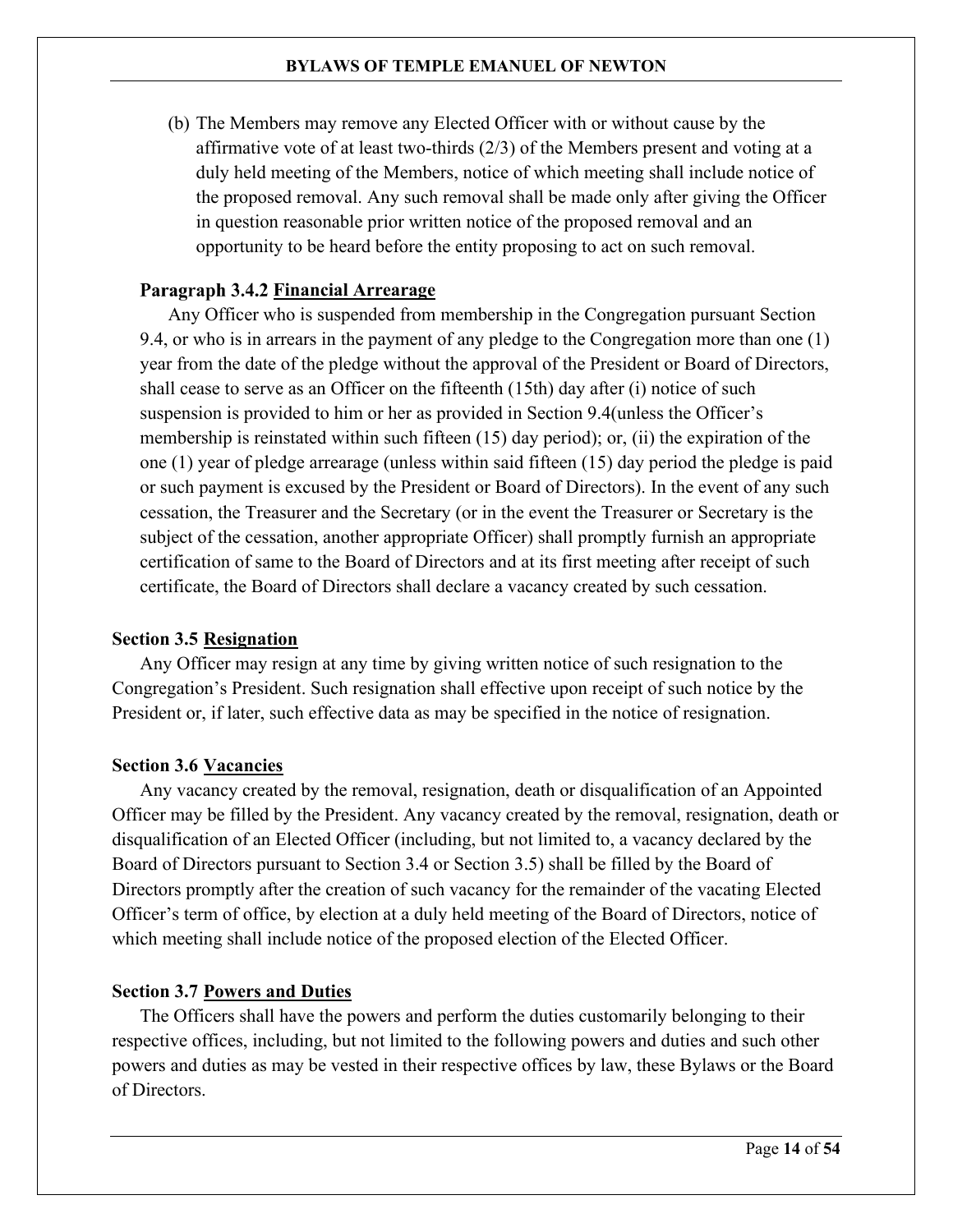- (a) **President**. The President, when present, shall preside at all meetings of the Members; shall be the chief executive officer of the Congregation, and shall take appropriate and necessary action to carry into effect all orders and resolutions of the Board of Directors. The President shall submit a written report on the status of the affairs of the Congregation at each Annual Meeting of Members and shall from time to time report to the Board of Directors on matters within the President's knowledge which the interests of the Congregation may require to be brought to its notice. The President also shall have the following specific powers and duties:
	- (i) To superintend, with the advice of the Board of Directors, all religious matters and ceremonies of the Congregation; to officiate at religious services as Gabbai Rishon; and to designate, from time to time as required, alternates to serve as Gabbai Rishon and Gabbai Shainee;
	- (ii) To serve as a member of the Board of Managers of the 1987 Temple Emanuel Endowment Fund (the "Endowment Fund") and as a Trustee of the Rabbi Marshall R. Lifson Library Fund (the "Library Fund");
	- (iii) To appoint one or more persons to act as an official representative of the Congregation for the purpose set forth in such appointment, including, but not limited to, the appointment, with the advice of the Executive Vice-President, of members of the Board of Managers of the Endowment Fund in accordance with the Endowment Fund's governing instrument;
	- (iv) To cast votes at Members meetings on questions as to which the Members are otherwise equally divided;
	- (v) From time to time, as necessary, to invite any former member of the Board of Directors to participate in meetings of the Executive Committee or the Board of Directors in a non-voting capacity; and,
	- (vi) To abate or extend the time for payment of pledges and other financial obligations of Members in cases of financial hardship, in consultation with the Treasurer and the Vice President responsible for financial matters.
- <span id="page-14-0"></span>(b) **Executive Vice President**. The Executive Vice-President shall perform the duties of the President in the event of the death, disability, resignation, removal or absence of the President. The Executive Vice President shall have the following powers and duties:
	- (i) To officiate at religious services as Gabbai Shainee;
	- (ii) To furnish advice to the President as provided in these Bylaws; and,
	- (iii) To serve as a member of the Board of Managers of the Endowment Fund and as a Trustee of the Library Fund.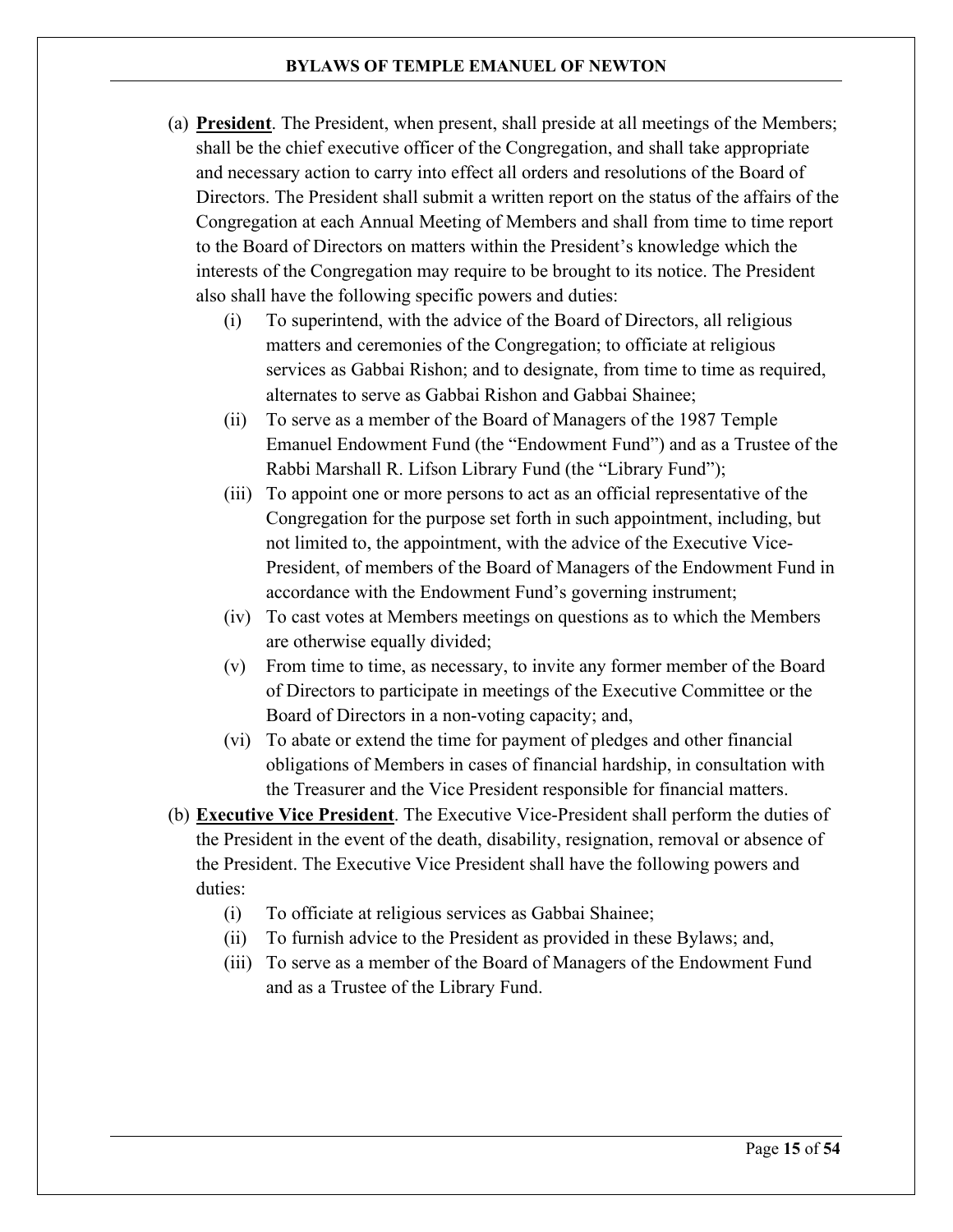- (c) **Treasurer**. The Treasurer shall be the chief fiscal officer of the Congregation and shall be custodian of all moneys and securities of the Congregation. The Treasurer shall deposit all such moneys in the name of the Congregation in such banks or trust companies as the Board of Directors may from time to time designate. All disbursements of Congregation funds shall be made in accordance with such rules and regulations as may be prescribed by the Treasurer and the Board of Directors. The Treasurer shall keep or cause to be kept in suitable form detailed accounts of the assets, liabilities, receipts and disbursements of funds of the Congregation. Such accounts and their supporting vouchers or checks shall be at all times open for inspection, examination or audit by the Board of Directors and such Committees as shall be relevant to the duties and functions of the Treasurer. The Treasurer shall report on the condition of the finances of the Congregation at such times as the Board of Directors may direct. The Treasurer shall serve as a member of the Board of Managers of the Endowment Fund and as a Trustee of the Library Fund.
- (d) **Secretary**. The Secretary shall keep and maintain a true record of all proceedings of the Members and the Board of Directors in a book or series of books to be kept for that purpose. Such books shall be kept within the Commonwealth of Massachusetts at the principal office of the Congregation. The Secretary shall generally have the duties and responsibilities imposed upon a Clerk of a corporation organized under the laws of the Commonwealth of Massachusetts. The Secretary shall be a resident of the Commonwealth of Massachusetts unless and until the Congregation shall appoint a resident agent for service of process in the manner prescribed by law.
- (e) **Vice President for Legal Affairs.** The Vice President for Legal Affairs shall serve as the legal advisor and counsellor to the President and the Board of Directors, shall serve as parliamentarian at meetings of the Congregation and the Board of Directors, and shall ensure that these Bylaws are followed, including proper notifications, timely elections and fulfillment of duties and responsibilities.
- (f) **Appointed Officers/Vice Presidents**. Each Vice President shall perform such duties as pertain to the particular Vice Presidency to which the Vice President is elected or appointed. In the event of the death, disability, resignation, disqualification, removal or absence of the President and Executive Vice President, the duties of the President and Executive Vice President shall be performed by such Vice Presidents as may be designated by the Board of Directors by secret ballot. The Vice President responsible for financial development also shall serve as a member of the Board of Managers of the Endowment Fund.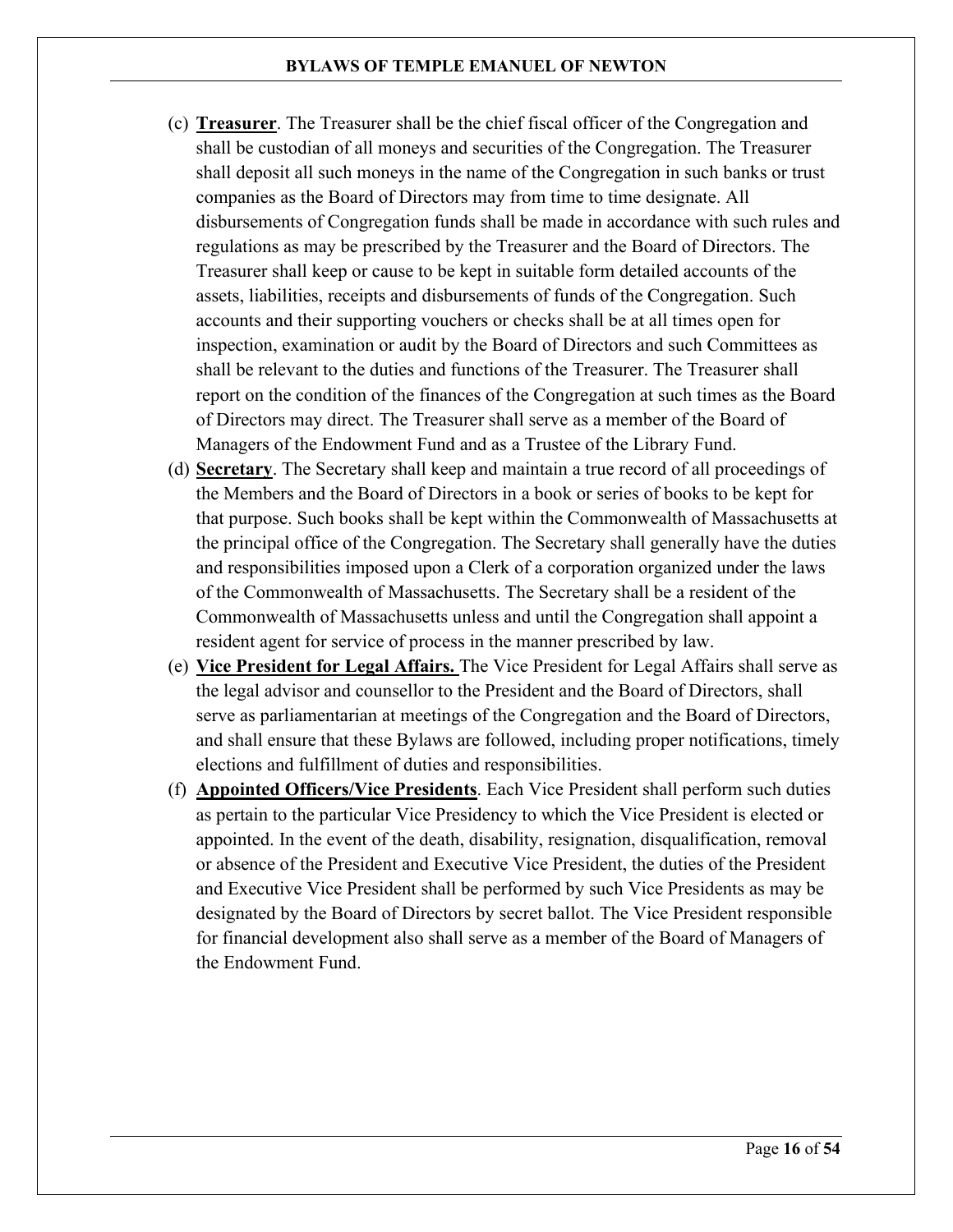# <span id="page-16-0"></span>**Section 3.8 Bonds**

The Treasurer and such other Officers or agents of the Congregation as the Board of Directors may from time to time determine, shall each give bond in such amount and with such surety or sureties as the Board of Directors may from time to time determine. The expense of any such bonds shall be paid by the Congregation.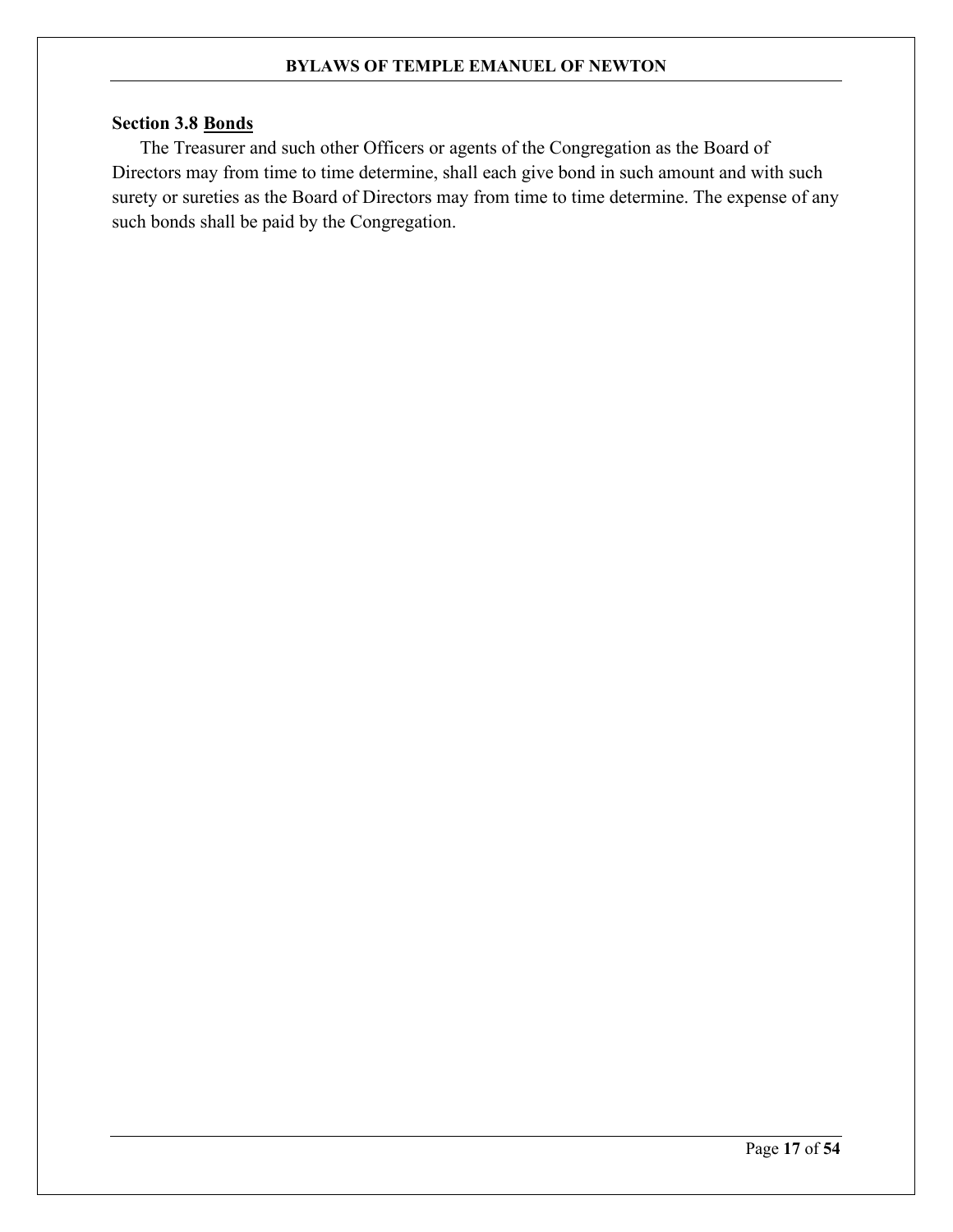# **Article 4. BOARD OF DIRECTORS**

# <span id="page-17-1"></span><span id="page-17-0"></span>**Section 4.1 Powers**

The Board of Directors shall have control and management of the affairs of the Congregation, except as otherwise expressly provided by law, by the Congregation's Articles of Organization, or by these Bylaws.

# <span id="page-17-2"></span>**Section 4.2 Composition**

The Board of Directors shall consist of thirty-six members as follows:

- (a) Twenty-six (26) Directors elected by the Members ("Elected Directors");
- (b) All Elected and Appointed Officers; and,
- (c) In the event there are fewer than ten (10) Elected and Appointed Officers, the number of Elected Directors shall be increased so that the total number of members of the Board of Directors shall be thirty-six (36).

# <span id="page-17-3"></span>**Section 4.3 Eligibility, Term of Office and Term Limits**

# Paragraph 4.3.1 Eligibility

All Directors shall be Members in good standing. No Member shall serve as an Elected Director who has been a Member for less than one (1) year prior to serving as an Elected Director.

# Paragraph 4.3.2 Term of Office and Term Limits

- (a) Except as otherwise provided in these Bylaws, Elected Directors shall serve for staggered terms, with approximately one-third (1/3) of the Elected Directors elected each year.
- (b) Each Elected Director shall hold office for a term of three (3) years, commencing on July 1 of the year in which elected, and in any event until the election of their successor or, if earlier, until such Director's death, resignation, removal or disqualification.
- (c) Elected Directors are eligible to serve for up to three (3) consecutive (3) three-year terms. After serving for three consecutive terms, the Elected Director shall take a one year hiatus before they are eligible to serve in any elected or appointed office or position other than President.
- (d) Any Elected Director or Elected or Appointed Officer who serves in any position, or a combination of positions, for nine consecutive years shall take a one year hiatus before they are eligible to serve in any elected or appointed office or position other than President.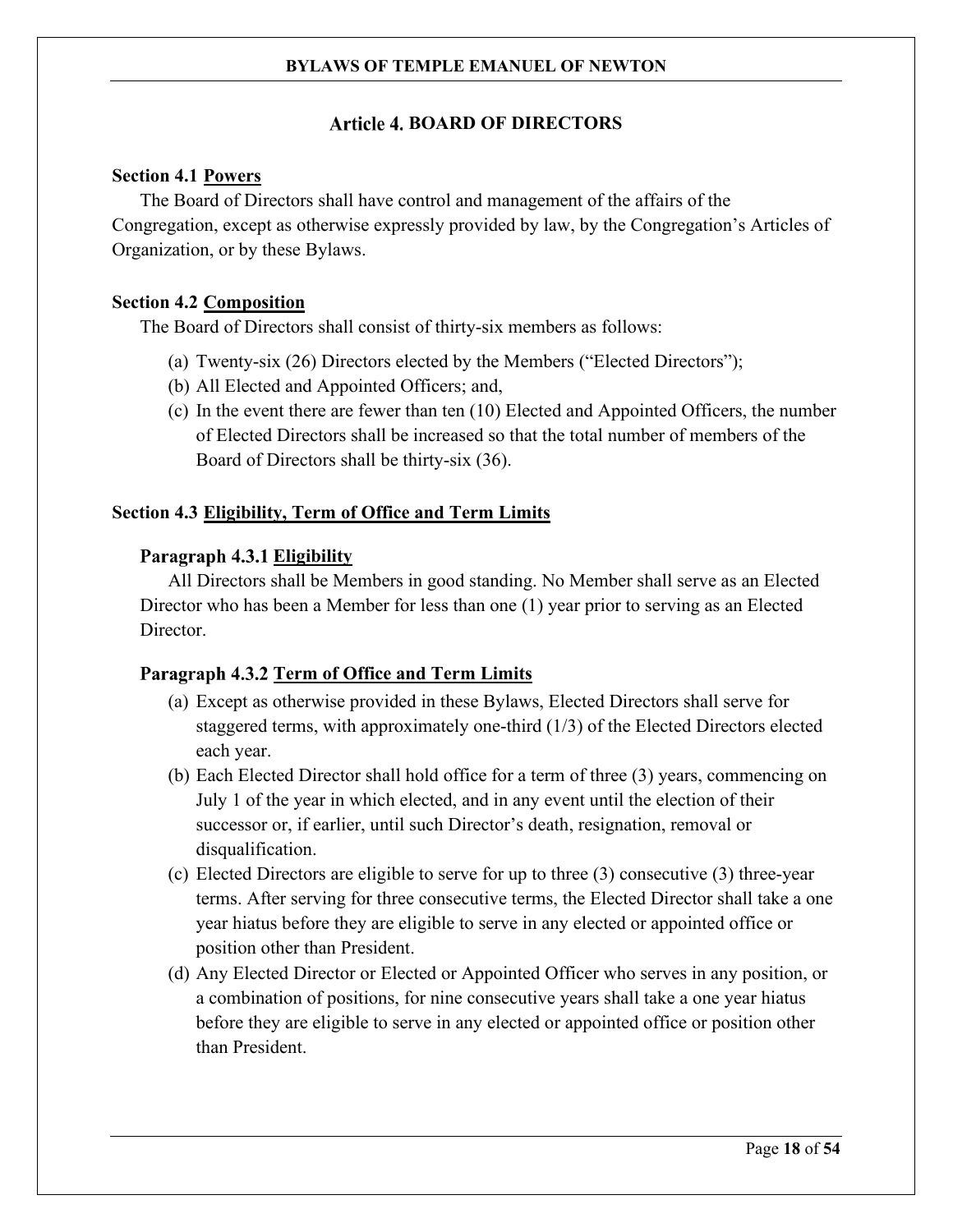- (e) **Example 1**: If an individual serves as an Elected Director for two consecutive threeyear terms followed by a three-year term as an Elected or Appointed Officer other than President, then that individual must take a one year hiatus before that individual is eligible to serve as an Elected Director or as an Elected or Appointed Officer other than President.
- (f) **Example 2**: If an individual serves as an Elected or Appointed Officer other than the President for six consecutive years, then that individual may serve one additional three-year term as an Elected Director before that individual must take a one year hiatus from serving as an Elected Director or as any other Elected or Appointed Officer other than President.
- (g) Subject to the foregoing, any Member may serve on the Board of Directors and as an Elected or Appointed Officer for an unlimited number of terms.

# Paragraph 4.3.3 Covenant of Responsibilities (Brit)

Each candidate for the Board of Directors (both Elected Directors and Elected and Appointed Officers) must agree, in such manner as may be determined by the Board of Directors, to accept and comply with the *Brit* described in [Section 4.9](#page-20-0) (the "Directors *Brit*") during their service as a Director.

# <span id="page-18-0"></span>**Section 4.4 Nomination and Election**

# **Paragraph 4.4.1 Nomination**

Nominations for Elected Directors shall be made by the Nominating and Governance Committee. Such nominations shall not include any person ineligible to serve as an Elected Director.

# **Paragraph 4.4.2 Nomination by Petition**

Nominations for Elected Directors also may be made by written petition of at least fifty (50) Members submitted to the Secretary on or before the April 15 immediately preceding the election in question. Each such nominating petition shall be accompanied by the nominee's written confirmation of willingness to serve and to comply with the Directors Brit if elected.

# **Paragraph 4.4.3 Elections**

Elected Directors shall be elected by the Members at the Annual Meeting of Members each May by at least a plurality of votes cast. In the event the number of nominees exceeds the number of positions to be filled, such election shall be by secret ballot in accordance with policies and procedures established by the President for such purpose.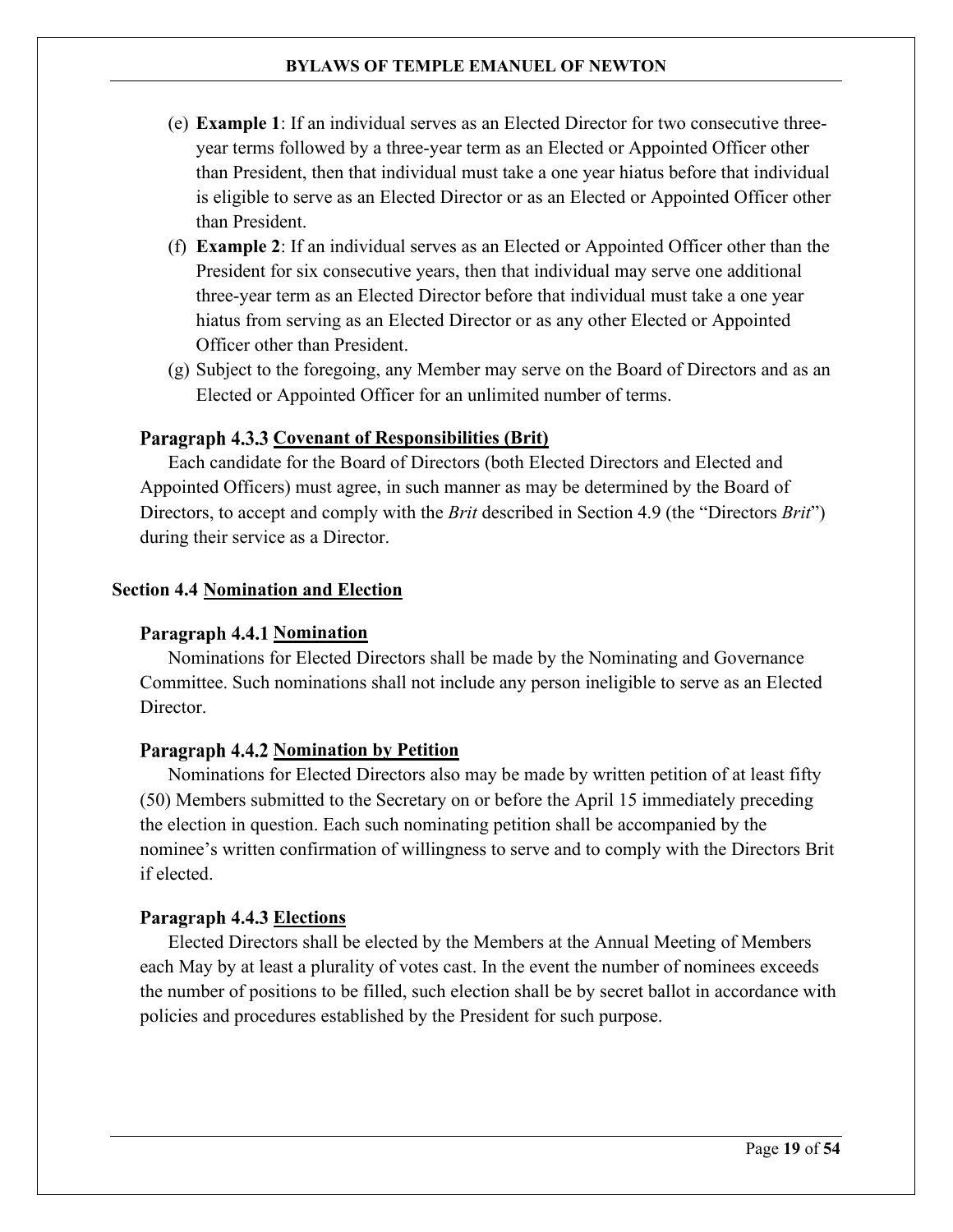# <span id="page-19-0"></span>**Section 4.5 Removal of Directors**

# Paragraph 4.5.1 General

The Members may remove any Director, with or without cause by the affirmative vote of at least two-thirds (2/3) of the Members present and voting at a duly held meeting of the Members, notice of which meeting shall include notice of the proposed removal. Any such removal shall be made only after giving the Director reasonable written notice and an opportunity to be heard before the Members.

# Paragraph 4.5.2 Financial Arrearage

Any Director who is suspended from membership in the Congregation pursuant to [Section 9.4o](#page-46-0)r who is in arrears in the payment of any pledge to the Congregation for more than one (1) year from the date of the pledge without approval of the President or Board of Directors, shall cease to serve as a Director on the fifteenth  $(15<sup>th</sup>)$  day after (i) notice of such suspension is mailed to him or her as provided in [Section 9.4](#page-46-0) (unless the Director's membership is reinstated within such fifteen (15) day period); or, (ii) the expiration of the one (1) year of pledge arrearage (unless, within such fifteen (15) day period, the pledge is paid or such payment is excused by the President or Board of Directors). In the event of any such cessation, the Treasurer and Secretary shall promptly furnish an appropriate certification of such cessation to the Board of Directors and, at its first meeting after receipt of such certificate, the Board of Directors shall declare a vacancy created by such cessation.

#### <span id="page-19-1"></span>**Section 4.6 Resignation**

Any Director may resign at any time by giving written notice of such resignation to the Congregation's President. Such resignation shall be effective upon receipt of such notice by the President or, if later, such effective date as may be specified in the notice of resignation.

#### <span id="page-19-2"></span>**Section 4.7 Vacancies**

Any vacancy created by the removal, resignation, death or disqualification of an Elected Director (including, but not limited to, a vacancy declared by the Board of Directors pursuant to [Section 4.5](#page-19-0) or [Section 4.6\)](#page-19-1) shall be filled by the Board of Directors promptly after the creation of such vacancy, by election at a duly held meeting of the Board of Directors notice of which meeting shall include notice of the proposed election of the Elected Director.

# <span id="page-19-3"></span>**Section 4.8 Chair and Vice-Chair**

(a) A Chair and Vice-Chair of the Board of Directors shall be elected by the Directors at the first regular meeting of the Board of Directors after the Annual Congregational meeting each year.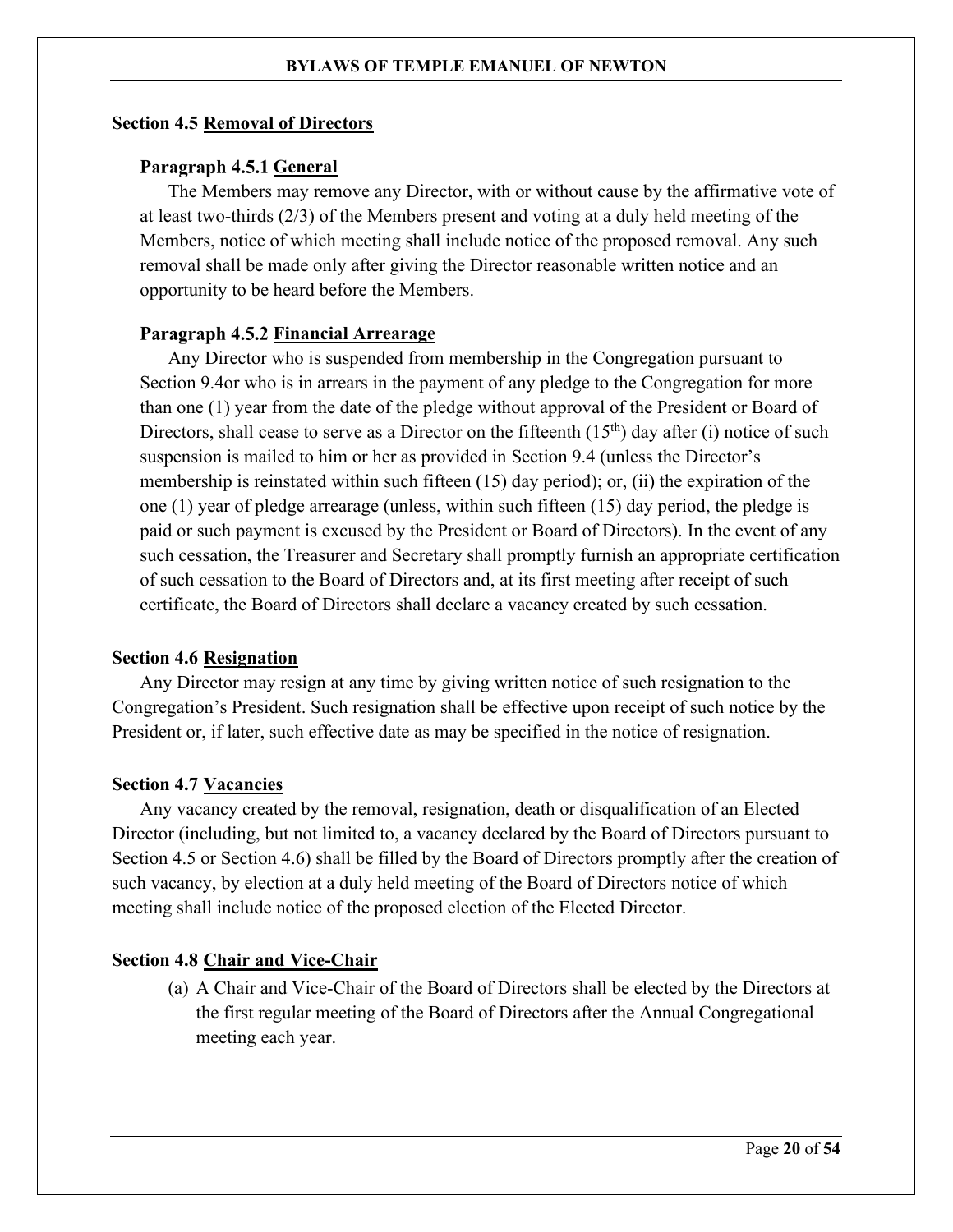- (b) The term of office for Chair and Vice-Chair shall be one year. Any Director shall be eligible to serve as Chair or Vice-Chair. The term of office of each Chair and Vice-Chair of the Board of Directors shall commence upon election and shall continue until a successor has been duly chosen and qualified or, if earlier, until the Chair's or Vice-Chair's death, resignation, removal or disqualification.
- (c) In the event of any vacancy in the Chair or Vice-Chair of the Board of Directors, such vacancy shall be filled by the Board of Directors by election at a duly held meeting of the Board of Directors, notice of which meeting shall include notice of the proposed election of the Chair or Vice-Chair, as applicable.
- (d) The Chair shall preside at all meetings of the Board of Directors. In the Chair's absence, or in the event of any vacancy in the position of Chair, the Vice-Chair shall preside at all such meetings.

# <span id="page-20-0"></span>**Section 4.9 Covenant of Responsibilities (Brit)**

All Directors shall accept and comply with the following Covenant of Responsibilities (*Brit*) throughout their respective service on the Board of Directors:

- (a) Be a member in good standing of the Congregation;
- (b) Attend meetings of the Board of Directors;
- (c) Serve as an Officer or Committee Chair or be actively involved in at least one (1) Committee;
- (d) Participate in and be supportive of Congregation activities;
- (e) Participate in the religious life of the Congregation;
- (f) Donate funds to the Congregation annually in an amount that is personally meaningful;
- (g) Meet the fiduciary and other responsibilities of a Director, including, without limitation, acting in the best interest of the Congregation, exercising reasonable care in all financial and other decisions, avoiding conflicts of interest and being informed about matters to be considered by the Board of Directors;
- (h) Serve as an ambassador for the Congregation to existing and potential Members and the broader community;
- (i) Participate in Board of Directors leadership development programs; and,
- (j) Serve as a mentor to newer members of the Board of Directors and other Members to help identify and nurture emerging Congregation leaders.

Each Director's compliance with such *Brit* shall be considered by the Nominating and Governance Committee in connection with any nomination of such Director for reelection as a Director. Directors' compliance with the Directors *Brit* also shall be assessed at such other time(s) and in such manner as the Board of Directors may determine from time to time.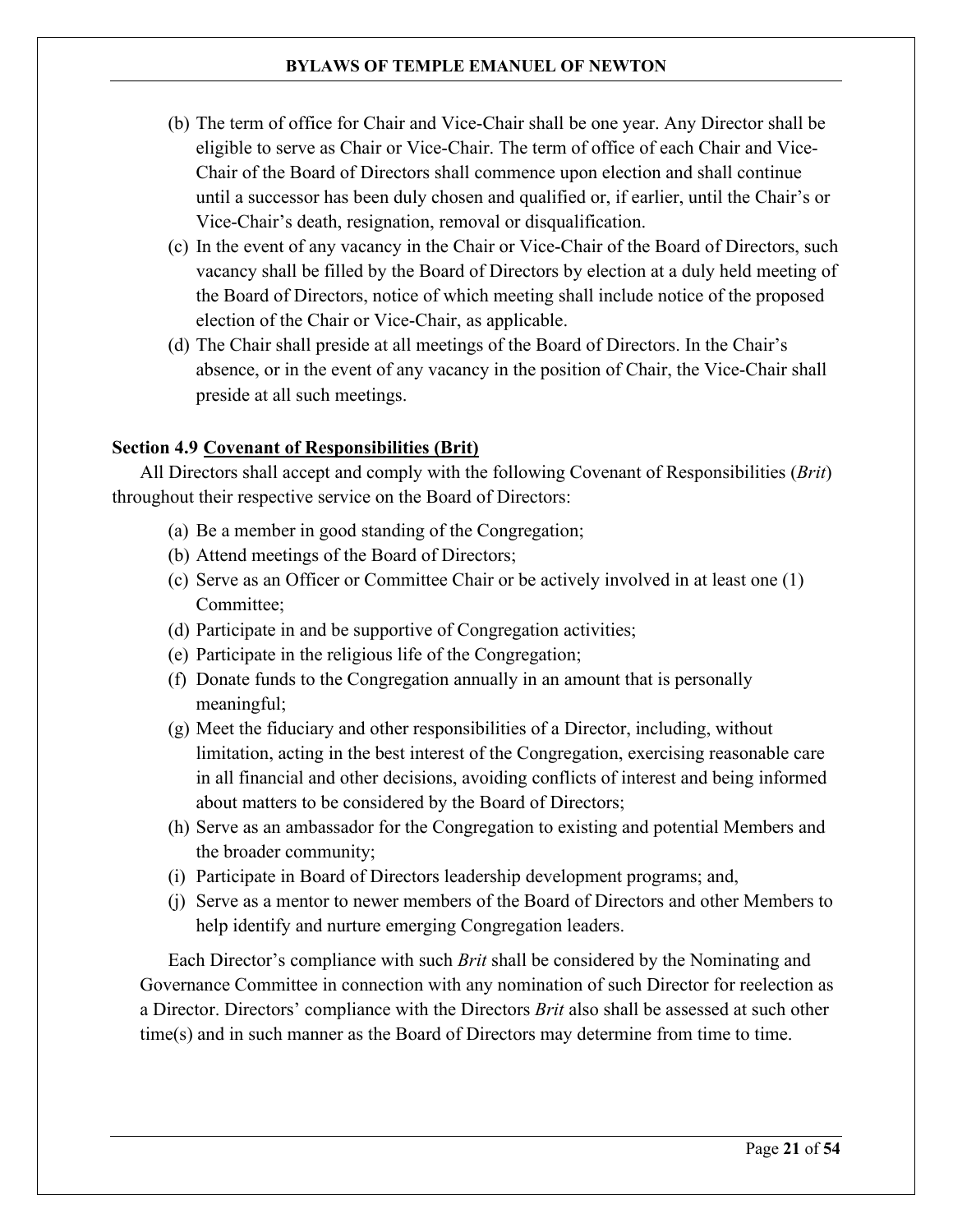# <span id="page-21-0"></span>**Section 4.10 Powers and Duties**

Without limiting the generality of the powers and duties conferred upon the Board of Directors, except as otherwise set forth in these Bylaws, there shall be included within the powers and duties of the Board of Directors each of the following:

- (a) The right to allocate and rent seats at the Congregation's High Holy Days services to Members and to allocate and rent such seats to others upon such terms and conditions as the Board of Directors may determine;
- (b) All matters relating to the finances of the Congregation, including the preparation of an annual budget for each fiscal year (the "Budget"), each such Budget to be submitted to the Members of the Congregation for approval at their Annual Meeting immediately preceding the start of the fiscal year covered by the Budget, and not to be amended without approval of the Members of the Congregation; provided, however, that the Board of Directors may authorize additional expenditures in any one fiscal year, without approval of the Members, not exceeding for any one item, two percent (2%) of such fiscal year's Budget, and for all items in the aggregate, five percent (5%) of such fiscal year's Budget;
- (c) The adoption of rules governing the collection and rebate of amounts assessed, provided that such rules are not inconsistent with the provisions of these Bylaws and that such rules provide for their application in a nondiscriminatory fashion;
- (d) Except as provided in Section  $3.7(a)(v)$ , the abatement, adjustment, or settlement of the financial obligations due from any Member or person to the Congregation;
- (e) The engagement of an Executive Director or Synagogue Administrator to oversee the Congregation's day-to-day operations and perform such other duties as may be prescribed by the Board of Directors, and the engagement of all other employees of the Congregation;
- (f) General oversight of the Congregation's operations to ensure that it meets its religious, educational, programmatic and administrative functions, including, but not limited to, communication with and oversight of, all Committees and Congregation employees; and the adoption from time to time of rules, regulations and orders of business for the conduct of its affairs which are not inconsistent with these Bylaws;
- (g) The authority to approve any special procedures in case of emergency where, in the judgment and discretion of the President and two-thirds of the Board of Directors, following the strict requirements of these bylaws would be impossible or impractical and where such emergency procedures are necessary to conduct the business of the Board of Directors or the Congregation during an emergency. Any decisions made under such special emergency procedures shall be subject to ratification by a vote of the Board of Directors at the first meeting following the emergency.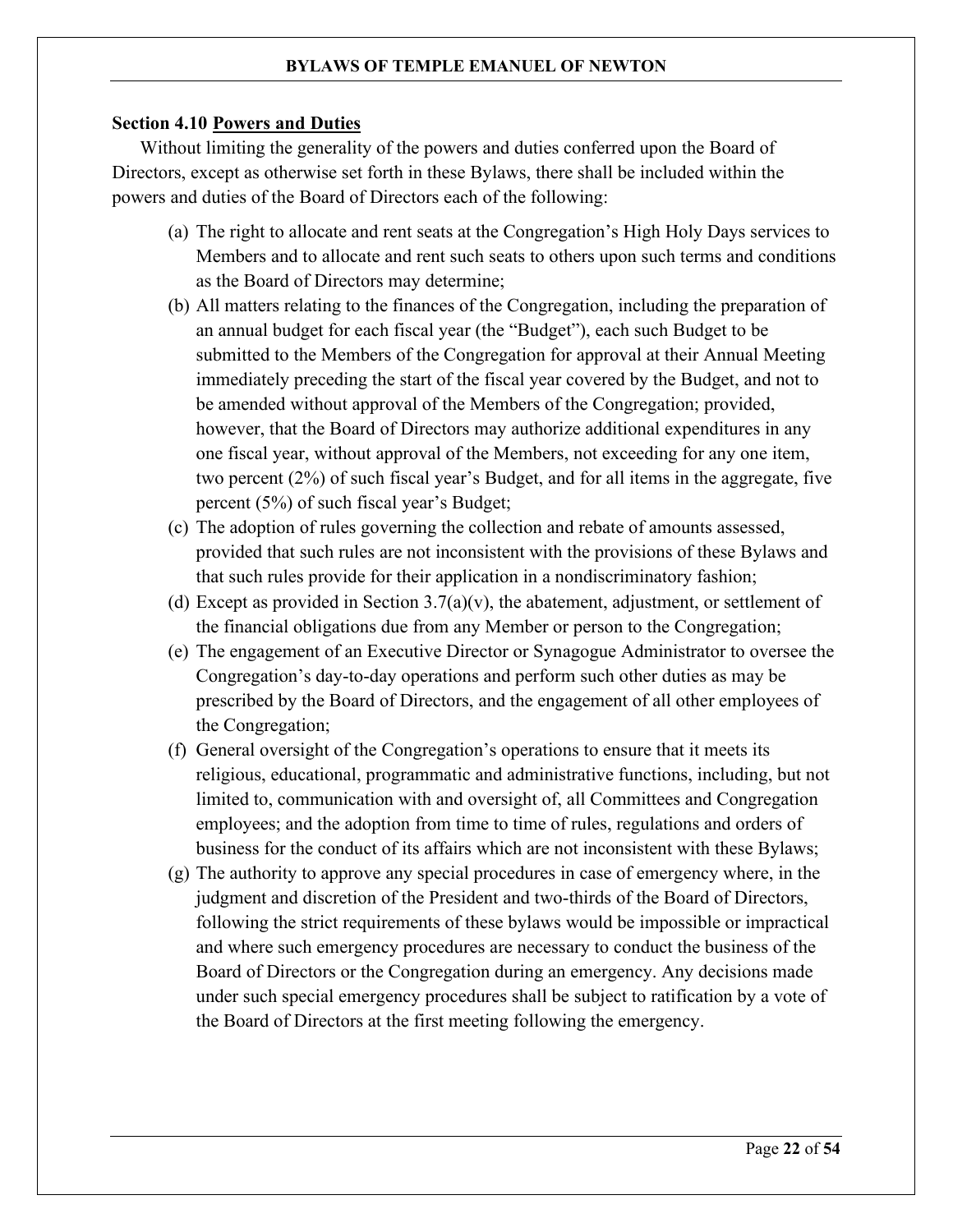#### <span id="page-22-0"></span>**Section 4.11 Annual and Regular Meetings**

An annual meeting of the Board of Directors shall be held in the month of May in each year at 385 Ward Street, Newton, Massachusetts, or such other location as may be designated by the Board of Directors, on a date and at a time designated by the Board of Directors. Regular meetings of the Board of Directors shall be held at 385 Ward Street, Newton, Massachusetts, or such other location as may be designated by the Board of Directors, no fewer than seven (7) times each year, on such date and at such time as may be specified by the Board of Directors. At least one meeting of the Board of Directors shall be held jointly with the Board of Trustees.

#### <span id="page-22-1"></span>**Section 4.12 Special Meetings**

Special meetings of the Board of Directors may be called by the Chair, Vice-Chair or President as deemed appropriate. A special meeting of the Board of Directors shall be called by the Chair or upon written application of at least nine (9) Directors specifying the purpose of the applied for meeting.

#### <span id="page-22-2"></span>**Section 4.13 Notice of Meetings**

Notice of all meetings of the Board of Directors shall be given by the Secretary, or in the absence or refusal of the Secretary, by the Chair or Vice-Chair, to each Director at the Director's last address shown on the records of the Congregation. Each such notice shall state the time, place and purpose of the meeting and shall be given (i) by U.S. Mail or written electronic communication at least seven (7) days prior to each annual or regular meeting of the Board of Directors; and, (ii) by U.S. Mail or written electronic communication at least two (2) days prior to any special meeting of the Board of Directors. No business may be voted at a special meeting of the Board of Directors other than that which is stated in the notice of such meeting.

#### <span id="page-22-3"></span>**Section 4.14 Waiver of Notice**

Any failure to provide proper notice of a meeting of the Board of Directors shall be deemed waived by any Director who (i) attends such meeting without protesting the notice failure at commencement of the meeting; or, (ii) signs a written waiver of notice before or after the meeting.

# <span id="page-22-4"></span>**Section 4.15 Quorum**

Except as otherwise required by law, by the Congregation's Articles of Organization, or by these Bylaws, twenty (20) Directors shall constitute a quorum for the transaction of business at any meeting of the Board of Directors.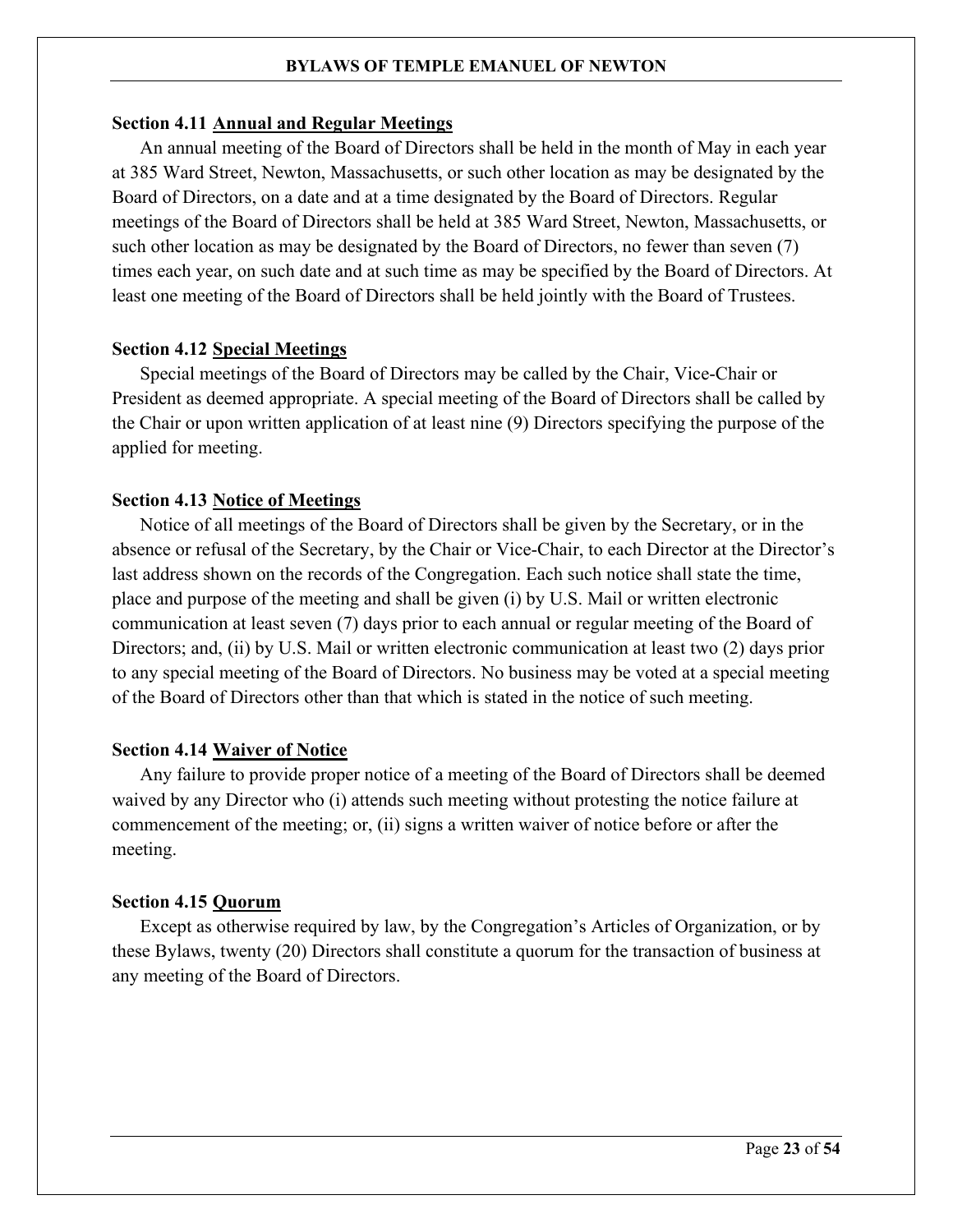#### <span id="page-23-0"></span>**Section 4.16 Voting**

Each Director shall have one vote with respect to all matters submitted to the Board of Directors. Voting at any meeting of the Board of Directors at which a quorum is present shall be by majority vote of those present, except as otherwise required by these Bylaws or applicable law.

# <span id="page-23-1"></span>**Section 4.17 Closure of Meetings**

Any Member may attend any meeting of the Board of Directors provided that in the event the Board of Directors determines that closure of any Board of Directors meeting is appropriate and desirable, such meeting shall be so closed. Non-Members may attend meetings of the Board of Directors or the Members with the approval of the Board of Directors and may attend meetings of any Committee with the approval of such Committee.

#### <span id="page-23-2"></span>**Section 4.18 Participation in Meetings**

With the prior approval of the Chair or Vice Chair of the Board of Directors, Directors may participate in a meeting of the Board of Directors by means of teleconference, video conference or similar communications equipment by means of which all persons participating in the meeting can hear each other at the same time. Participation by such means shall constitute presence in person at the meeting.

#### <span id="page-23-3"></span>**Section 4.19 Minutes**

A written agenda for each regular meeting of the Board of Directors shall be prepared and provided to all Directors at least three days before the meeting. The Secretary or their designee shall keep contemporaneous minutes of each meeting of the Board of Directors and shall provide a copy of such minutes to all Directors and Trustees promptly after the meeting. Such minutes also shall be made available for inspection by any Director, Trustee or Member upon request in accordance with such procedures as may be established by the Board of Directors from time to time.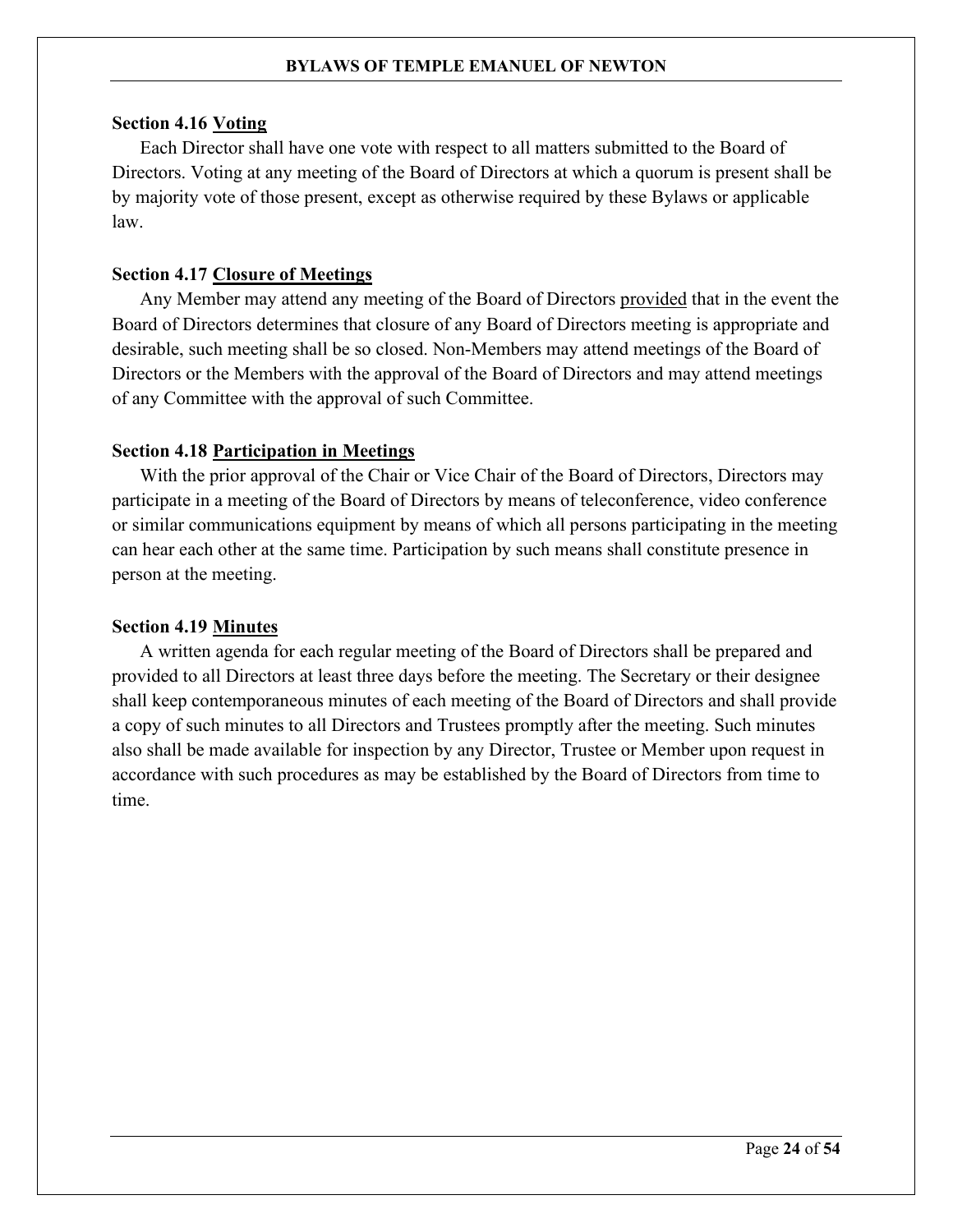# **Article 5. COMMITTEES OF THE BOARD OF DIRECTORS**

# <span id="page-24-1"></span><span id="page-24-0"></span>**Section 5.1 Standing Committees**

The Board of Directors shall have the following standing Committees ("Standing Committees"): Adult Education, Audit, Bar and Bat Mitzvah, Bereavement, Budget, *B'Tselem,* Bylaws, Cemetery, Executive, Funds and Endowment, *Havurot,* House, Israel Action, *Interfaith Family Connections*, Library, Membership, Nominating and Governance, Ritual, School, Social Action, Ushers, Youth Activities, and such other standing committees as the Board of Directors may establish from time to time by amendment of this Article in accordance with these Bylaws. Each Standing Committee shall be subject to the direction of the Board of Directors and shall, in addition to the powers and duties specified in these Bylaws, have such powers and duties as may from time to time be delegated to it by the Board of Directors. Except as otherwise provided in these Bylaws, the membership and the size of each Standing Committee shall be fixed by the President.

# <span id="page-24-2"></span>**Section 5.2 Ad Hoc Committees**

Subject to the approval of the Board of Directors, the President may from time to time establish such *Ad Hoc* Committees as the President may deem necessary or appropriate from time to time. Any such Committee shall be subject to the direction of the Board of Directors and, except as otherwise provided in these Bylaws, shall have such composition, powers and duties and term of existence as may be determined by the President, with the advice of the Executive Vice President.

#### <span id="page-24-3"></span>**Section 5.3 Adult Education Committee.**

#### **Paragraph 5.3.1 Composition**

The Adult Education Committee shall be composed of such members (at least one of whom shall be a Director) as may be appointed by the President, with the advice of the Executive Vice-President; and, (ii) the President, Senior Rabbi and Cantor (each acting in an *ex officio* voting capacity).

# Paragraph 5.3.2 Powers and Duties

The Adult Education Committee shall undertake and promote educational and cultural programs for adult Members of the Congregation. Such programs may be carried out in conjunction with other Congregation, educational or communal institutions.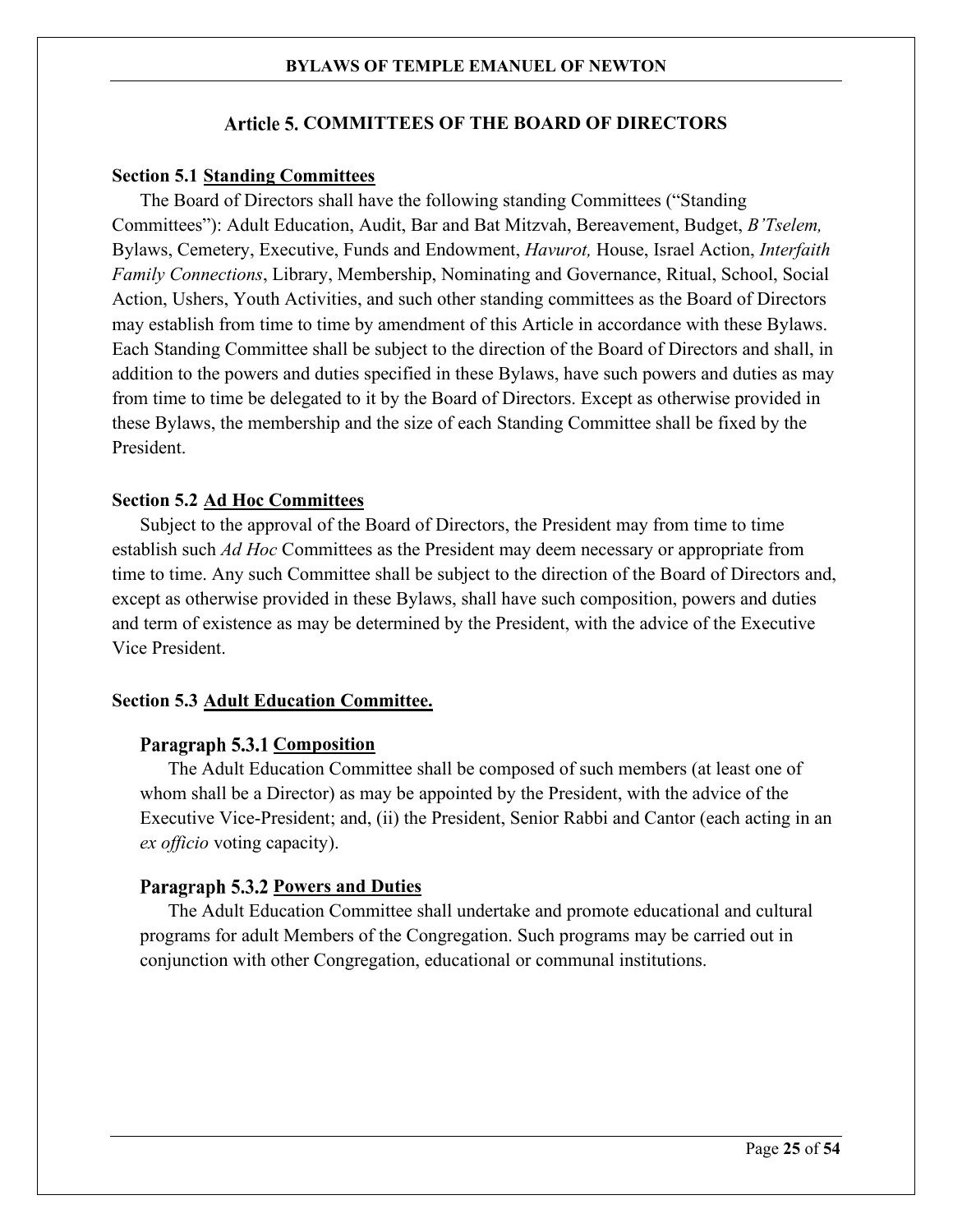# <span id="page-25-0"></span>**Section 5.4 Audit Committee**

# **Paragraph 5.4.1 Composition**

The Audit Committee shall be composed of such members (at least one of whom shall be a Director) as may be appointed by the President, with the advice of the Executive Vice-President, provided that no Elected Officer shall serve on the Audit Committee in any appointed or *ex officio* capacity.

# **Paragraph 5.4.2 Powers and Duties**

The Audit Committee shall review the financial statements, books and records and accounting systems of the Congregation and shall report its findings and recommendations to the Board of Directors. It shall have the power, subject to approval by the Board of Directors, to employ a certified public accountant for the purpose of assisting it in the performance of its duties and for the purpose of performing such duties (including an audit, review or compilation of the Congregation's financial condition) as may be prescribed by the Audit Committee. Upon the request of the Audit Committee, the Board of Directors may consider including in the Congregation's Budget a reasonable amount to be expended by the Audit Committee, if it so elects, in connection with the services of such certified public accountant.

# <span id="page-25-1"></span>**Section 5.5 Bar and Bat Mitzvah Committee**

#### **Paragraph 5.5.1 Composition**

The Bar and Bat Mitzvah Committee shall be composed of (i) such members (at least one of whom shall be a Director) as may be appointed by the President, with the advice of the Executive Vice-President; and, (ii) the President (acting in an *ex officio* voting capacity).

# Paragraph 5.5.2 Powers and Duties

The Bar and Bat Mitzvah Committee shall help to coordinate activities relating to preparation for Bar and Bat Mitzvahs.

#### <span id="page-25-2"></span>**Section 5.6 Bereavement Committee**

#### **Paragraph 5.6.1 Composition**

The Bereavement Committee shall be composed of (i) such members (at least one of whom shall be a Director) as may be appointed by the President, with the advice of the Executive Vice-President; and, (ii) the President (acting in an *ex officio* voting capacity).

# Paragraph 5.6.2 Powers and Duties

The Bereavement Committee shall work with the Clergy and the Congregation's professional staff to provide practical assistance and emotional support to Members and their families upon the death of a family member.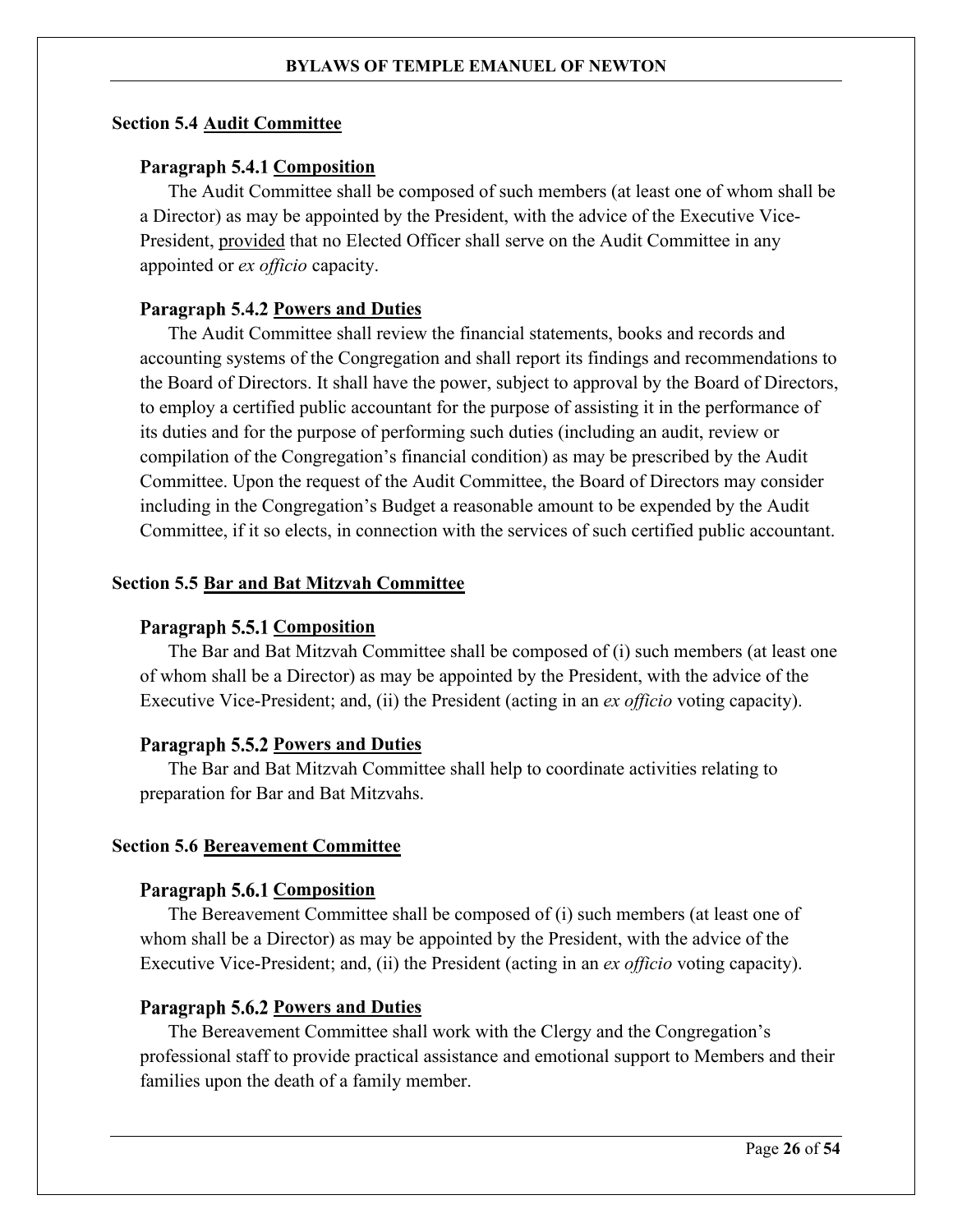# <span id="page-26-0"></span>**Section 5.7 B'Tselem Committee**

# **Paragraph 5.7.1 Composition**

The *B'Tselem* Committee shall be composed of (i) such members (at least one of whom shall be a Director) as may be appointed by the President, with the advice of the Executive Vice-President; and, (ii) the President (acting in an *ex officio* voting capacity).

# **Paragraph 5.7.2 Powers and Duties**

The *B'Tselem* Committee shall investigate and recommend to the Board of Directors ways and means for the Congregation to maintain its facilities and programs so as to be open and available to all who wish to participate, without regard to any physical, emotional or mental disabilities or limitations.

# <span id="page-26-1"></span>**Section 5.8 Budget Committee**

# Paragraph 5.8.1 Composition

The Budget Committee shall be composed of such Directors as may be appointed by the President, with the advice of the Executive Vice-President (at least fifty percent (50%) of whom shall be members of the Executive Committee).

# **Paragraph 5.8.2 Powers and Duties**

The Budget Committee shall prepare a detailed proposed budget for the Congregation for each fiscal year, such budget to include a detailed estimate of annual expenses and income of the Congregation based upon input from the Congregation's Committees and departments (which input shall be provided to the Budget Committee within fourteen (14) days after its request therefor). The Budget Committee shall present each such proposed budget to the Board of Directors for its review and approval at least thirty (30) days prior to the start of the fiscal year to which it relates (as so approved, the "Budget"). The Board of Directors shall also approve any proposed non de minimis changes to the Budget made thereafter.

# <span id="page-26-2"></span>**Section 5.9 Bylaws Committee**

# **Paragraph 5.9.1 Composition**

The Bylaws Committee shall be composed of (i) such members (at least one of whom shall be a Director) as may be appointed by the President, with the advice of the Executive Vice-President; and (b) the President (acting in an *ex officio* voting capacity).

# **Paragraph 5.9.2 Power and Duties**

The Bylaws Committee shall from time to time recommend to the Board of Directors such amendments, modifications or corrections as may be necessary or appropriate to update or otherwise change these Bylaws.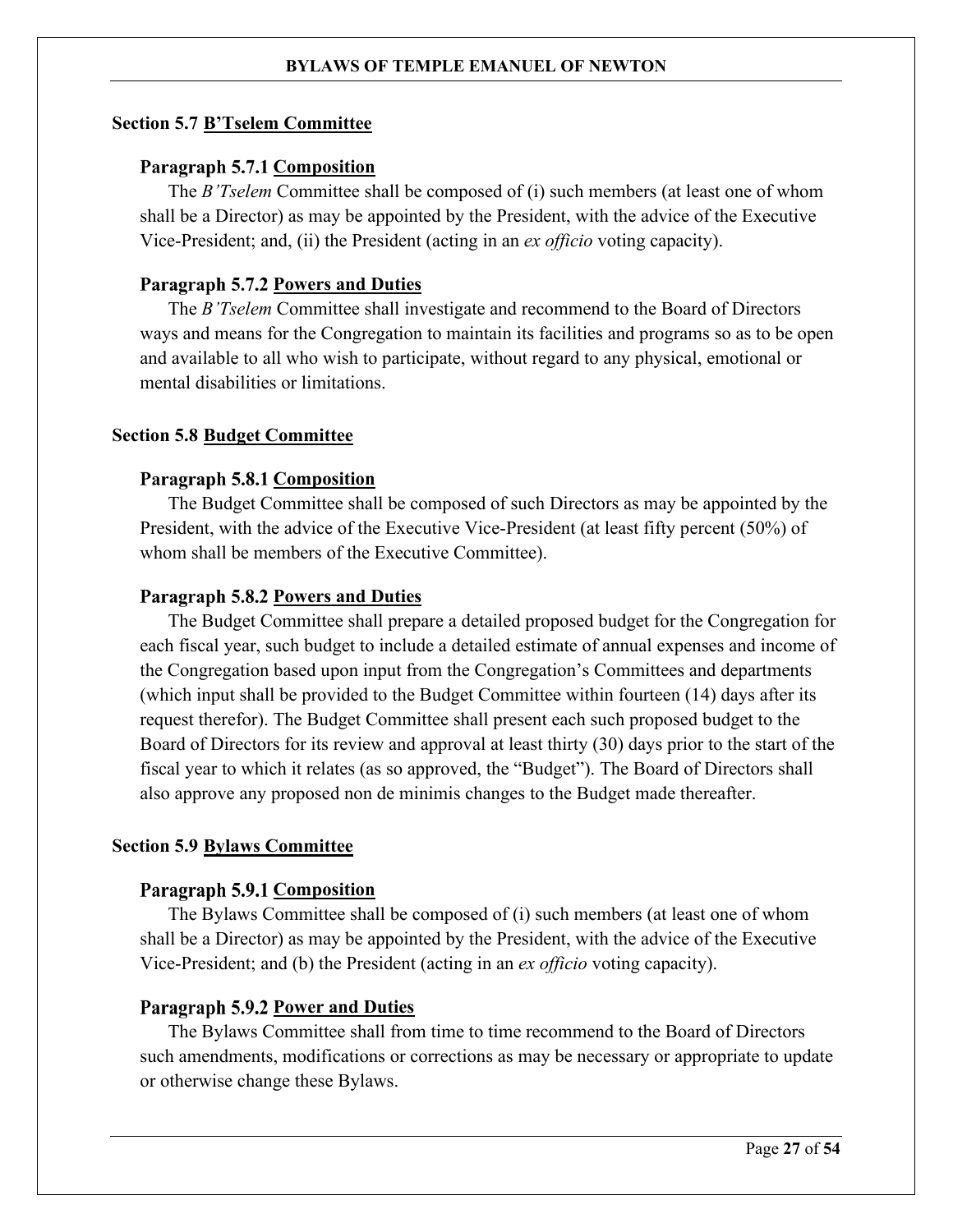#### <span id="page-27-0"></span>**Section 5.10 Cemetery Committee**

# **Paragraph 5.10.1 Composition**

The Cemetery Committee shall be composed of (i) such members (at least one of whom shall be a Director) as may be appointed by the President, with the advice of the Executive Vice-President; and, (ii) the President (acting in an *ex officio* voting capacity).

# Paragraph 5.10.2 Power and Duties

The Cemetery Committee shall, subject to the approval of the Board of Directors, manage and operate the Temple Emanuel Cemetery, make rules and regulations relating thereto, establish rates and, in general, perform such duties as may devolve upon it pursuant to the cemetery laws of the Commonwealth of Massachusetts and the customs and practices of Conservative Judaism.

# <span id="page-27-1"></span>**Section 5.11 Executive Committee**

# Paragraph 5.11.1 Composition

The Executive Committee shall be composed of (i) all Elected and Appointed Officers; (ii) the Chair and Vice-Chair of the Board of Directors; and, (c) the Senior Rabbi and Executive Director (each acting in an *ex officio*, nonvoting capacity). The President shall serve as the Chair of the Executive Committee.

# Paragraph 5.11.2 Powers and Duties

The Executive Committee shall be responsible for oversight and direction of day-to-day Congregation operations, including, but not limited to, policy implementation, personnel and financial matters, and the expenditure of funds in accordance with the Budget. The Executive Committee also shall be empowered to act on behalf of the Board of Directors between meetings of the Board of Directors with respect to matters that require immediate attention. All actions taken by the Executive Committee shall comply with policies and directions of the Board of Directors.

#### **Paragraph 5.11.3 Meetings**

A written agenda for each meeting of the Executive Committee shall be prepared and provided to all Directors simultaneously with distribution to members of the Executive Committee. The Secretary or their designee shall keep contemporaneous minutes of each meeting of the Executive Committee and shall provide a copy of such minutes (excluding any items relating to personnel matters requiring confidential treatment) to all Directors promptly after the meeting.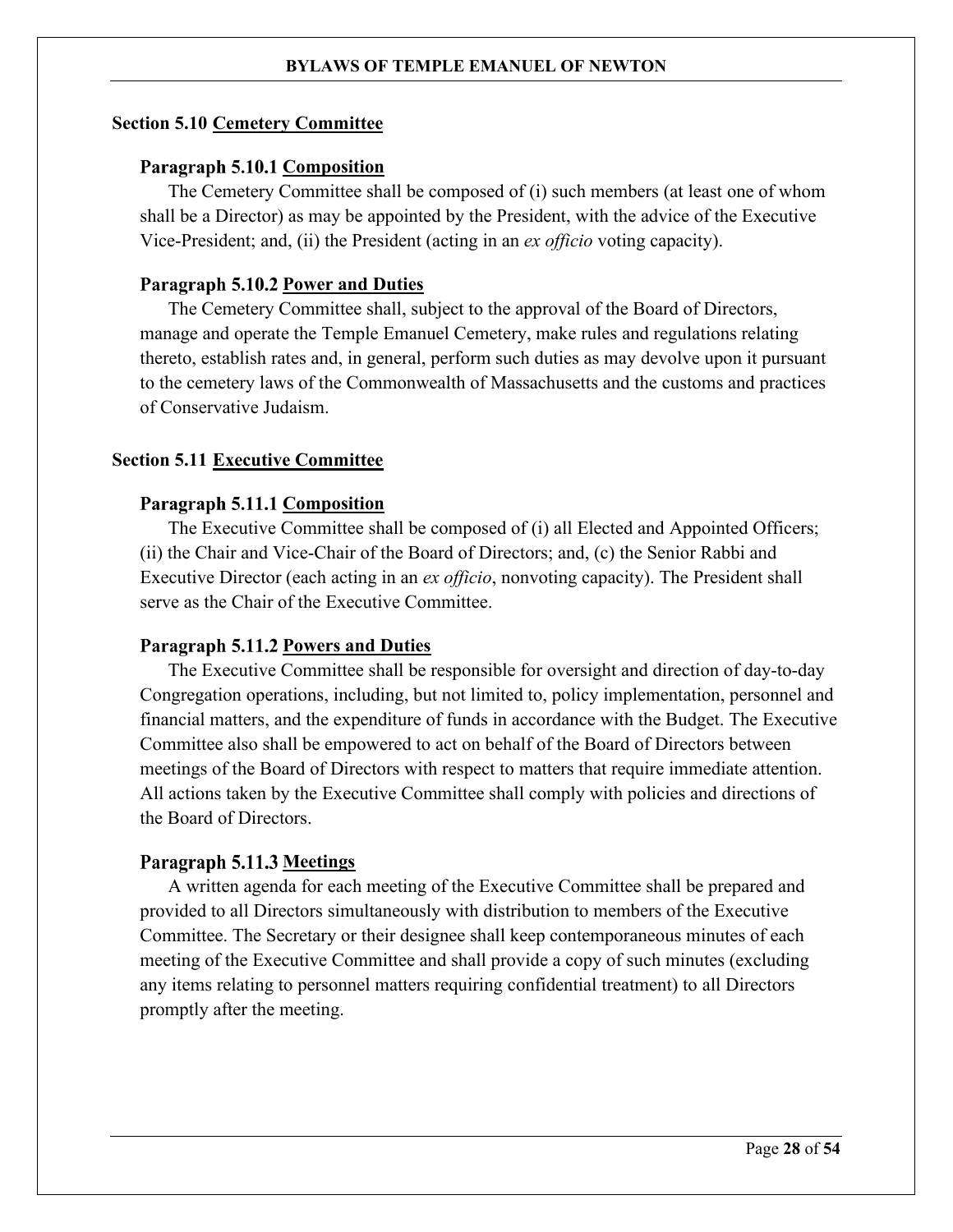# <span id="page-28-0"></span>**Section 5.12 Funds and Endowment Committee**

# **Paragraph 5.12.1 Composition**

The Funds and Endowment Committee shall be composed of (i) such members (at least one of whom shall be a Director) as may be appointed by the President, with the advice of the Executive Vice-President; and, (ii) the President and Senior Rabbi (each acting in an *ex officio* voting capacity).

# **Paragraph 5.12.2 Powers and Duties**

The Funds and Endowment Committee shall undertake and promote ways and means for raising and administering funds and endowments for the welfare of the Congregation in a manner consistent with any and all trust instruments or other independent governing documents relating to such funds and endowments.

# <span id="page-28-1"></span>**Section 5.13 Havurot Committee**

# **Paragraph 5.13.1 Composition**

The *Havurot* Committee shall be composed of (i) such members (at least one of who shall be a Director) as may be appointed by the President with the advice of the Executive Vice-President; and, (ii) the President (acting in an *ex officio* voting capacity).

# Paragraph 5.13.2 Powers and Duties

The *Havurot* Committee shall assist and support the organization and maintenance of *Havurot*, *i.e.*, groups of families, couples or individuals who get together periodically to celebrate Jewish holidays, life cycle events and ordinary social activities.

#### <span id="page-28-2"></span>**Section 5.14 House Committee**

#### **Paragraph 5.14.1 Composition**

The House Committee shall be composed of (i) such members (at least one of whom shall be a Director) as may be appointed by the President, with the advice of the Executive Vice-President; and, (ii) the President (acting in an *ex officio* voting capacity).

# Paragraph 5.14.2 Powers and Duties

The House Committee shall be responsible for the real estate, buildings and other property of the Congregation, except for the Cemetery, and shall supervise the maintenance thereof in proper repair and condition. Subject to the approval of the Board of Directors, the House Committee shall review applications for use of the Congregation's real estate and other property, supervise and direct the repair and maintenance of such property and approve all furniture and fixtures donated to the Congregation.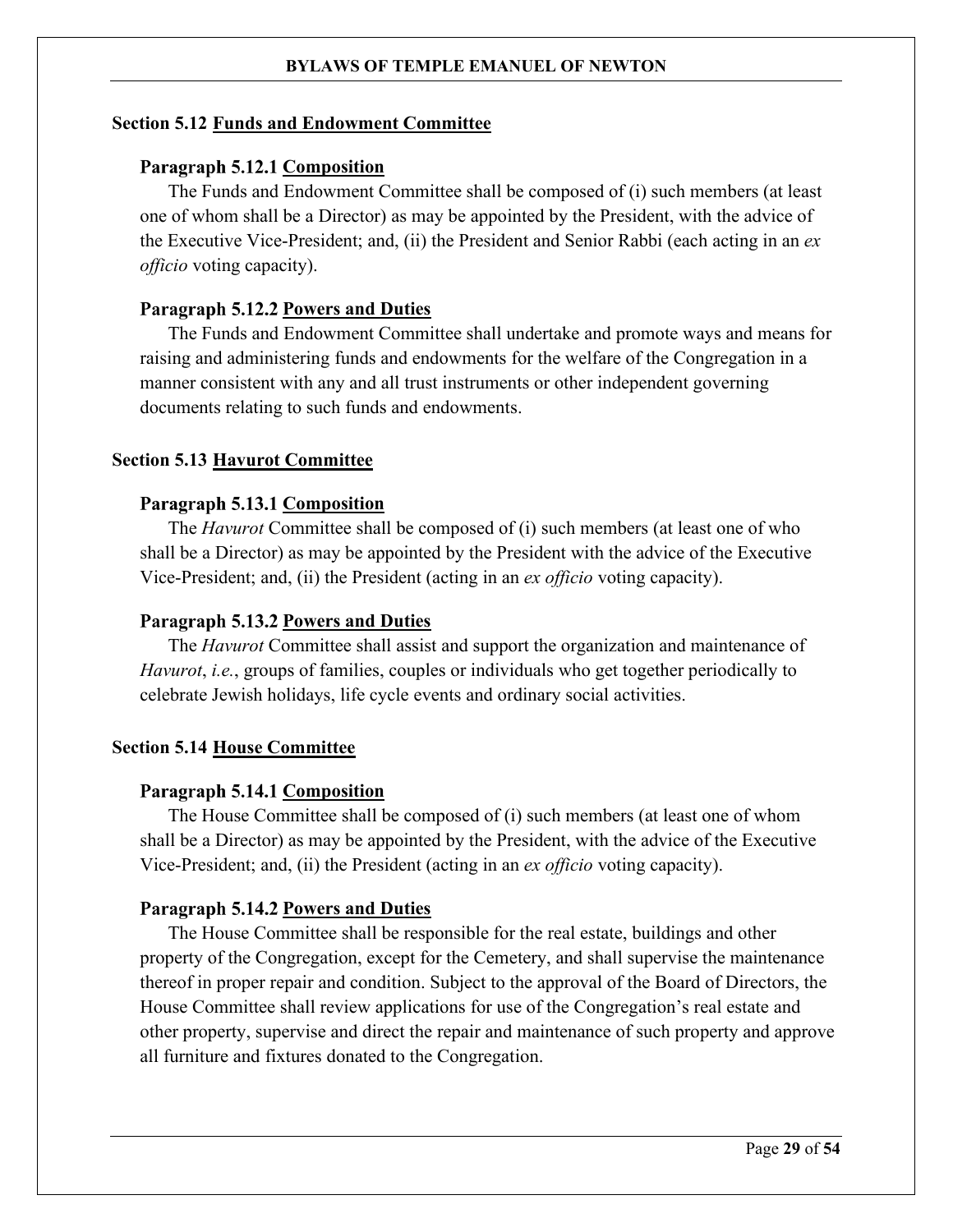#### <span id="page-29-0"></span>**Section 5.15 Israel Action Committee**

#### **Paragraph 5.15.1 Composition**

The Israel Action Committee shall be composed of (i) such members (at least one of whom shall be a Director) as may be appointed by the President, with the advice of the Executive Vice-President; and, (ii) the President (acting in an *ex officio* voting capacity).

# Paragraph 5.15.2 Powers and Duties

The Israel Action Committee shall investigate and recommend to the Board of Directors ways and means for the Congregation and its Members to learn about and support Israel and shall conduct activities relating to the support of Israel.

#### <span id="page-29-1"></span>**Section 5.16 Interfaith Family Connections Committee.**

#### **Paragraph 5.16.1 Composition**

The *Interfaith Family Connections* Committee shall be composed of (i) such members (at least one of whom shall be a Director) as may be appointed by the President, with the advice of the Executive Vice-President; and, (ii) the President (acting in an *ex officio* voting capacity).

#### Paragraph 5.16.2 Powers and Duties

The *Interfaith Family Connections* Committee shall investigate and recommend to the Board of Directors ways and means for the Congregation to assist and reach out to families including members who have intermarried or are contemplating intermarriage.

#### <span id="page-29-2"></span>**Section 5.17 Membership Committee**

# **Paragraph 5.17.1 Composition**

The Membership Committee shall be composed of (i) such members (at least one of whom shall be a Director) as may be appointed by the President, with the advice of the Executive Vice-President; and, (ii) the President (acting in an *ex officio* voting capacity).

# Paragraph 5.17.2 Powers and Duties

The Membership Committee shall encourage and promote membership in the Congregation and shall provide information about the Congregation and its activities to prospective Members. The Membership Committee may from time to time recommend to the Board of Directors classes of membership.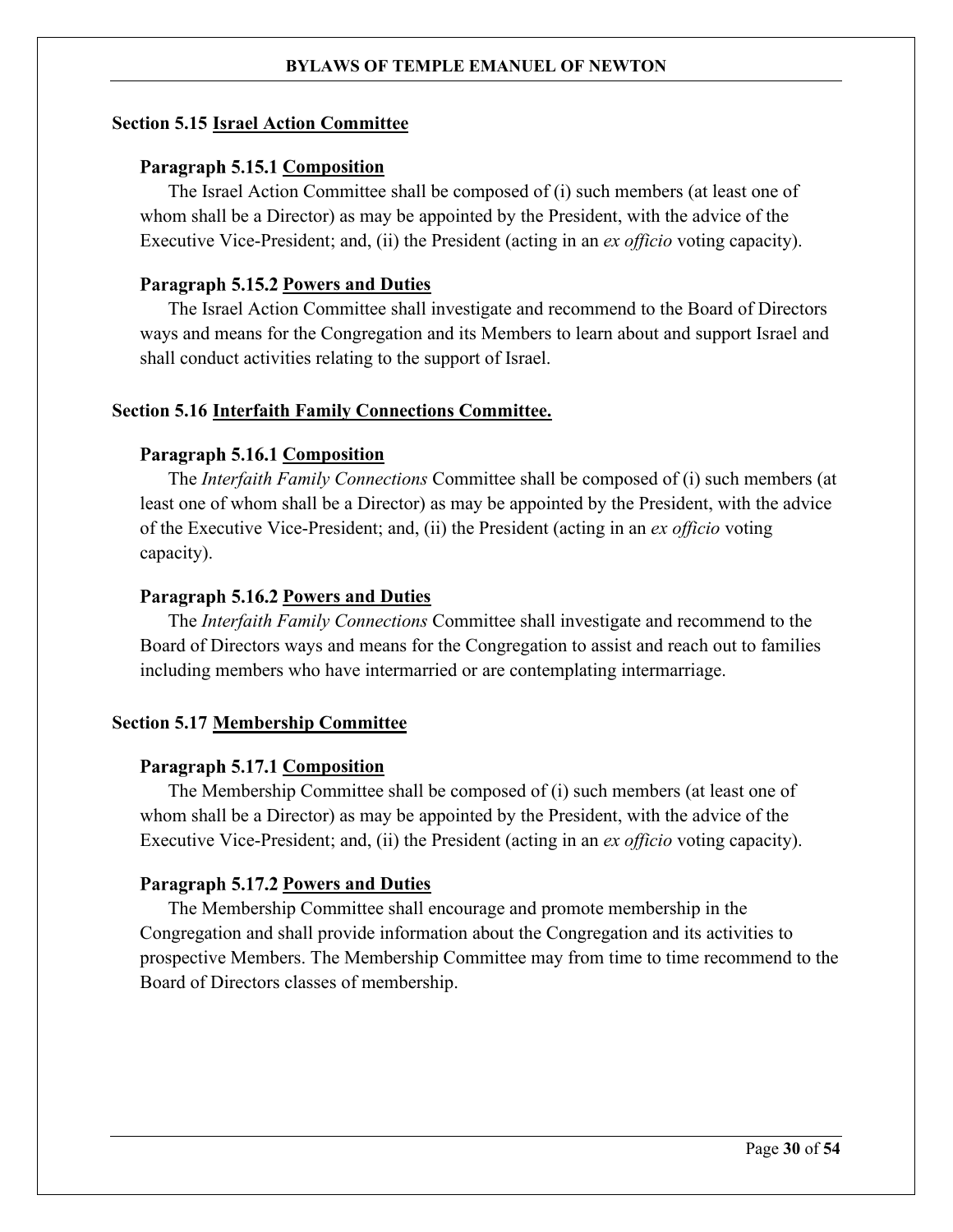# **Section 5.18 Library Committee.**

# **Paragraph 5.18.1 Composition**

The Library Committee shall be composed of (i) such members (at least one of whom shall be a Director) as may be appointed by the President with the advice of the Executive Vice-President; and, (ii) the President (acting in an *ex officio* voting capacity).

# Paragraph 5.18.2 Powers and Duties

The Library Committee shall operate the Rabbi Marshall R. Lifson Library and conduct activities relating thereto.

# <span id="page-30-0"></span>**Section 5.19 Nominating and Governance Committee.**

# **Paragraph 5.19.1 Composition**

The Nominating and Governance Committee shall be composed of the President, the immediate past-President of the Congregation, the Executive Vice-President, the Chair and Vice-Chair of the Board of Directors, and two Elected Directors in their first term who are designated by the President and approved by the Board of Directors.

# Paragraph 5.19.2 Conflicts

No member of the Nominating and Governance Committee may vote with respect to any nomination by the Committee of such member to serve as a Director, Trustee, Officer or in any other position.

# **Paragraph 5.19.3 Powers and Duties**

The Nominating and Governance Committee shall

- (a) Nominate candidates for (i) all Elected Officers, Elected Directors and Elected Trustees; and, (ii) such other positions, if any, as the Board of Directors may request from time to time as provided in these Bylaws; (iii) Consult with key stakeholders of the Congregation when considering nominations within the scope of the committee's authority; (iv) Ensure the existence of an ongoing program for leadership training and development within the Congregation and authorized by the Board of Directors;
- (b) Identify any Congregation governance issues which may arise from time to time (through regular periodic surveys of Directors, Trustees and Members and through such other means as it may deem appropriate) and recommend to the Board of Directors such actions as may be necessary or appropriate to address such governance issues;
- (c) Track, record and notify the Board of Directors of the status of the terms of office of all Elected and Appointed Officers, Elected Directors, and Elected Trustees;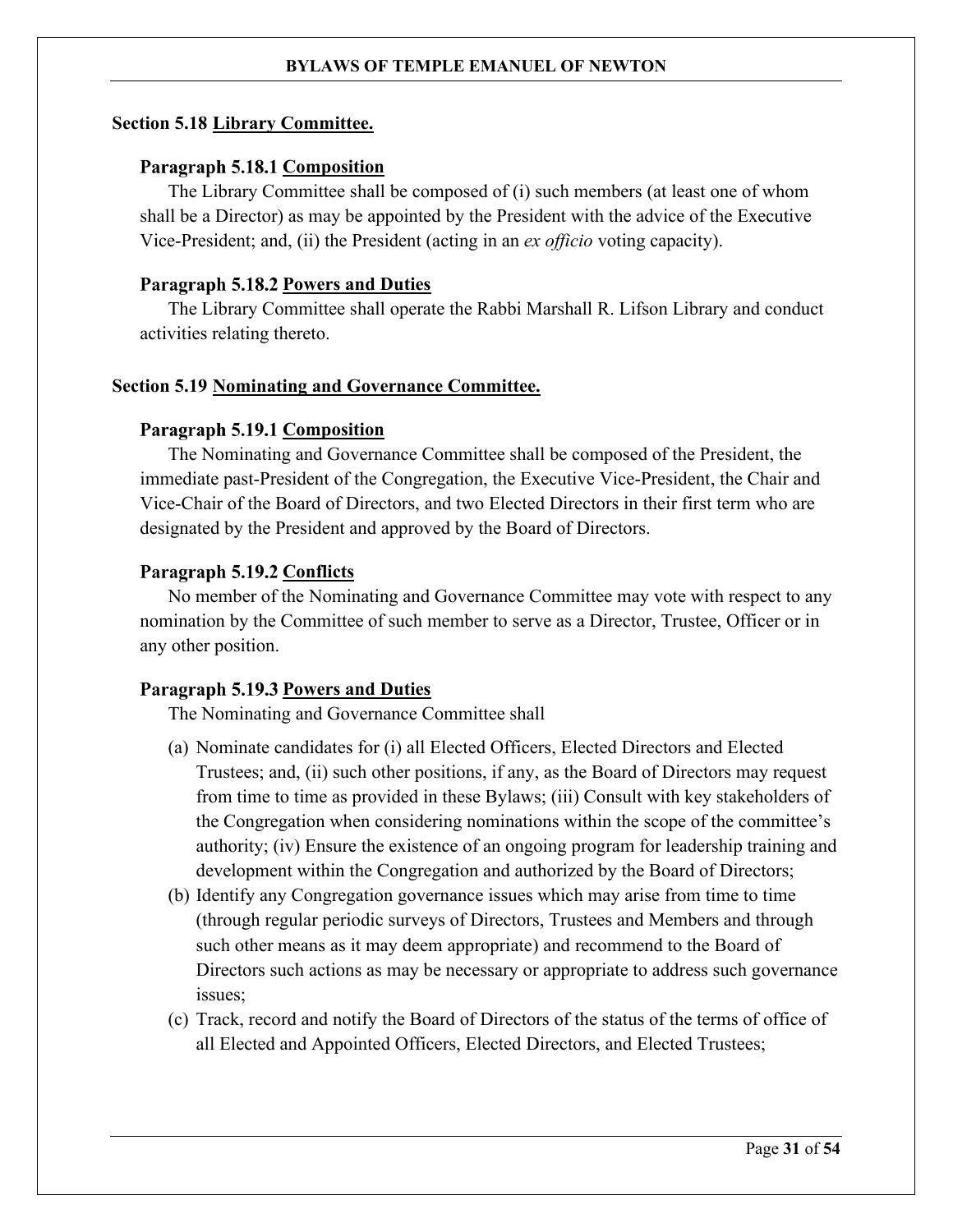- (d) No later than 90 days before the Annual Congregational Meeting, the Nominating and Governance Committee shall submit its slate of nominations for Elected Directors and Elected Officers and Elected Trustees to the Board of Directors for approval; and,
- (e) No later than 60 days before the Annual Congregational Meeting, the Secretary shall distribute the slate of Elected Officers, Elected Directors, and Elected Trustees to all Members together with notice of the provisions for nominations by petition as provided in these Bylaws.

# **Paragraph 5.19.4 Quorum and Voting**

Two-thirds (2/3) of the members of the Nominating and Governance Committee shall constitute a quorum at all meetings of the Nominating and Governance Committee. Voting at any duly held meeting of the Nominating and Governance Committee shall be by majority vote of the members present.

#### <span id="page-31-0"></span>**Section 5.20 Religious Life Committee**

# **Paragraph 5.20.1 Composition**

The Religious Life Committee shall be composed of (i) such members (at least one of whom shall be a Director) as may be appointed by the President, with the advice of the Executive Vice-President; and, (ii) the President, Senior Rabbi, Cantor, and Ritual Director (each acting in an *ex officio* voting capacity).

# Paragraph 5.20.2 Powers and Duties

The Religious Life Committee shall, in conjunction and cooperation with the Senior Rabbi and the Cantor, have charge and direction of religious services and other religious activities of the Congregation, subject, in each case, to the approval of the Board of Directors. Such duties shall include selection of the prayer books and sacramental accessories, supervision of the music arranged for religious services, the engaging or discharge of a choir, and implementation of the forms of worship adopted from time to time by the Congregation.

#### <span id="page-31-1"></span>**Section 5.21 School Committee**

#### **Paragraph 5.21.1 Composition**

The School Committee shall be composed of (i) such members (at least one of whom shall be a Director) as may be appointed by the President with the advice of the Executive Vice-President; and, (ii) the President of the Parents-Teachers Association of the Congregation's religious school, the Rabbi Albert I. Gordon Religious School (the "Religious School"), the President of the Parent-Teachers Association of the Congregation's nursery school, the Selma and Julian Rickles Early Education Center (the "Nursery School"), and the Senior Rabbi and the Cantor (each acting in an *ex officio* voting capacity).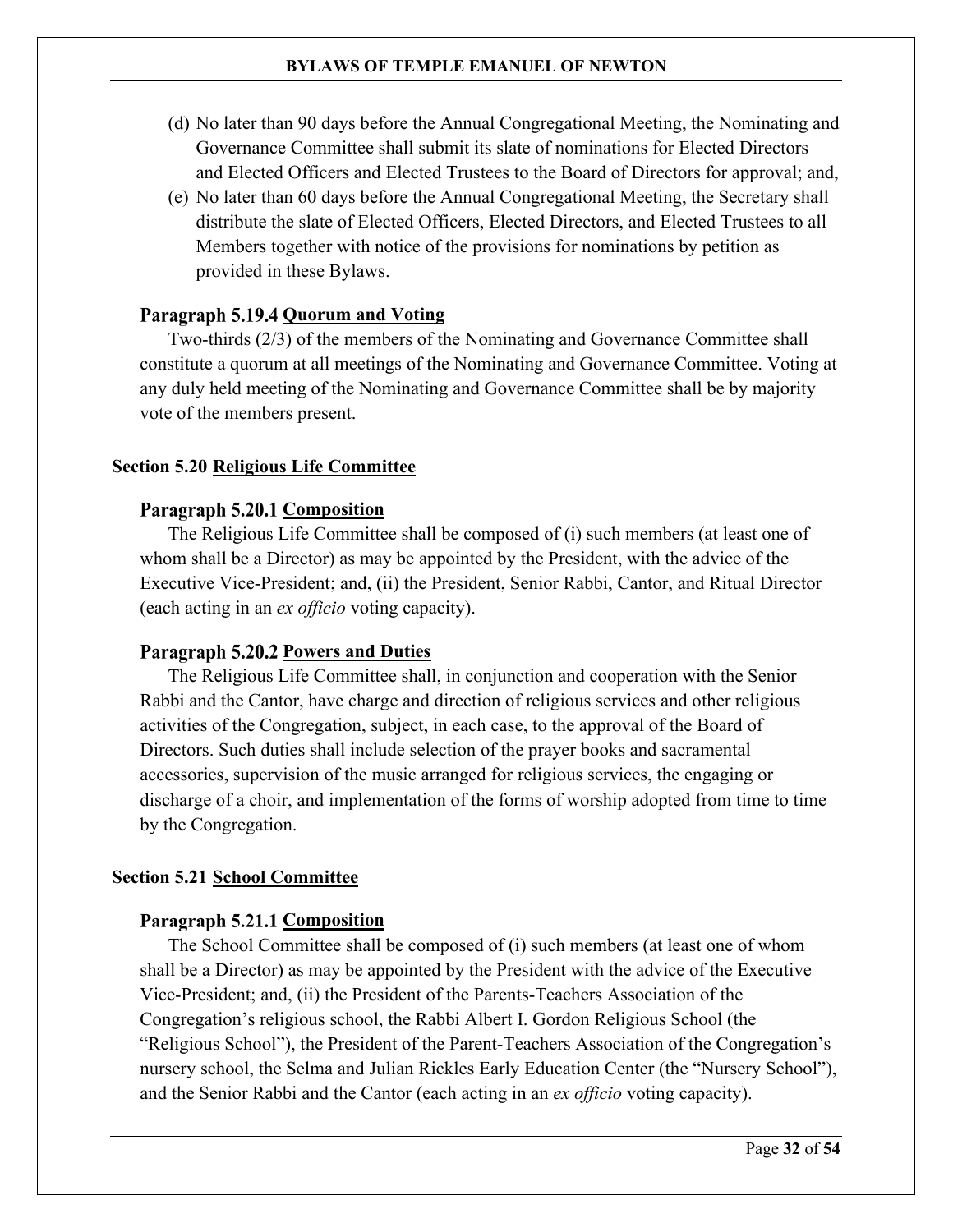# Paragraph 5.21.2 Powers and Duties

The School Committee shall make all rules and regulations for the operation of the Religious School and the Nursery School, which rules and regulations shall remain in effect unless and until disapproved by the Board of Directors. The School Committee shall, together with the Senior Rabbi, have general supervision of the Religious School and the Nursery School, including supervision of the selection of teachers and assistants.

# <span id="page-32-0"></span>**Section 5.22 Social Action Committee**

# **Paragraph 5.22.1 Composition**

The Social Action Committee shall be composed of (i) such members (at least one of whom shall be a Director) as may be appointed by the President, with the advice of the Executive Vice-President; and, (ii) the President and the Senior Rabbi (each acting in an *ex officio* voting capacity).

# Paragraph 5.22.2 Powers and Duties

The Social Action Committee shall undertake and implement projects which support, promote or contribute to the enhancement of Judaism and to the development of a richer, more relevant and meaningful community life and, with the prior approval of the Board of Directors by affirmative vote of at least two-thirds (2/3) of the Directors present and voting at a duly held meeting of the Board of Directors, join with other organizations in undertaking projects relating to the foregoing.

# <span id="page-32-1"></span>**Section 5.23 Ushers Committee.**

# **Paragraph 5.23.1 Composition**

The Ushers Committee shall be composed of (i) such members (at least one of whom shall be a Director) as may be appointed by the President, with the advice of the Executive Vice-President; and, (ii) the President (acting in an *ex officio* voting capacity).

# Paragraph 5.23.2 Powers and Duties

The Ushers Committee shall recruit, train, supervise and coordinate the service of Members as ushers during the Congregation's religious services and other designated activities.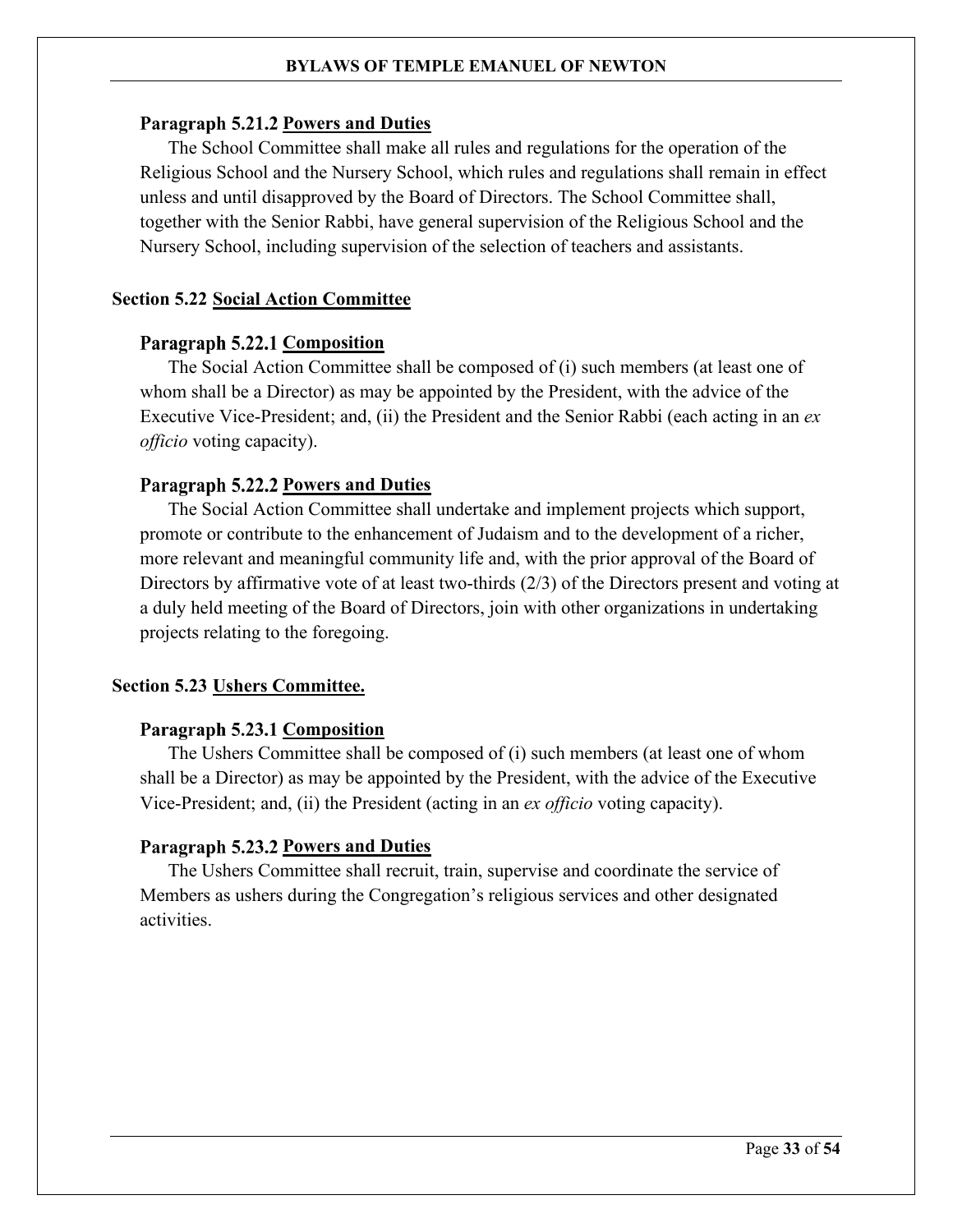# <span id="page-33-0"></span>**Section 5.24 Youth Committee**

# **Paragraph 5.24.1 Composition**

The Youth Committee shall be composed of (i) such members (at least one of whom shall be a Director) as may be appointed by the President, with the advice of the Executive Vice-President, provided that such appointees shall include representatives of teenagers and scouting organizations; and, (ii) the President, the Senior Rabbi and the Cantor (each acting in an *ex officio* voting capacity).

# Paragraph 5.24.2 Powers and Duties

The Youth Committee shall coordinate and supervise the Congregation's youth programs and social, cultural and recreational activities for the Congregation's youth.

#### <span id="page-33-1"></span>**Section 5.25 Vacancies**

Any vacancy created by the removal, resignation, death or disqualification of a member of any Committee shall be filled by the President, with the advice of the Executive Vice-President, promptly after the creation of such vacancy for the remainder of the vacating Committee member's unexpired term.

# <span id="page-33-2"></span>**Section 5.26 Resignation**

Any member of a Committee may resign at any time by giving written notice of such resignation to the Congregation's President. Such resignation shall be effective upon receipt of such notice by the President or, if later, such effective date as may be specified in the notice of resignation.

#### <span id="page-33-3"></span>**Section 5.27 Removal**

Any member of a Committee may be removed, with or without cause, by the President, with the advice of the Executive Vice-President.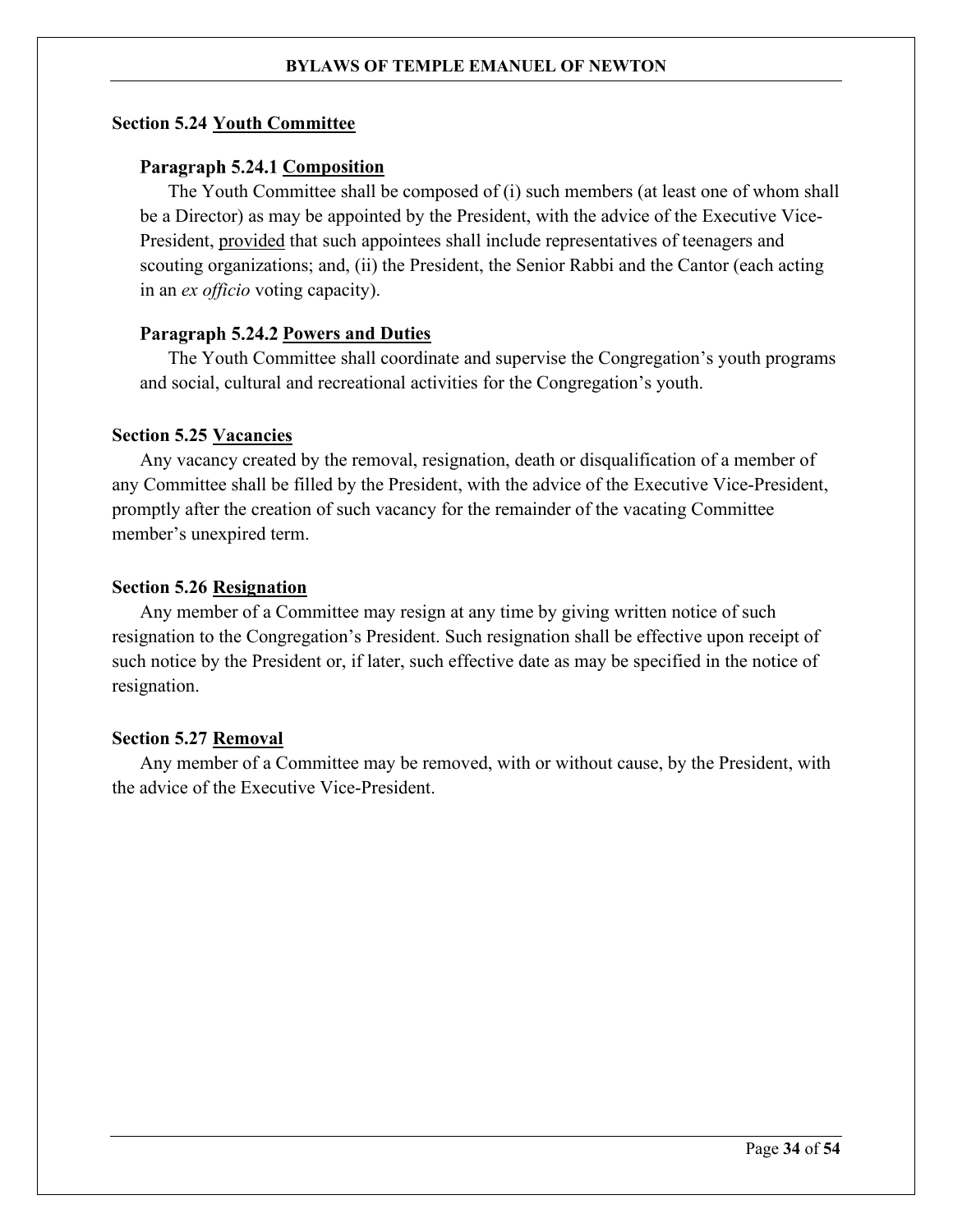# <span id="page-34-0"></span>**Section 5.28 Committee Chairs**

Each Standing Committee and Ad Hoc Committee shall have a Chair or not more than two (2) Co-Chairs appointed by the President, with the approval of the Board of Directors, for a one (1) year term provided that the President shall serve as the Chair of the Executive Committee and as Chair of the Nominating and Governance Committee. Each Committee Chair and Co-Chair shall be a Member. Each Committee Chair or Co-Chair shall have such duties, responsibilities and powers as may be delegated to such Chair or Co-Chair by the President, subject in all cases, to the direction and control of the Board of Directors. Any Chair or Co-Chair of a Committee may be removed, with or without cause, by the President subject to approval of the Board of Directors. Any vacancy created by the removal, resignation, death or disqualification of any Committee Chair or Co-Chair shall be filled by the President, with the advice of the Executive Vice-President, promptly after the creation of such vacancy, for the remainder of the vacating Chair's or Co-Chair's unexpired term provided that any vacancy in the Chair or Co-Chair of the Nominating and Governance Committee shall be filled by election by its members promptly after the creation of such vacancy.

# <span id="page-34-1"></span>**Section 5.29 Rules and Procedures**

Each Committee may adopt its own rules and procedures for the conduct of its business, provided such rules and procedures comply with these Bylaws, resolutions of the Board of Directors and the powers delegated to the Committee by the President or the Board of Directors.

# <span id="page-34-2"></span>**Section 5.30 Committee Meetings**

Except as otherwise provided in these Bylaws, meetings of each Standing Committee and *Ad Hoc* committee shall be held at such times and places as may be determined by the members of the Committee. Any Director may attend any Committee meeting provided that in the event the Committee determines that closure of any Committee meeting (in whole or in part) to persons other than Committee members is desirable and appropriate, such meeting shall be so closed.

# <span id="page-34-3"></span>**Section 5.31 Reports**

A report of all material actions taken by each Committee shall be made to the Board of Directors at least annually upon such schedule as may be determined by the President and the Chair of the Board of Directors.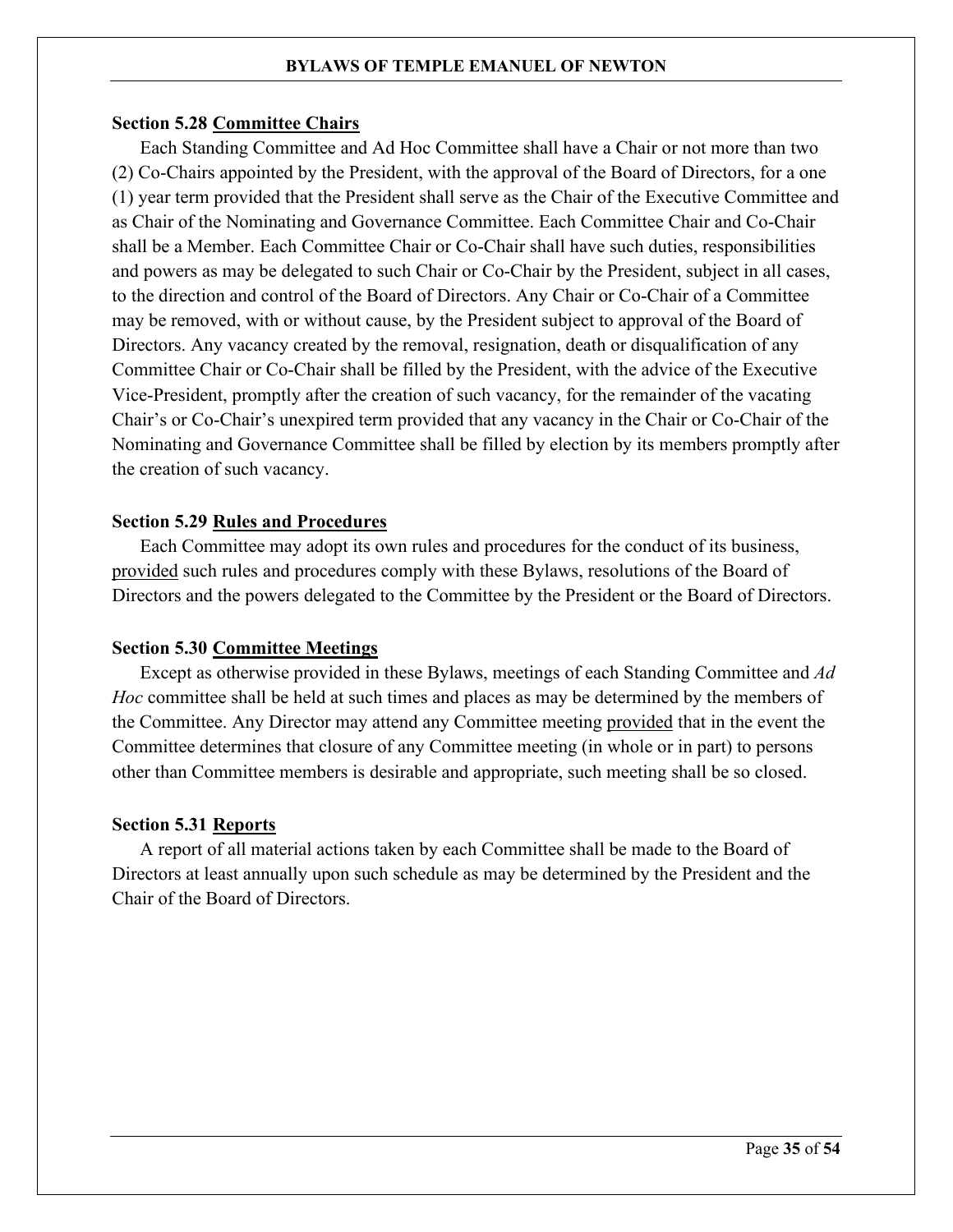# <span id="page-35-0"></span>**Section 5.32 Liaison Officers**

For each Standing Committee and *Ad Hoc* Committee, the President shall assign at least one member of the Board of Directors to act as the Board of Directors' liaison (the "Liaison Officer") with such Committee provided that the Liaison Officer for the Audit Committee shall not be the Treasurer. Each Liaison Officer (other than the Liaison Officer for the Audit Committee) shall serve as a member on the Committee for which the Liaison Officer is responsible. Any member of the Board of Directors may simultaneously serve as Liaison Officer for more than one Committee.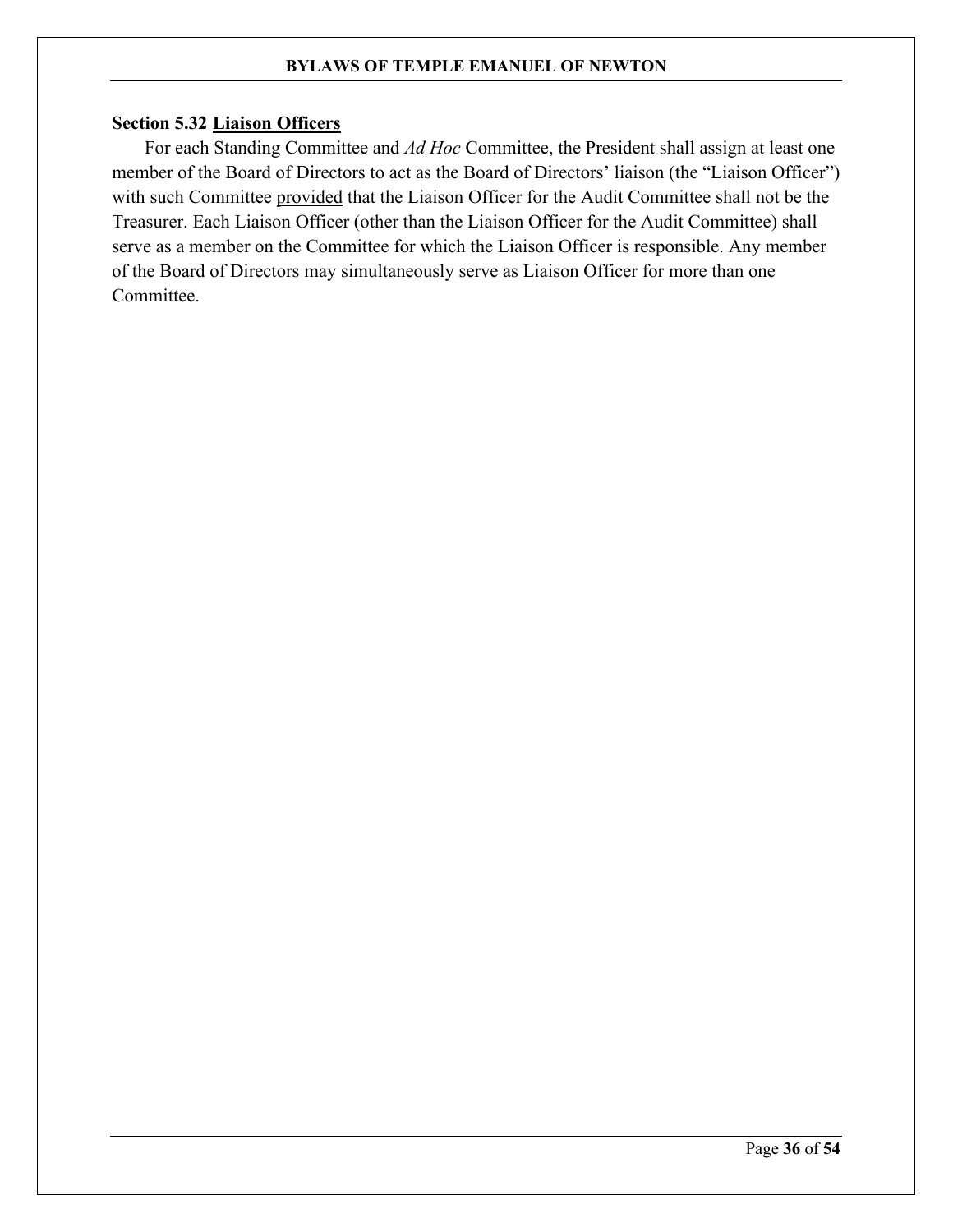# Article 6. BOARD OF TRUSTEES

# <span id="page-36-1"></span><span id="page-36-0"></span>**Section 6.1 Powers**

The Board of Trustees shall act as an advisor to the Board of Directors and as a source of leadership and guidance to the Congregation.

# <span id="page-36-2"></span>**Section 6.2 Composition**

The Board of Trustees shall consist of all of the following:

- (a) Not more than seventy-five (75) or less than fifty (50) Trustees elected by the Members ("Elected Trustees"). The number of Elected Trustees for each fiscal year shall be established by the Board of Directors on or before the January 15 immediately preceding the fiscal year in question.
- <span id="page-36-4"></span>(b) The Chair of each Standing Committee (as defined in [Section 5.1\)](#page-24-1) and the duly elected President of each Affiliated Organization (as defined in [Section 10.1\)](#page-47-1), acting in an Ex Officio voting capacity ("Representative Trustees"). In the event any Standing Committee shall have Co-Chairs or any Affiliated Organization shall have Co-Presidents, the Standing Committee or Affiliated Organization in question shall designate one Co-Chair or Co- President to serve as its Representative Trustee. In the event the Chair (or both Co-chairs) of any Standing Committee or the President (or both Co-Presidents) of any Affiliated organization is a Director, such Chair (or Cochairs) or President (or Co-Presidents) shall not serve as a Representative Trustee and the Standing Committee or Affiliated Organization in question shall designate another member to serve as its Representative Trustee.
- (c) Each person who shall have been designated an honorary Trustee prior to July 1, 2007 and any person who, upon recommendation of the Board of Directors from time to time is designated an Honorary Trustee ("Honorary Trustees").

#### <span id="page-36-3"></span>**Section 6.3 Eligibility**

# **Paragraph 6.3.1 General Requirements**

All members of the Board of Trustees ("Trustees") other than the President of the Temple Emanuel United Synagogue Youth ("USY") serving *ex officio*, shall be Members in good standing. No Member shall serve as an Elected Trustee who has been a Member for less than one year prior to serving as an Elected Trustee.

# Paragraph 6.3.2 Term Limits

After serving three (3) consecutive three (3) year terms as an Elected Trustee, no Member shall serve as an Elected Trustee during the one (1) year immediately following the expiration of the second such consecutive term. Subject to the foregoing, any Member may serve for an unlimited number of terms.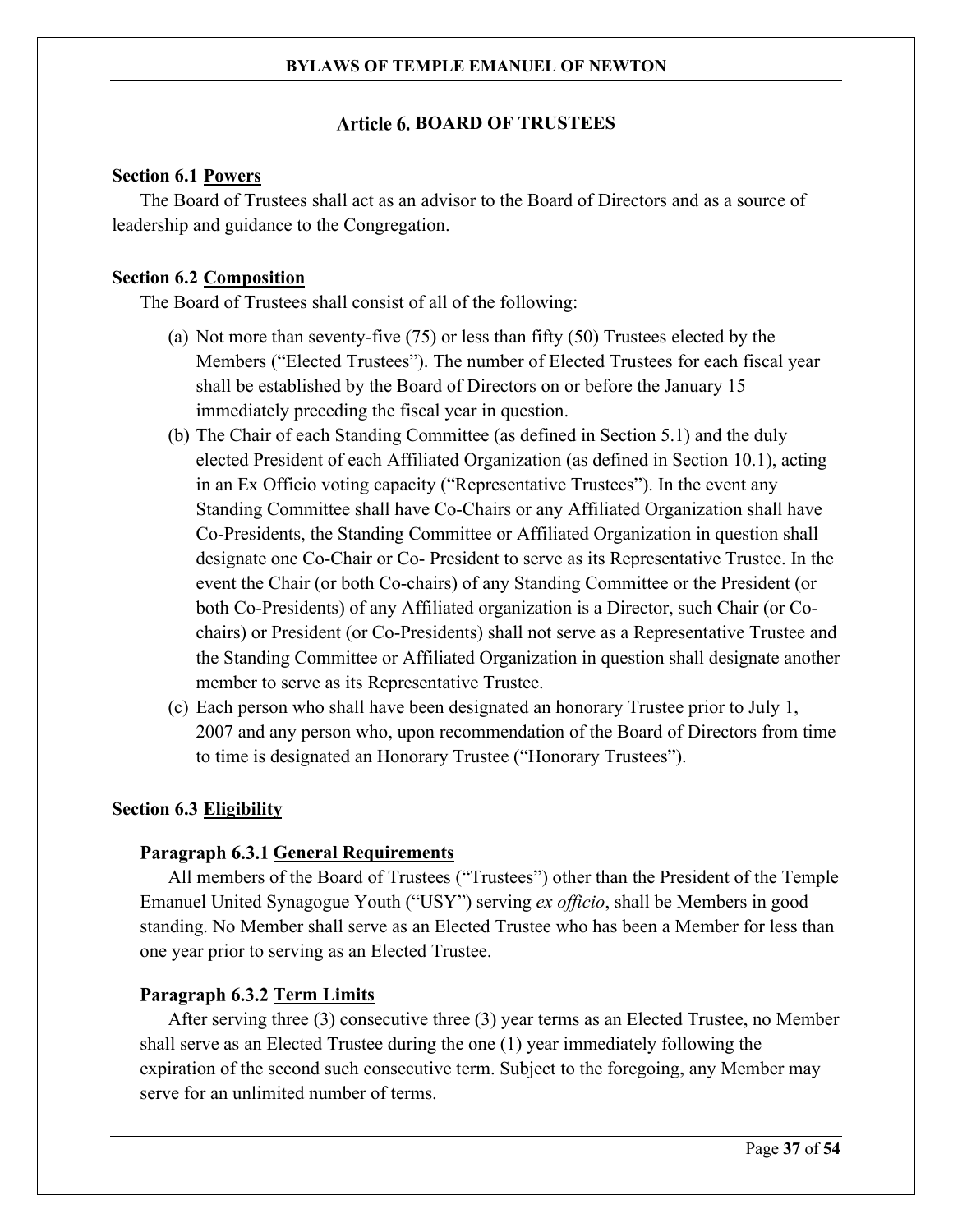# Paragraph 6.3.3 Covenant of Responsibilities (Brit)

Prior to serving as a Trustee, each Elected Trustee and Representative Trustee must agree, in such manner as may be determined by the Board of Trustees, to accept the *Brit* described in [Section 6.10\(](#page-39-2)the "Trustees *Brit"*) during their service as a Trustee.

# <span id="page-37-0"></span>**Section 6.4 Election**

# Paragraph 6.4.1 Nominating and Governance Committee Nominations

Nominations for Elected Trustees shall be made by the Nominating and Governance Committee. Such nominations shall not include any person ineligible to serve as an Elected Trustee.

# **Paragraph 6.4.2 Nomination by Petition**

Nominations for Elected Trustees also may be made by written petition of at least fifty (50) Members submitted to the Secretary on or before the April 15 immediately preceding the election in question. Each such nominating petition shall be accompanied by the nominee's written confirmation of willingness to serve and to comply with the Trustees *Brit* if elected.

# **Paragraph 6.4.3 Elections**

Elected Trustees shall be elected by the Members at the Annual Meeting of Members each May by a plurality of votes cast. In the event the number of nominees exceeds the number of positions to be filled, such election shall be by secret ballot in accordance with policies and procedures established by the President for such purpose.

# <span id="page-37-1"></span>**Section 6.5 Term of Office**

# Paragraph 6.5.1 Elected Trustees.

- (a) Except as otherwise provided in these Bylaws, Elected Trustees shall serve for staggered terms, with approximately one-third (1/3) of the Elected Trustees elected each year. In the event of the occurrence for any reason of an imbalance in such staggering of the terms of Elected Trustees, such imbalance shall be corrected by staggering the terms of the next regularly elected Trustees so that, after such election, the terms of approximately one-third (1/3) of all Elected Trustees shall expire each year.
- (b) Except as otherwise provided in this [Section 6.5,](#page-37-1) each Elected Trustee shall hold office for a term of three (3) years, commencing on July 1 of the year in which elected, and in any event until the election of their successor or, if earlier, until such Trustee's death, resignation, removal or disqualification.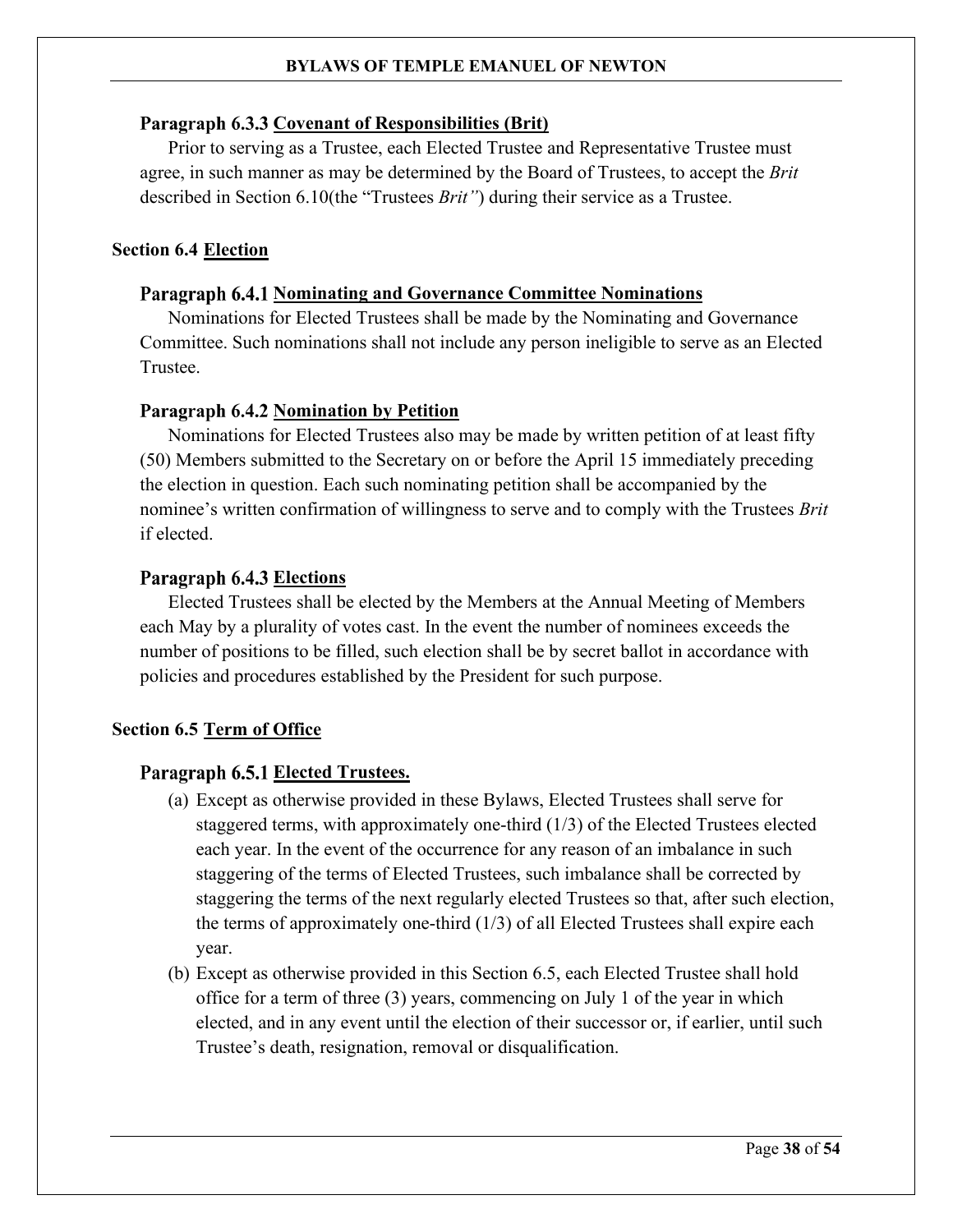# **Paragraph 6.5.2 Representative Trustees**

Each Representative Trustee shall serve as a Trustee for so long as the Trustee serves as Chair or Co-chair of the Standing Committee or President or Co-President of the Affiliated Organization in question or, if earlier, until the Trustee's death, resignation, removal or disqualification. Any Representative Trustee designated as such by the members of a Standing Committee or an Affiliated Organization pursuant to the last sentence in [Section](#page-36-2)  [6.2](#page-36-2)[b\)](#page-36-4) shall serve as a Trustee for a term of one year, or, if earlier until the Trustee's death, resignation, removal or disqualification.

# Paragraph 6.5.3 Honorary Trustees

All Honorary Trustees shall serve until such Trustee's death, resignation, removal or disqualification.

# <span id="page-38-0"></span>**Section 6.6 Removal of Trustees**

# Paragraph 6.6.1 **General**

The Members may remove any Trustee, with or without cause by the affirmative vote of at least two-thirds (2/3) of the Members present and voting at a duly held meeting of the Members, notice of which meeting shall include notice of the proposed removal. Any such removal shall be made only after giving the Trustee reasonable notice and an opportunity to be heard before the Members.

# <span id="page-38-2"></span>Paragraph 6.6.2 Financial Arrearage

Any Trustee who is suspended from membership in the Congregation pursuant to [Section](#page-46-0)  [9.4](#page-46-0) or who is in arrears in the payment of any pledge to the Congregation for more than one (1) year from the date of the pledge without approval of the President or Board of Trustees, shall cease to serve as a Trustee on the fifteenth  $(15<sup>th</sup>)$  day after (i) notice of such suspension is mailed to him or her as provided in [Section 9.4\(](#page-46-0)unless the Trustee's membership is reinstated within such fifteen (15) day period); or, (ii) the expiration of the one (1) year of pledge arrearage (unless, within such fifteen (15) day period, the pledge is paid or such payment is excused by the President or Board of Directors). In the event of any such cessation, the Treasurer and Secretary shall promptly furnish an appropriate certification of such cessation to the Board of Trustees and, at its first meeting after receipt of such certificate, the Board of Trustees shall declare a vacancy created by such cessation.

# <span id="page-38-1"></span>**Section 6.7 Resignation**

Any Trustee may resign at any time by giving written notice of such resignation to the Congregation's President. Such resignation shall be effective upon receipt of such notice by the President or, if later, such effective date as may be specified in the notice of resignation.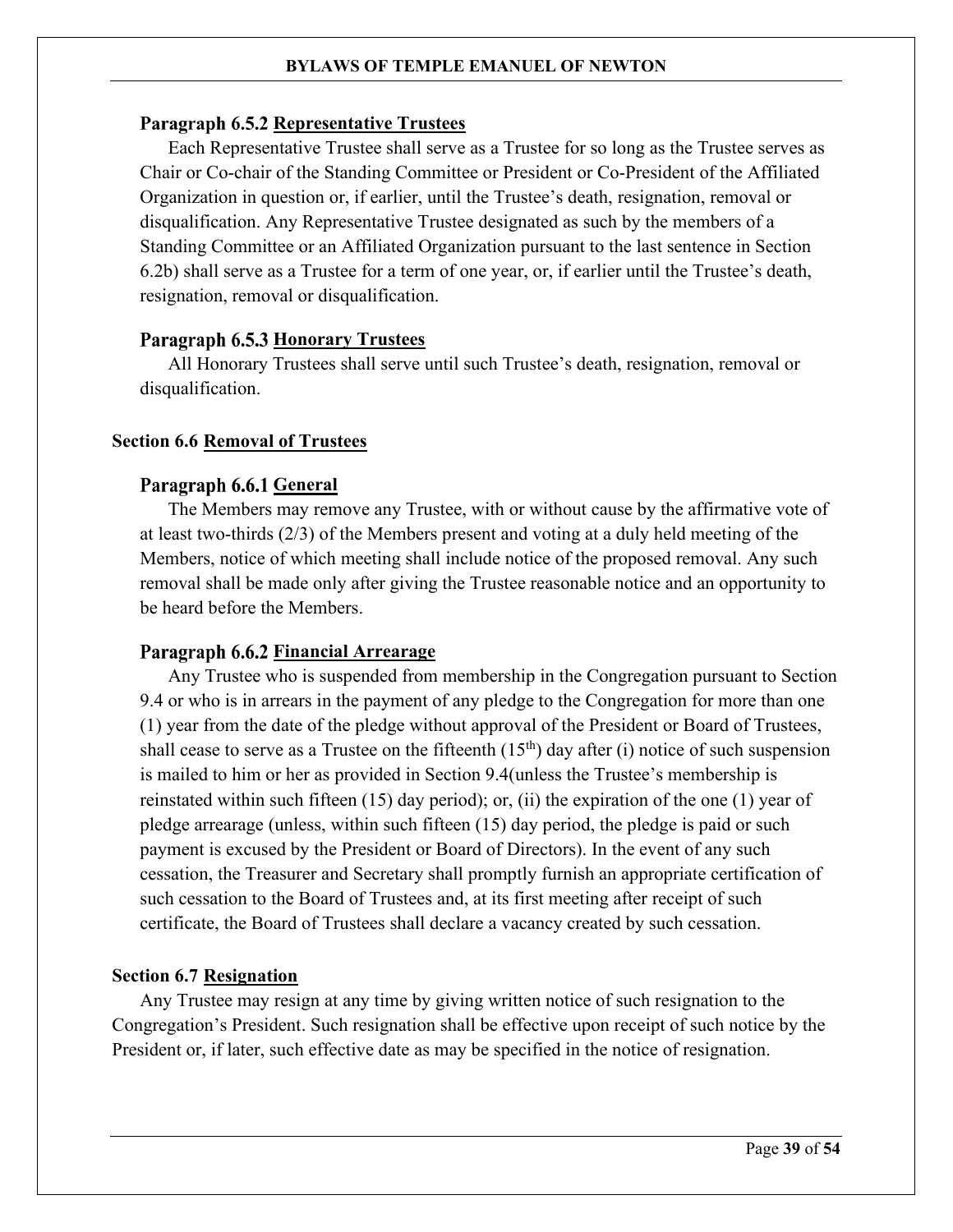# <span id="page-39-0"></span>**Section 6.8 Vacancies**

Any vacancy created by the removal, resignation, death or disqualification of an Elected Trustee (including, but not limited to a vacancy declared by the Board of Trustees pursuant to [Paragraph 6.6.2\)](#page-38-2) shall be filled by the Board of Directors promptly after the creation of such vacancy for the remainder of the vacating Trustee's term of office, by election at a duly held meeting of the Board of Trustees notice of which meeting shall include notice of the proposed election of the Elected Trustee.

# <span id="page-39-1"></span>**Section 6.9 Chair**

A member of the Executive Committee designated by the President shall serve as the Chair of the Board of Trustees. The Chair shall preside at all meetings of the Board of Trustees. In the Chair's absence, or in the event of any vacancy in the position of Chair, the Chair of the Board of Directors shall preside at all such meetings.

# <span id="page-39-2"></span>**Section 6.10 Covenant of Responsibilities (***Brit***)**

All Elected Trustees and Representative Trustees shall (and all Honorary Trustees shall be encouraged to) accept and comply with the following Covenant of Responsibilities throughout their respective service on the Board of Trustees:

- (a) Be a Member of the Congregation in good standing;
- (b) Attend meetings of the Board of Trustees;
- (c) Participate in and be supportive of Congregation events;
- (d) Participate in the religious life of the Congregation;
- (e) Donate funds to the Congregation annually in a personally meaningful amount;
- (f) Serve as an ambassador for the Congregation to existing and potential Members and the broader community;
- (g) Serve as a mentor to newer members of the Board of Trustees and other Members to help identify and nurture emerging congregation leaders; and,
- (h) Each Trustee's compliance with the Trustees Brit shall be considered by the Nominating and Governance Committee in connection with any nomination of such Trustee for reelection as a Trustee. Trustees' compliance with the Trustees Brit also shall be assessed at such other time(s) and in such manner as the Board of Trustees and/or the Board of Directors may determine from time to time.

# <span id="page-39-3"></span>**Section 6.11 Powers and Duties**

Without limiting the generality of the powers and duties conferred upon the Board of Trustees, except as otherwise set forth in these Bylaws, there shall be included within the powers and duties of the Board of Trustees the responsibility to provide each of the following:

(a) A source of knowledge and experience relating to Congregational matters and concerns;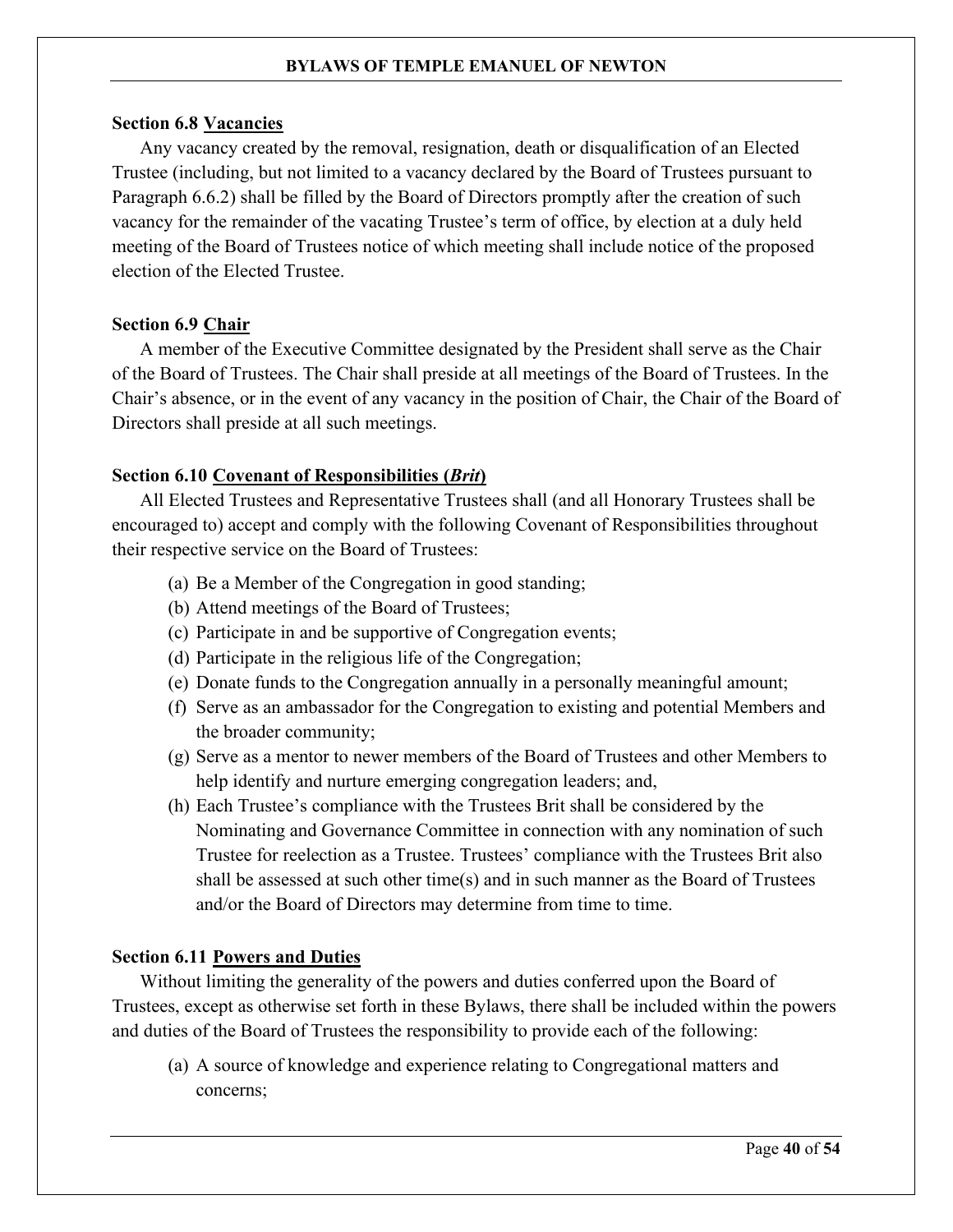- (b) An access point for involvement in Congregation governance;
- (c) Mentoring and leadership development;
- (d) Opportunities for the exchange of ideas and information, coordination of activities and mutual support among Committees and Affiliated Organizations;
- (e) A source of ambassadors for the Congregation to existing and potential Members and the broader community; and,
- (f) A forum for exploring, debating and offering guidance on significant and/or difficult issues which require particularly broad and deep consideration, as requested by the President, the Senior Rabbi, or the Board of Directors and/or as determined the Board of Trustees.

# <span id="page-40-0"></span>**Section 6.12 Regular Meetings**

Regular meetings of the Board of Trustees shall be held at 385 Ward Street, Newton, Massachusetts, or such other location as may be designated by the Board of Trustees, no fewer than three (3) times each year, on such date and at such time as may be specified by the Board of Trustees. At least one such meeting shall be held jointly with the Board of Directors.

# <span id="page-40-1"></span>**Section 6.13 Special Meetings**

Special meetings of the Board of Trustees may be called by the Executive Vice-President or President as deemed appropriate. A special meeting of the Board of Trustees shall be called by the Executive Vice-President upon written application of at least fifteen (15) Trustees specifying the purpose of the applied for meeting.

# <span id="page-40-2"></span>**Section 6.14 Notice of Meetings**

Notice of all meetings of the Board of Trustees shall be given by the Secretary, or in the absence or refusal of the Secretary, by the Executive Vice-President, to each Trustee at the Trustee's last address shown on the records of the Congregation. Each such notice shall state the time, place and purpose of the meeting and shall be given (i) by U.S. Mail or written electronic communication at least seven (7) days prior to each regular meeting of the Board of Trustees; and, (b) by U.S. Mail or written electronic communication at least two (2) days prior to any special meeting of the Board of Trustees. No business may be transacted at a special meeting of the Board of Trustees other than that which is

# <span id="page-40-3"></span>**Section 6.15 Waiver of Notice**

Any failure to provide proper notice of a meeting of the Board of Trustees shall be deemed waived by any Trustee who (i) attends such meeting without protesting the notice failure at commencement of the meeting; or, (ii) signs a written waiver of notice before or after the meeting.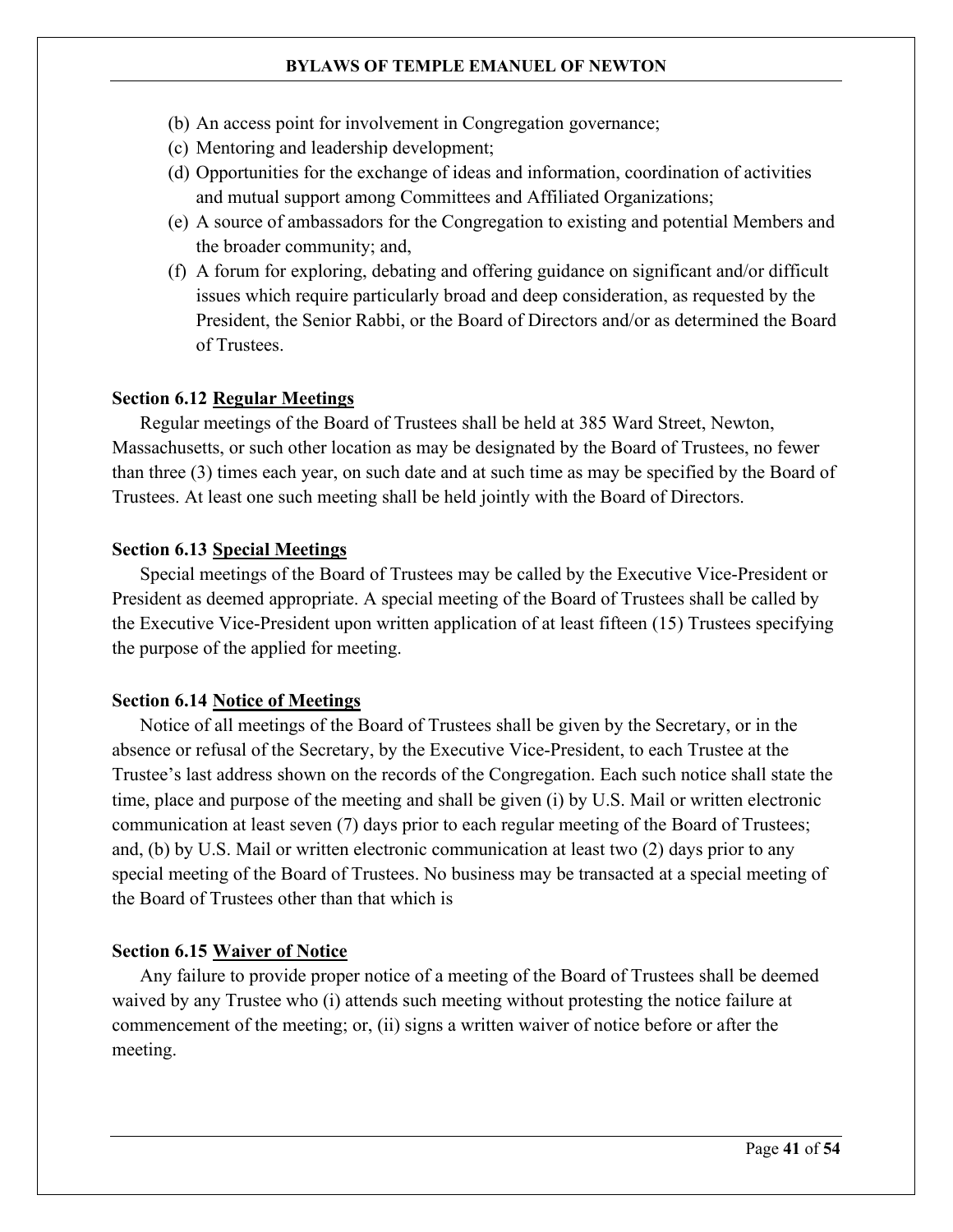#### <span id="page-41-0"></span>**Section 6.16 Closure of Meetings**

Any Member may attend any meeting of the Board of Trustees provided that in the event the Board of Trustees determines that closure of any Board of Trustees meeting is appropriate and desirable, such meeting shall be so closed. Non-Members may attend meetings of the Board of Trustees with the approval of the Board of Trustees.

# <span id="page-41-1"></span>**Section 6.17 Participation in Meetings**

With the prior approval of the President or the Executive Vice President, Trustees may participate in a meeting of the Board of Trustees by means of a teleconference, video conference or similar communications equipment by means of which all persons participating in the meeting can hear each other at the same time. Participation by such means shall constitute presence in person at the meeting.

#### <span id="page-41-2"></span>**Section 6.18 Minutes**

A written agenda for each meeting of the Board of Trustees shall be prepared and provided to all Trustees and Directors simultaneously with notice of the meeting. The Secretary or their designee shall keep contemporaneous minutes of each meeting of the Board of Trustees and shall provide a copy of such minutes to all Trustees and Directors promptly after the meeting. Such minutes also shall be made available for inspection by any Trustee, Director or Member upon request in accordance with such procedures as may be established by the Board of Trustees from time to time.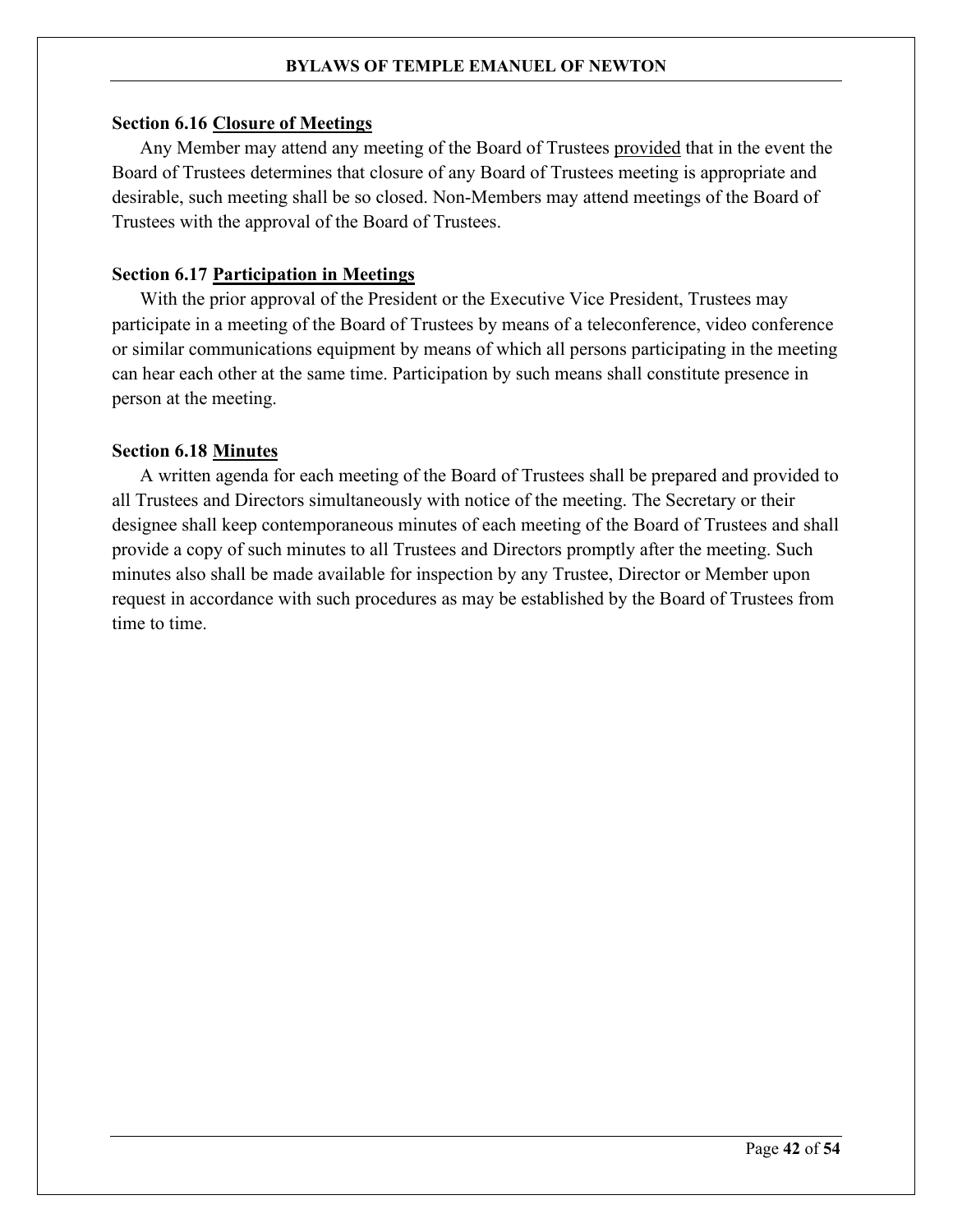# **PRESIDENTS ASSEMBLY**

# <span id="page-42-1"></span><span id="page-42-0"></span>**Section 7.1 Powers**

The Presidents Assembly shall serve as an advisor to and resource for the Board of Directors, the Board of Trustees, Officers and Clergy by meeting with the President, Chair of the Board of Directors, Senior Rabbi and others as reasonably requested by such entities or persons to offer advice, insight, historical perspective and expertise.

# <span id="page-42-2"></span>**Section 7.2 Composition and Term**

The Presidents Assembly shall consist of the current President and all past Presidents of the Congregation who are Members in good standing. Each member of the Presidents Assembly shall serve until his or her death or resignation.

# <span id="page-42-3"></span>**Section 7.3 Meetings**

The Presidents Assembly shall meet at least two (2) times each year at 385 Ward Street, Newton, Massachusetts, or such other location as may be designated by the Presidents Assembly, on such date(s) at such time(s) as may be deemed appropriate. Meetings shall be chaired by the current President and may be called by the Chair of the Board of Directors or the current President or any four (4) members of the Presidents Assembly by written notice to each member of the Presidents Assembly at the member's last address shown on the records of the Congregation at least five (5) days prior to such meeting. The Presidents Assembly may from time to time adopt such rules and policies concerning the conduct of its activities (including, but not limited to, the closure of its meetings and the keeping and availability of minutes of its meetings) as the Presidents Assembly may deem appropriate.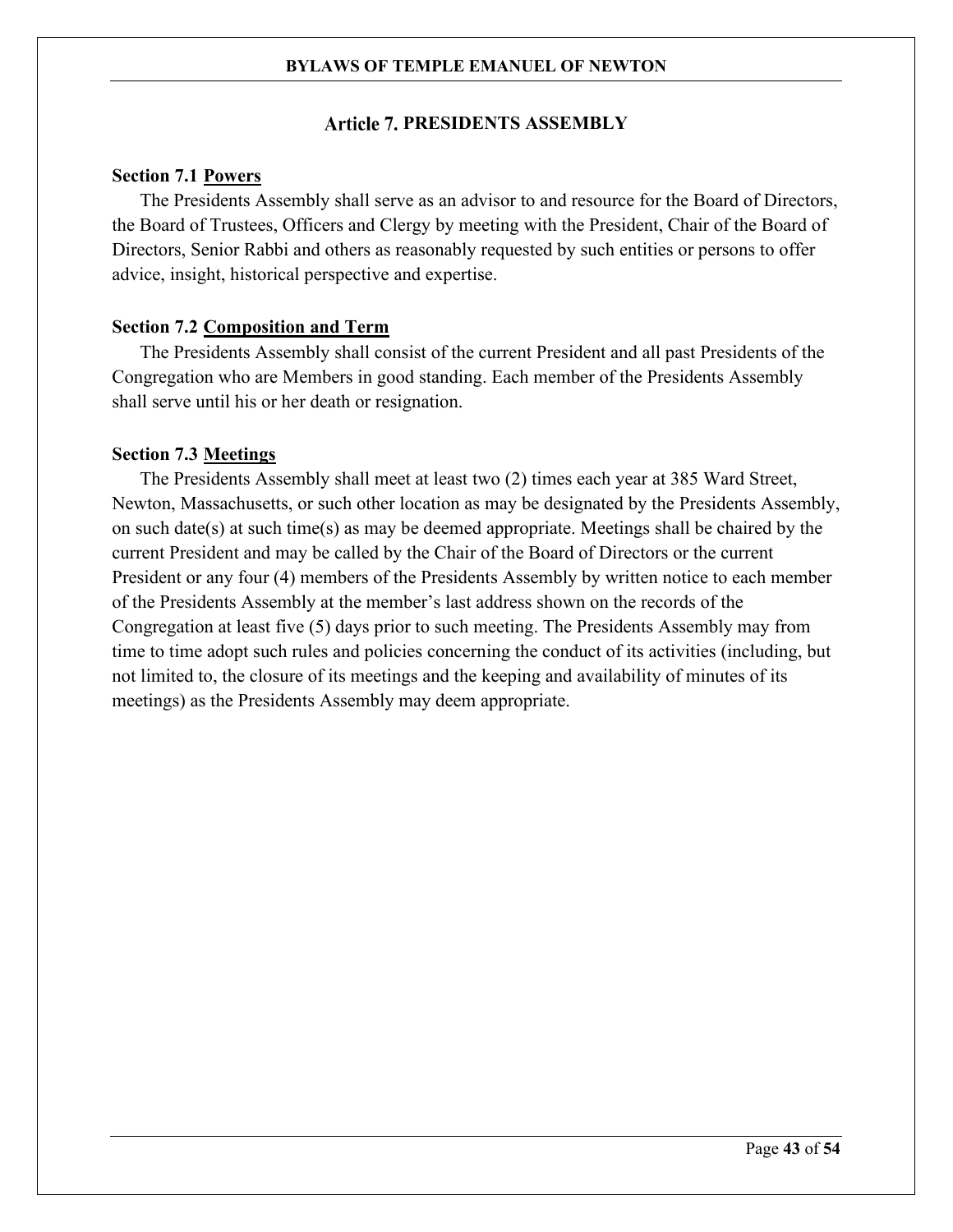# **Article 8. CLERGY**

#### <span id="page-43-1"></span><span id="page-43-0"></span>**Section 8.1 Appointment**

In accordance with [Section 8.2,](#page-43-2) the Board of Directors shall appoint a Senior Rabbi, a Cantor, and such Assistant or Associate Rabbis, if any, as may be deemed appropriate (collectively, the "Clergy"), upon such conditions and for such terms as it shall determine by the affirmative vote of at least two-thirds (2/3) of those Directors present and voting at a duly held regular or special meeting of the Board of Directors, provided that such action of the Board of Directors relating to the Senior Rabbi or Cantor is approved by vote of a majority of the Members of the Congregation present and entitled to vote at a duly held regular or special meeting of the Members of the Congregation. Notice of the meetings of the Board of Directors and of the Members of the Congregation at which such votes are to be taken shall specify that the matter of the appointment of the Clergy in question shall be before the Directors or the Members of the Congregation, as the case may be, at such meeting. Any such vote shall be conducted by secret ballot, in accordance with such rules as the Chair of the Board of Directors or the President, as the case may be, may establish for such purpose.

#### <span id="page-43-2"></span>**Section 8.2 Committee Recommendations**

If a vacancy shall arise or is contemplated in the position of the Senior Rabbi or the Cantor, and in any event, at least six (6) months prior to the expiration of the term of either, the President, with the approval of the Board of Directors, shall appoint an *Ad Hoc* Committee (the "Clergy Committee") to furnish to the Board of Directors, as soon as practicable, recommendations concerning the appointment or reappointment of the Senior Rabbi or Cantor, as the case may be. The Clergy Committee shall include at least five (5) members of the Religious Life Committee.

#### <span id="page-43-3"></span>**Section 8.3 Leaves of Absence; Temporary Appointment**

The Board of Directors may grant leaves of absence for the Senior Rabbi, the Cantor or any Associate or Assistant Rabbi, upon such conditions as it may establish. The Board may, by affirmative vote of at least two-thirds (2/3) of those Directors present and voting at a duly held regular or special meeting of the Board of Directors, fill any Clergy position on a temporary basis without approval of the Members of the Congregation, provided that no person may serve as Clergy on a temporary basis for more than twelve (12) months in any consecutive twenty-four (24) month period without approval of the Members of the Congregation.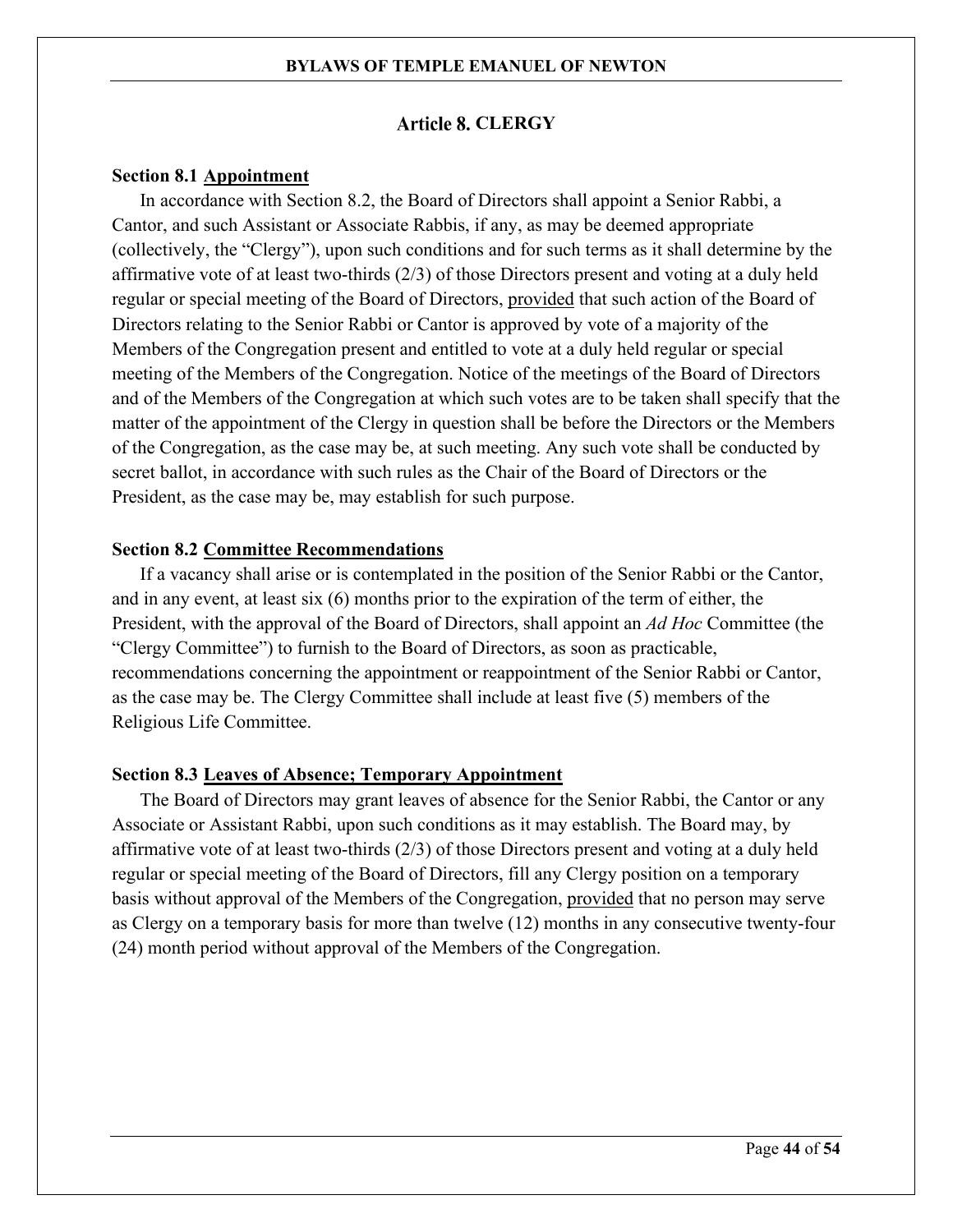# <span id="page-44-0"></span>**Section 8.4 Senior Rabbi**

The Senior Rabbi of the Congregation shall be duly ordained and shall profess and observe the tenets of Conservative Judaism. The Senior Rabbi shall have complete charge of the pulpit, shall labor for the spiritual welfare of the Congregation, and shall perform such rabbinical duties as are usual and customary and as may be required from time to time by the Board of Directors or the Congregation. The Senior Rabbi shall have general supervision of the educational activities of the Congregation, including, together with the School Committee, the Religious School and Nursery School. The Senior Rabbi also shall supervise and coordinate the activities of each Associate and Assistant Rabbi, if any.

# <span id="page-44-1"></span>**Section 8.5 Cantor**

The Cantor of the Congregation shall profess and observe the tenets of Conservative Judaism. The Cantor shall perform such cantorial duties as are usual and customary and as may be required from time to time by the Board of Directors or the Members of the Congregation. The Cantor shall arrange the musical program for the Congregation's religious services in cooperation and conjunction with the Senior Rabbi and the Ritual Committee.

# <span id="page-44-2"></span>**Section 8.6 Other Clergy**

Any Assistant or Associate Rabbi shall profess and observe the tenets of Conservative Judaism. Each Assistant and Associate Rabbi shall assist and support the Senior Rabbi in such manner as the Senior Rabbi may request and shall perform such other rabbinic duties as may be required from time to time by the Board of Directors or the Members of the Congregation.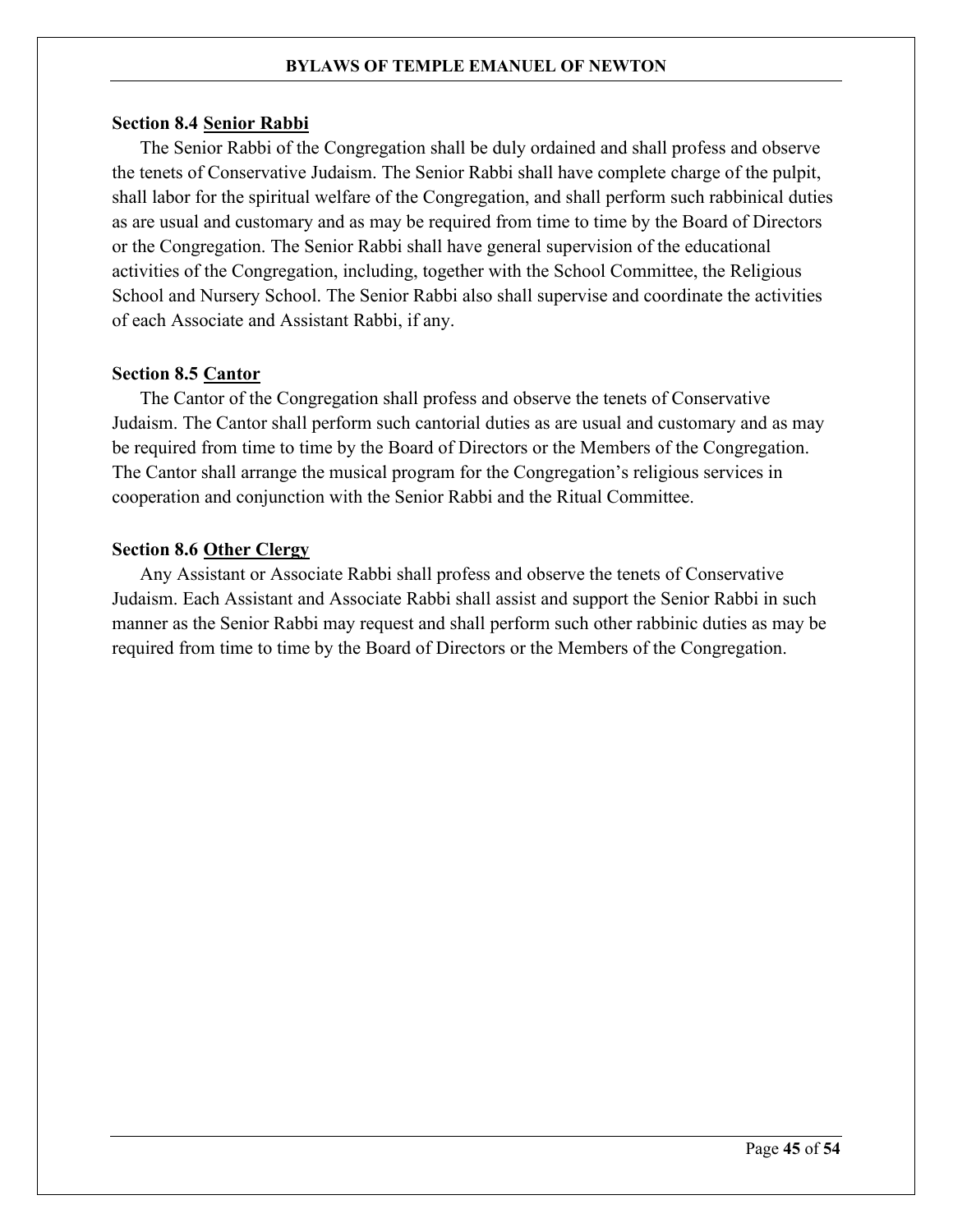# **Article 9. DUES AND OTHER ASSESSMENTS**

# <span id="page-45-1"></span><span id="page-45-0"></span>**Section 9.1 Establishment**

The Board of Directors shall establish for each fiscal year assessments to be payable by Members of the Congregation in the form of dues, rental charges for High Holy Day seats, tuition fees, charges for the Religious School and Nursery School, charges for use of facilities and any other charges that are to be made for services. Dues may vary by class of membership as provided in [Section 2.1.](#page-8-1) The Board of Directors may classify seats for the Congregation's High Holy Day services and establish different rental rates for each class.

# <span id="page-45-2"></span>**Section 9.2 Additional Dues**

In the event that the Board of Directors determines that urgent necessity exists, the Board of Directors may, by the affirmative vote of at least two-thirds (2/3) of those Directors present and voting at a duly held meeting of the Board of Directors, notice of which meeting shall include notice of a proposed assessment of additional dues, assess additional dues payable by each Member, provided that such additional dues shall not increase the dues payable by any Member in any fiscal year by more than fifty percent (50%).

#### <span id="page-45-3"></span>**Section 9.3 Payment**

All assessments shall be due and payable annually as of the first day of each fiscal year, except that any additional dues assessed under [Section 9.2s](#page-45-2)hall be due and payable within (30) days after receipt of notice of such assessment.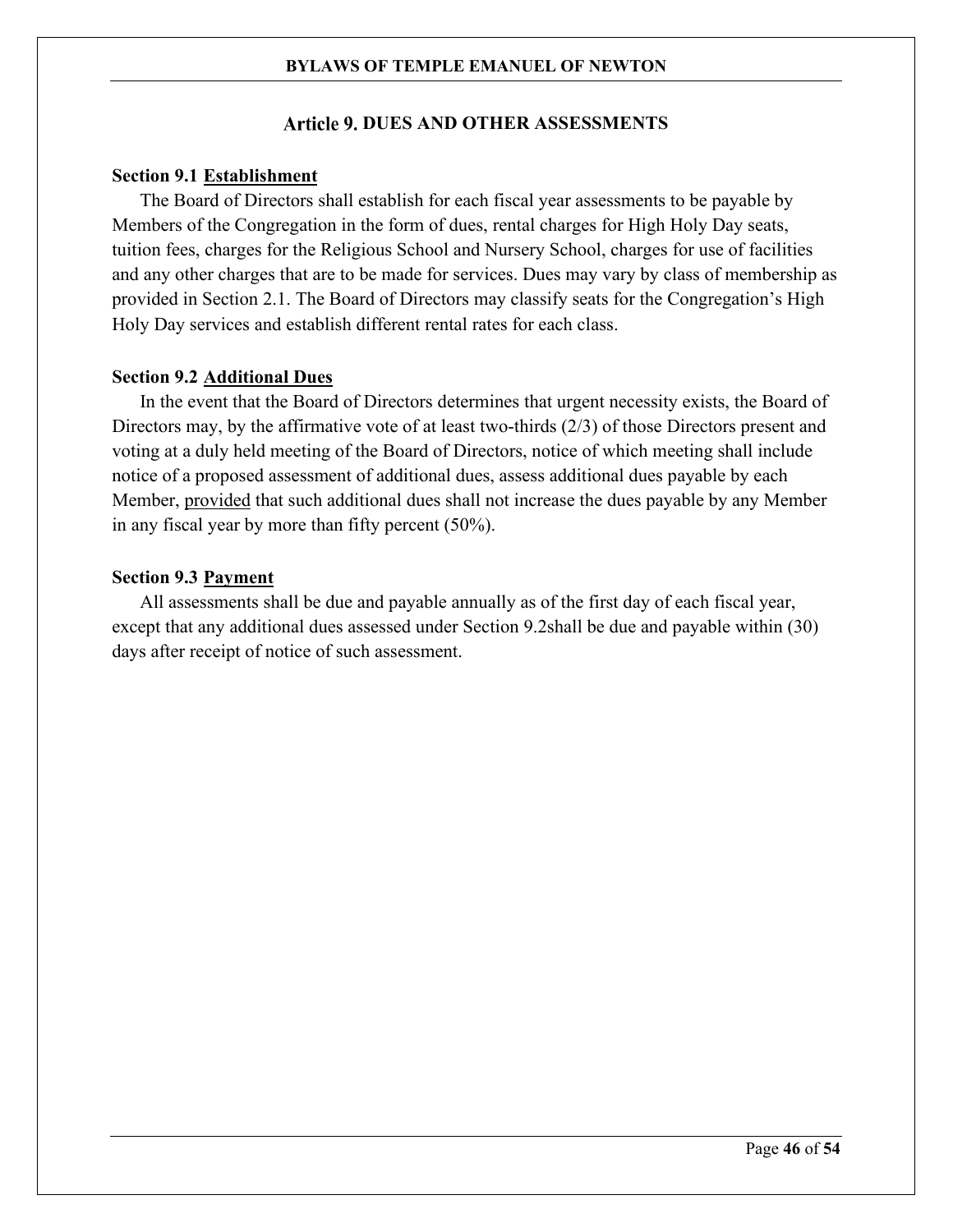# <span id="page-46-0"></span>**Section 9.4 Arrearages**

Any Member failing to pay all amounts assessed under this **[Article 9](#page-45-0)** when due, in general or under an approved payment plan (or such later date as may be specified by the President pursuant to Section  $3.7(a)(v)$ ) shall be declared in arrears except to the extent such assessment has been abated by the President pursuant to [Section 3.7](#page-13-2)[\(a\)\(v\).](#page-14-0) Members so declared in arrears shall not be entitled to rent seats for the Congregation's *Rosh Hashanah* or *Yom Kippur* services or to celebrate a Bar or Bat Mitzvah or wedding at the Congregation's facilities unless and until such arrearage is remedied in full. If any such arrearage is not remedied or excused within thirty (30) days after the Member's receipt of final written notice of such failure (such notice to be prominently marked "FINAL NOTICE"), the Treasurer shall promptly report such failure to the Board of Directors, which may suspend the Member in question from all rights and privileges of membership in the Congregation (including the holding of any elected or honorary office for which membership in the Congregation is a prerequisite but excluding the right to worship with the Congregation, which right shall not be suspended.. In the event of any such suspension, the Secretary shall promptly send to the suspended Member by certified or registered U.S. mail written notice of the suspension and all overdue amounts payable by the Member to the Congregation. Upon a suspended Member's payment in full of all such overdue amounts and any other assessments then due and payable (except to the extent abated by the President pursuant to Section  $3.7(a)(v)$ , the Member's rights and privileges of membership in the Congregation shall be reinstated and the Treasurer shall promptly notify the Member in writing of such reinstatement.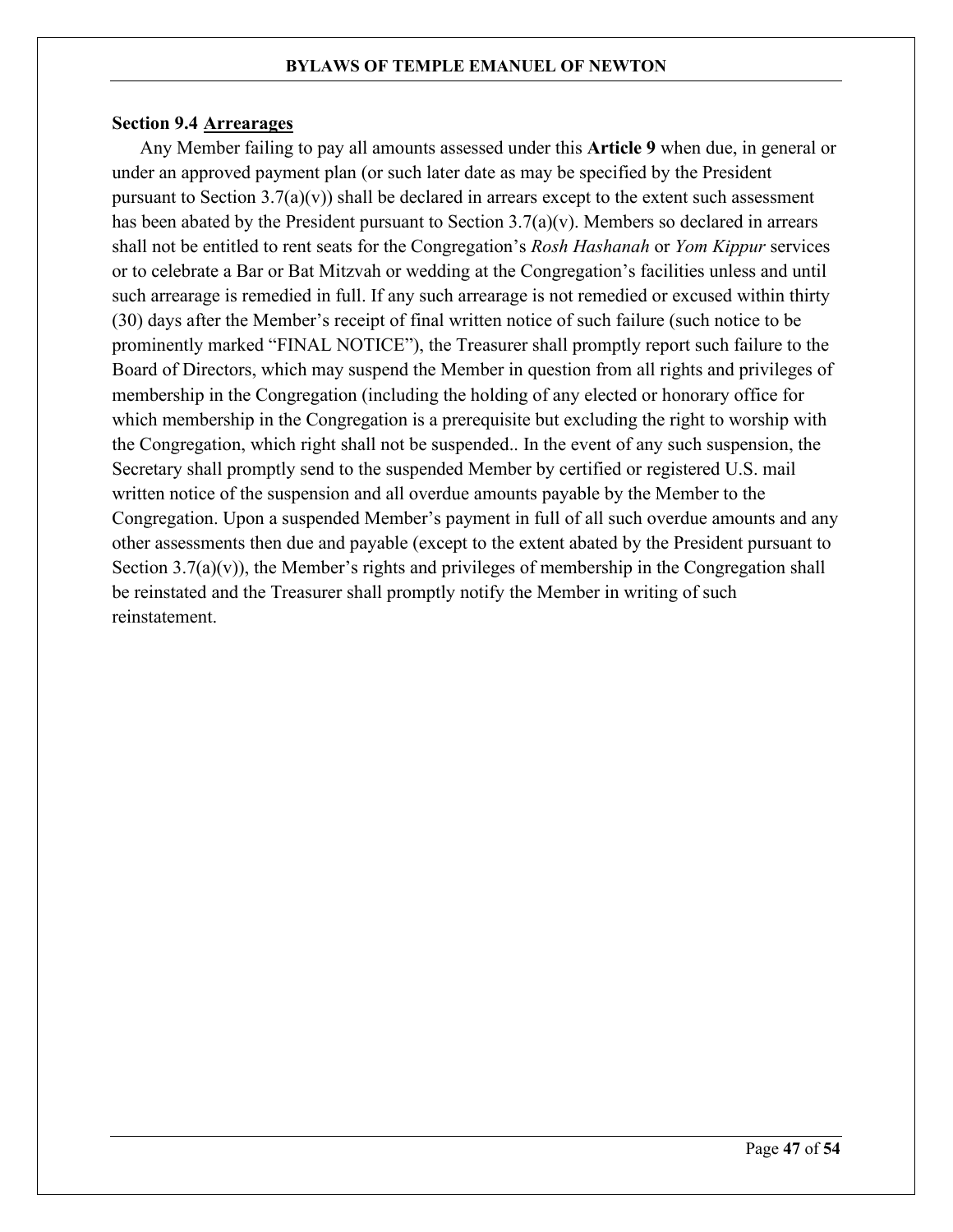# **AFFILIATED ORGANIZATIONS**

#### <span id="page-47-1"></span><span id="page-47-0"></span>**Section 10.1 Enumeration**

The term "Affiliated Organizations" as used in these Bylaws shall mean the Temple Emanuel Brotherhood, *L'Chaim* Group, Nursery School Parent-Teacher Association, Religious School Parents-Teachers Association, Temple Emanuel Sisterhood, Stars of David, Temple Emanuel United Synagogue Youth, and such other organizations as the Board of Directors may from time to time designate as Affiliated Organizations for purposes of these Bylaws.

# <span id="page-47-2"></span>**Section 10.2 Jurisdiction**

All Affiliated Organizations shall be subject to (i) the jurisdiction and general financial oversight of the Board of Directors; (ii) these Bylaws; and, (iii) such additional rules as the Board of Directors may establish from time to time.

# <span id="page-47-3"></span>**Section 10.3 Charter Documents**

Any constitution, By-law or other charter document (including any amendment thereto) of an Affiliated Organization shall be subject to approval by the Board of Directors prior to adoption by the Affiliated Organization.

#### <span id="page-47-4"></span>**Section 10.4 Officers**

All officers of Affiliated Organizations shall be Members of the Congregation (other than officers of Temple Emanuel United Synagogue Youth, who shall be children of Members). No Affiliated Organization shall have more than two (2) Co-Presidents.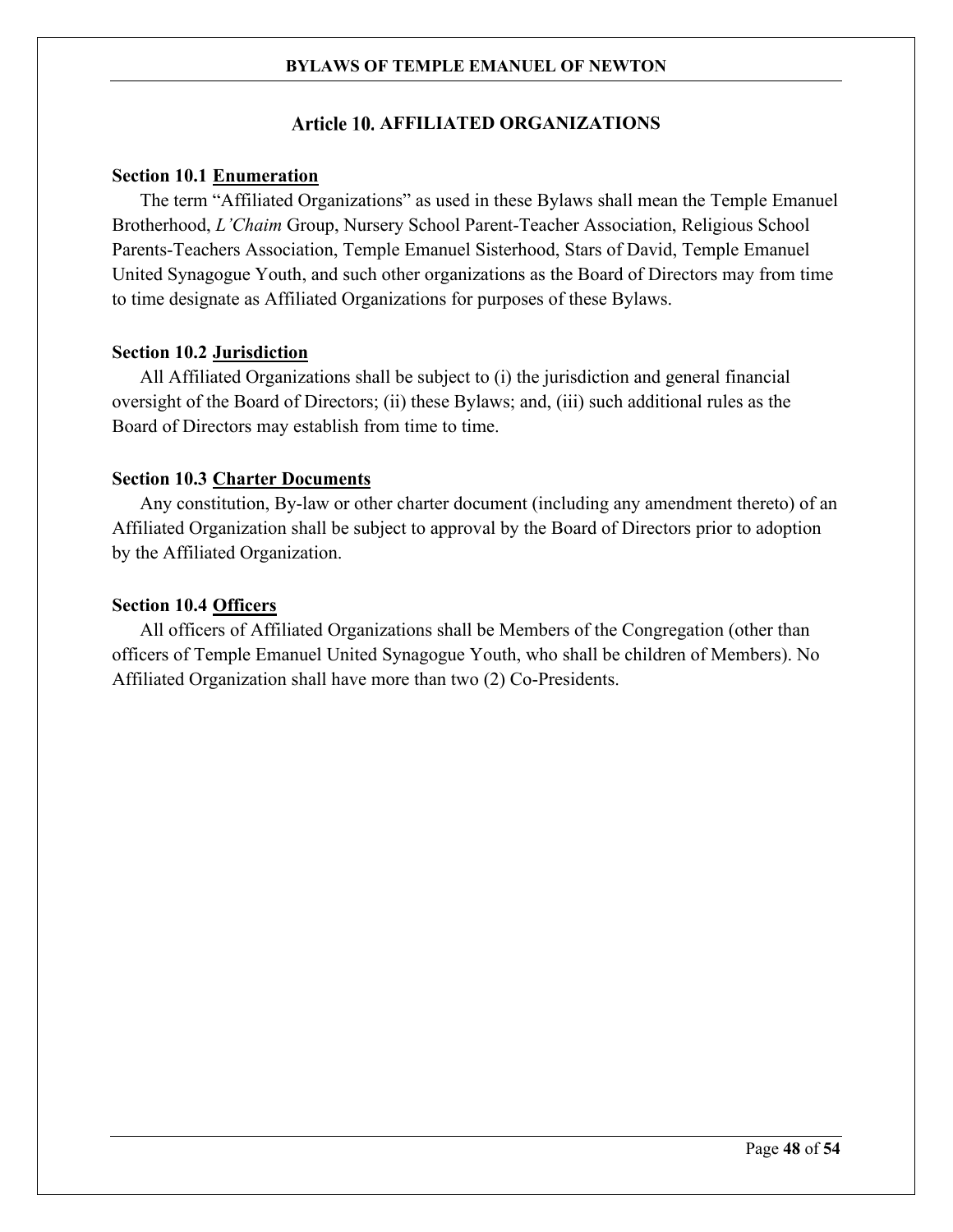# **Article 11. INDEMNIFICATION AND LIABILITY**

# <span id="page-48-1"></span><span id="page-48-0"></span>**Section 11.1 Indemnification of Directors, Trustees and Officers**

To the extent legally permissible, the Congregation shall indemnify each person who serves or has served as a Director, Trustee or Officer of the Congregation, and each person who serves or has served at the request of the Congregation as an officer, director or trustee of another organization, against all liabilities, costs and expenses (including, but not limited to, amounts paid in satisfaction of judgments, in settlement or as fines and penalties, and counsel fees and disbursements) reasonably incurred by or imposed upon such person in connection with the defense or disposition of, or otherwise in connection with, or resulting from any action, suit or other proceeding, whether civil, criminal, administrative or investigative, before any court or administrative, legislative or investigative body, in which such person may be or may have been involved as a party or otherwise or with which such person may be or may have been threatened, while in office or thereafter, by reason of their being or having been such an officer or trustee, or by reason of any action taken or not taken in any such capacity; except that no indemnification shall be provided with respect to any matter as to which such person shall have been finally adjudicated by a court of competent jurisdiction not to have acted in good faith in the reasonable belief that their action was in the best interests of the Congregation or, if applicable, of the other organization of which such person is or was serving as an officer or trustee at the Congregation 's request. Expenses, including but not limited to counsel fees and disbursements, so incurred by any such person in defending any such action, suit or proceeding, may be paid from time to time by the Congregation in advance of the final disposition of such action, suit or proceeding upon receipt of an undertaking by or on behalf of the person indemnified to repay the amounts so paid if it shall ultimately be adjudicated that indemnification of such expenses is not authorized hereunder, which undertaking shall be accepted without reference to the financial ability of such person to make repayment. Promptly after becoming aware of any claim, demand or other action giving rise to a claim for indemnification under this Article 12, each party indemnified hereunder shall advise the Congregation's President or Chair of the Board of Directors of the existence of such claim, demand or action.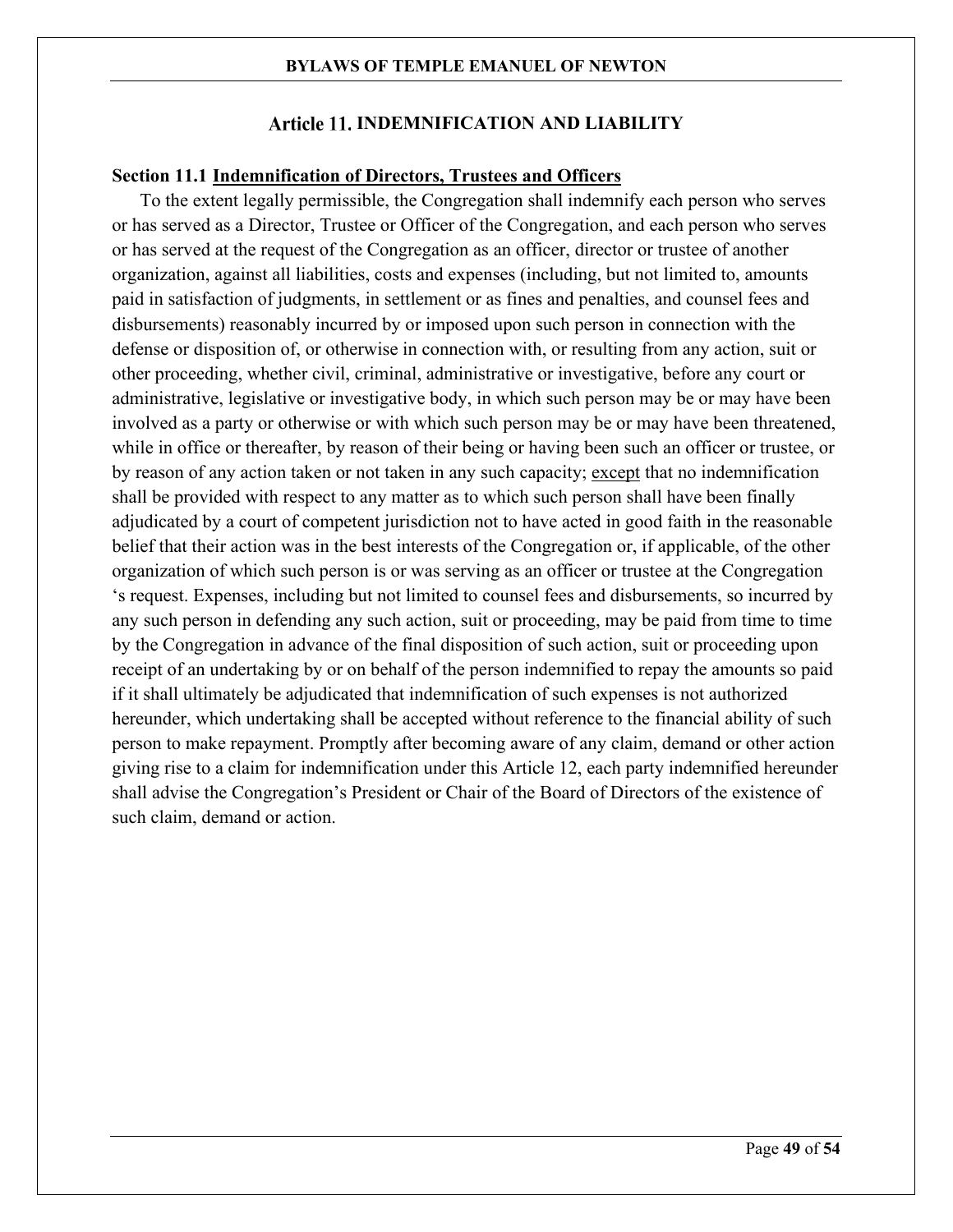#### <span id="page-49-0"></span>**Section 11.2 Settlements**

As to any matter disposed of by settlement by any such person, pursuant to a consent decree or otherwise, no such indemnification either for the amount of such settlement or for any other expenses shall be provided unless such settlement shall be approved as in the best interests of the Congregation, after notice that it involves such indemnification, (i) by vote of a disinterested majority of the whole Board of Directors then in office; or, (b) by vote of a majority of the Board of Directors then in office but only if the Board of Directors shall have been furnished with an opinion of independent legal counsel to the effect that such settlement is in the best interests of the Congregation and that such person appears to have acted in good faith in the reasonable belief that their action was in the best interests of the Congregation. No such approval shall prevent the recovery from any such officer, director or trustee of any amounts paid to such person or on their behalf as indemnification in accordance with the preceding sentence if such person is subsequently adjudicated by a court of competent jurisdiction not to have acted in good faith in the reasonable belief that their action was in best interests of the Congregation.

# <span id="page-49-1"></span>**Section 11.3 Employees and Agents**

By the same procedures set forth in [Section 11.1](#page-48-1) and [Section 11.2,](#page-49-0) the Board of Directors may vote to extend indemnification provisions substantially similar to those rights and subject to those limitations described in Paragraphs 12.1 and 12.2 to employees or agents of the Congregation who are not officers, Directors or Trustees or to persons serving at the Congregation's request as either employees or agents of another organization or in a capacity with respect to any employee benefit plan.

#### <span id="page-49-2"></span>**Section 11.4 Non-waiver of Other Rights**

The right or grant of indemnification hereby provided shall not be exclusive of or affect any other rights to which any officer, director, Trustee, employee or agent may be entitled or which may lawfully be granted to such person.

#### <span id="page-49-3"></span>**Section 11.5 Insurance**

By action of the Board of Directors, notwithstanding any interest of the Directors in such action, the Congregation may purchase and maintain insurance, in such amounts as the Board of Directors may from time to time deem appropriate, on behalf of any person who is or was an officer, Director, Trustee, employee or other agent of the Congregation or who is or was serving at the request of the Congregation as an officer, director, trustee, employee or other agent of another organization, against any liability incurred by such person in any such capacity, or arising out of their status as such, whether or not the Congregation would have the power to indemnify such person against such liability.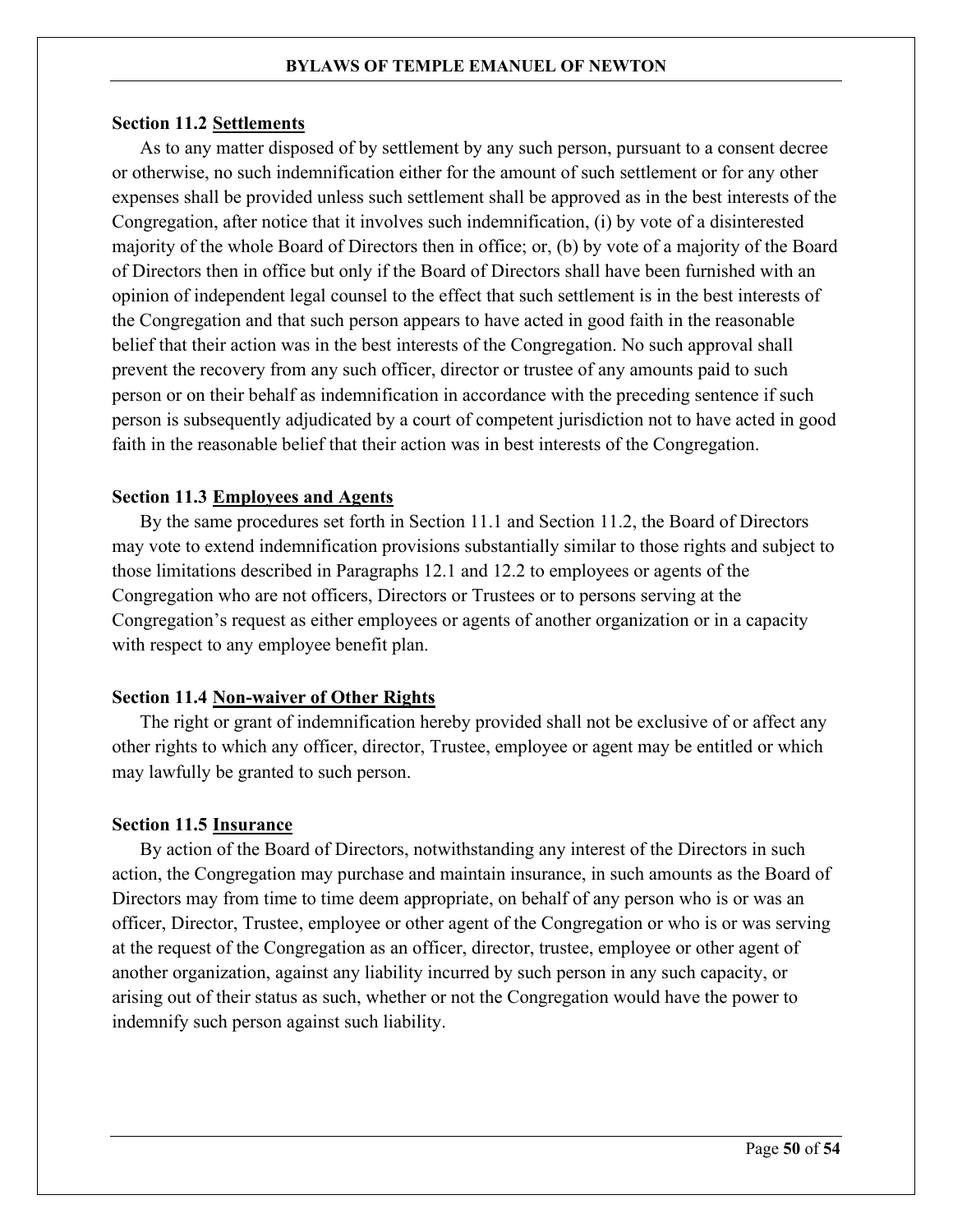# <span id="page-50-0"></span>**Section 11.6 Definitions**

As used in this Article 12, the terms "officer," "Director," "Trustee," "employee" and "agent" include their respective executors, administrators and other legal representatives; an "interested" person is one against whom an action, suit or other proceeding on the same or similar grounds is then or had been pending or threatened; and a "disinterested" person is a person against whom no such action, suit or other proceeding is then or had been pending or threatened.

# <span id="page-50-1"></span>**Section 11.7 Personal Liability**

The Directors, Trustees and Officers of the Congregation shall not be personally liable for any debt, liability or obligation of the Congregation. All persons or entities extending credit to, contracting with, or having any claim against the Congregation may look only to the funds and property of the Congregation for the payment of any such contract or claim, or for the payment of any debt, damages, judgment or decree, or of any money that may otherwise become due or payable to them from the Congregation.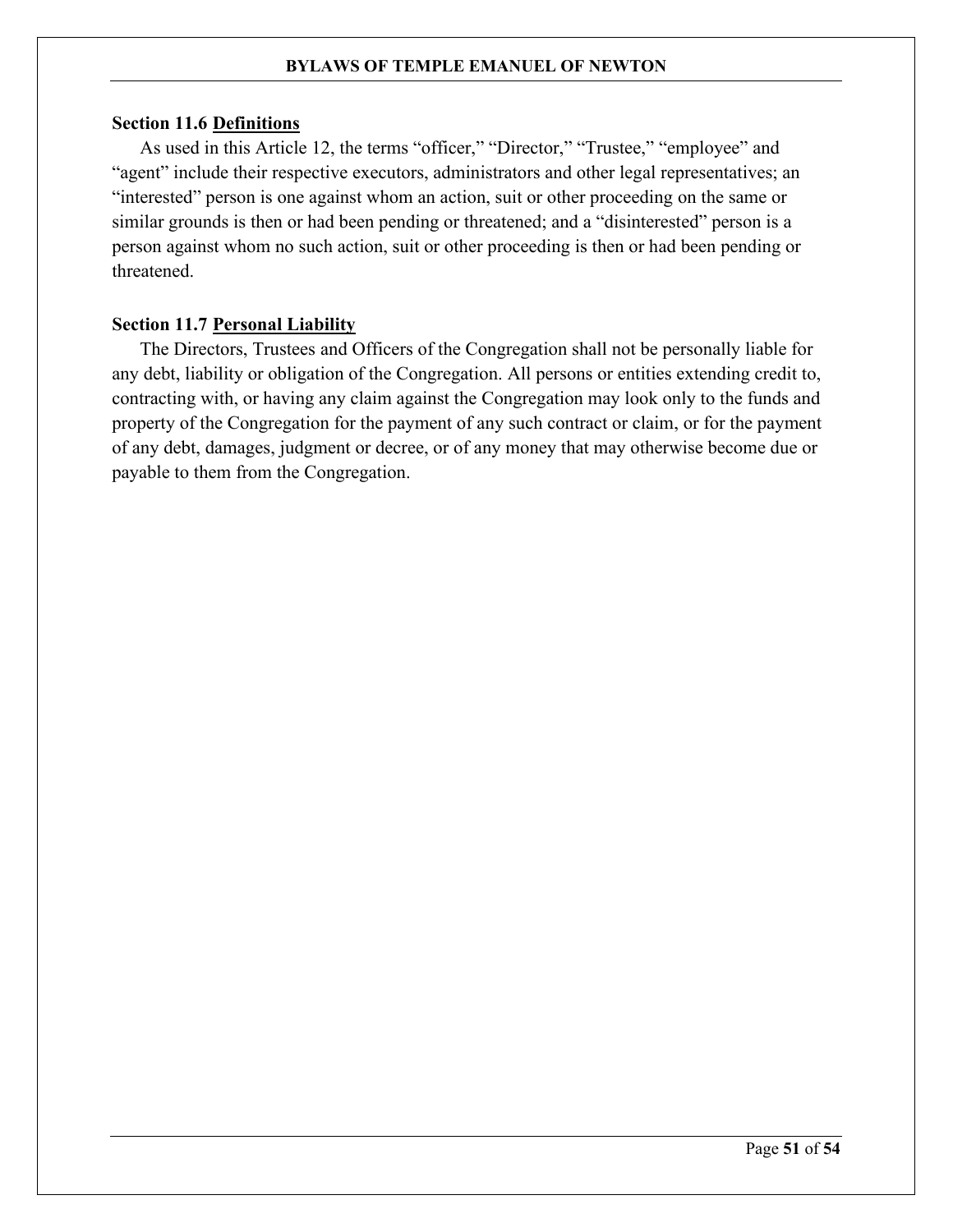# **GENERAL AND MISCELLANEOUS**

# <span id="page-51-1"></span><span id="page-51-0"></span>**Section 12.1 Fiscal Year**

The fiscal year of the Congregation shall be from each July 1 to the next June 30.

# <span id="page-51-2"></span>**Section 12.2 Gender**

The use of the masculine form in these Bylaws shall be deemed to include the feminine and vice versa.

# <span id="page-51-3"></span>**Section 12.3 Robert's Rules of Order**

Except as otherwise provided in these Bylaws, meetings of the Board of Directors, Board of Trustees and of Members of the Congregation shall be conducted in accordance with *Robert's Rules of Order,* as in effect from time to time.

# <span id="page-51-4"></span>**Section 12.4 Execution of Instruments; Receipt and Disbursement of Funds**

Except as otherwise provided in these Bylaws or as the Board of Directors may generally or in particular cases authorize, all instruments, documents, deeds, leases, transfers, contracts, bonds, notes, checks, drafts and other obligations made, accepted or endorsed by the Congregation shall be signed by the President or Treasurer. Facsimile signatures may be used in the manner and to the extent authorized generally or in particular cases by the Board of Directors. The Board of Directors may designate an Officer or Trustee who, in addition to or instead of the Treasurer, shall be authorized to receive and receipt for all monies due and payable to the Congregation from any source whatever, to endorse for deposit checks, drafts, notes, or other negotiable instruments, and to give full discharges and receipts therefor. Funds of the Congregation may be deposited in such bank or banks or with such other entities as the Board of Directors may from time to time designate.

#### <span id="page-51-5"></span>**Section 12.5 Custodian and Other Agents**

The Board of Directors shall have power in its discretion, from time to time, (i) to employ a bank or trust company or brokerage firm as custodian of any funds or securities of the Congregation and to delegate to such custodian such powers as it may deem appropriate, including the power to make payments from and execute checks drawn on the funds of the Congregation; (ii) to employ clerks, accountants, legal counsel, investment counsel and any special services and to delegate the power to make investment changes on a discretionary basis; and, (iii) to pay compensation for any expenses of all such services. Each such custodian, employee or agent shall retain their authority at the pleasure of the Board of Directors.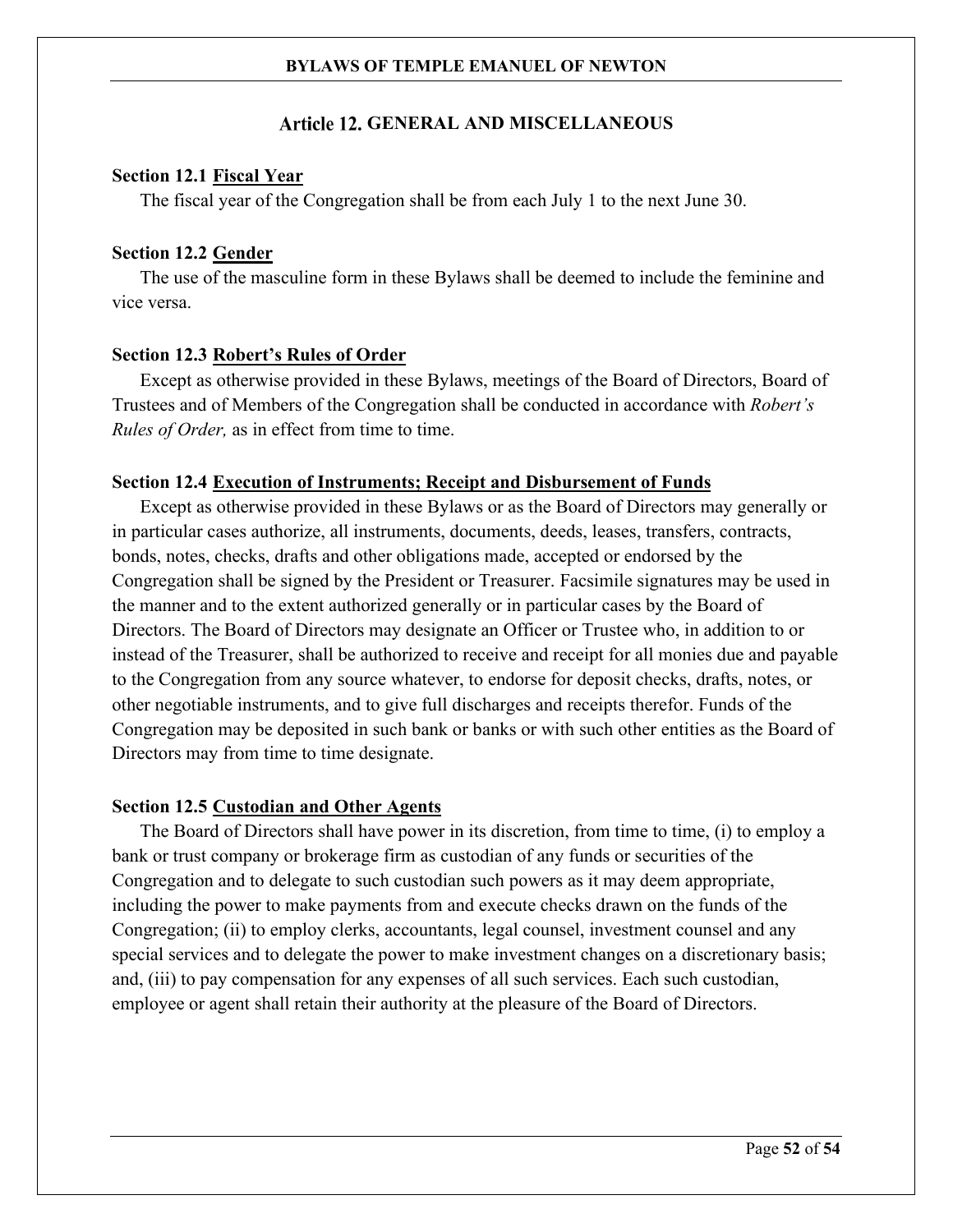#### <span id="page-52-0"></span>**Section 12.6 Voting of Securities**

Except as the Board of Directors may otherwise designate or require, the President may appoint any person or persons, with or without power of substitution, to act as proxy or attorneyin-fact for the Congregation at any meeting of stockholders of any other entity, the securities of which may be held by this Congregation.

# <span id="page-52-1"></span>**Section 12.7 Conflict of Interest**

Except as otherwise provided by law, in the Congregation 's Articles of Organization or in such policies as may be adopted by the Board of Directors, no contract or other transaction of the Congregation shall, in the absence of fraud, be affected or invalidated by the fact that any Director, Trustee or Officer of the Congregation (or any entity of which the Director, Trustee or Officer may be a director, trustee, officer, stockholder, member, employee or agent) may be a party to or may have an interest (pecuniary or otherwise) in, any such contract or other transaction.

# <span id="page-52-2"></span>**Section 12.8 Compensation**

No Director, Trustee, Officer or Member shall receive compensation for serving as such. Directors, Trustees, Officers and Members may be reimbursed for reasonable expenses properly incurred in connection with the affairs of the Congregation. The Board of Directors shall determine the salary or other compensation of each employee or agent of the Congregation.

#### <span id="page-52-3"></span>**Section 12.9 Amendments.**

Bylaws may be amended, in whole or in part, only in accordance with the following procedure:

# <span id="page-52-4"></span>Paragraph 12.9.1 Directors Approval

The proposed amendment shall be approved by the Board of Directors at a duly held regular or special meeting, notice of which meeting shall include notice of the proposed amendment and a reasonably detailed description of the substance of the proposed amendment.

#### Paragraph 12.9.2 Members Approval

Upon approval of the proposed amendment by the Board of Directors pursuant to [Paragraph 12.9.1,](#page-52-4) the proposed amendment shall be approved by affirmative vote of at least two-thirds (2/3) of the Members present and voting at the next annual meeting of Members of the Congregation (or, if the Board of Directors deems it desirable, at a special meeting of Members of the Congregation called for such purpose), notice of which meeting shall include notice of and a copy of the proposed amendment, provided that no approval of the Members shall be required hereunder with respect to any amendment relating solely to the revision of Article 6 to add or delete one or more Standing Committees.